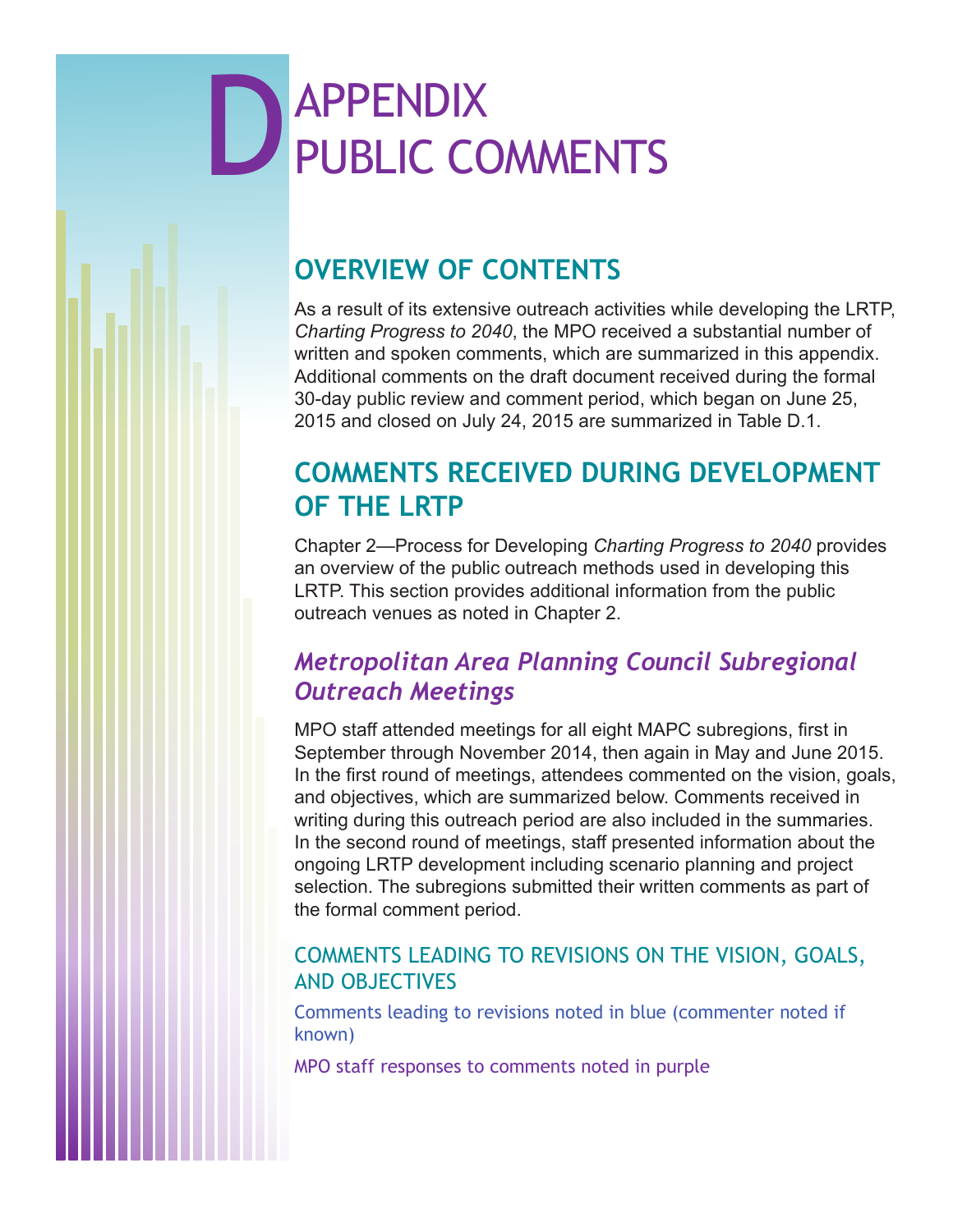#### *Vision – revised vision*

- The vision must be more transformative, holistic, and reflect new technologies. Creative thinking should be used to find new solutions that address how technology like driverless cars and buses will play a role in future travel decisions
- Supports including transportation technologies Arthur Strang of Cambridge
- Re-write the central vision statement so that it's central purpose, transportation, supports and is compatible with neighborhoods of work and the residential neighborhoods that make up cities and towns: "a transportation system that *supports the neighborhoods--work, residential and mixed-- of the Boston region. Transportation must be* safe, provide equitable access, excellent mobility, and varied transportation options-- in support of sustainable, healthy, livable, and economically vibrant *neighborhoods in the cities and towns of the* region." Support for other elements of the Draft Central Vision Statement. Fresh Pond Residents Alliance (suggested re-write of vision in *italics*)
- Incorporate the 8-80 philosophy when talking about accommodating a range of users. The 8-80 philosophy: if you create a city that's good for an 8-year old and an 80 year old, you will create a successful city for everyone. City of Cambridge

#### *Congestion Reduction – revised goal*

• Communities are concerned about how the Congestion Reduction goal affects the need for more and better transit. There is fear that congestion reduction for all modes emphasizes highway-centric solutions. Rather than reduce delay for all modes, pedestrian and transit modes should be prioritized.

#### *Transportation Options/Healthy Modes – revised goal and objectives*

- The mode-shift goal should be more aggressive and focus on mass transit to result in desirable changes in person miles traveled. The goal should promote autonomous, cheap, safe travel.
- The first three objectives are redundant and could be addressed by expanding the goal. Suggested re-wording of the 4th bullet to emphasize creation of a regional network – City of Cambridge
- Communities want increased transit choices, improved reliability, and transit that go beyond the needs of commuters.
	- $\circ$  Suburban communities want the MPO to support non-traditional transit, and expand the definition of transit to include carpooling and park and ride. There should also be support for last mile connections and reverse commute options.
	- Include private providers of public transportation. Public policy barely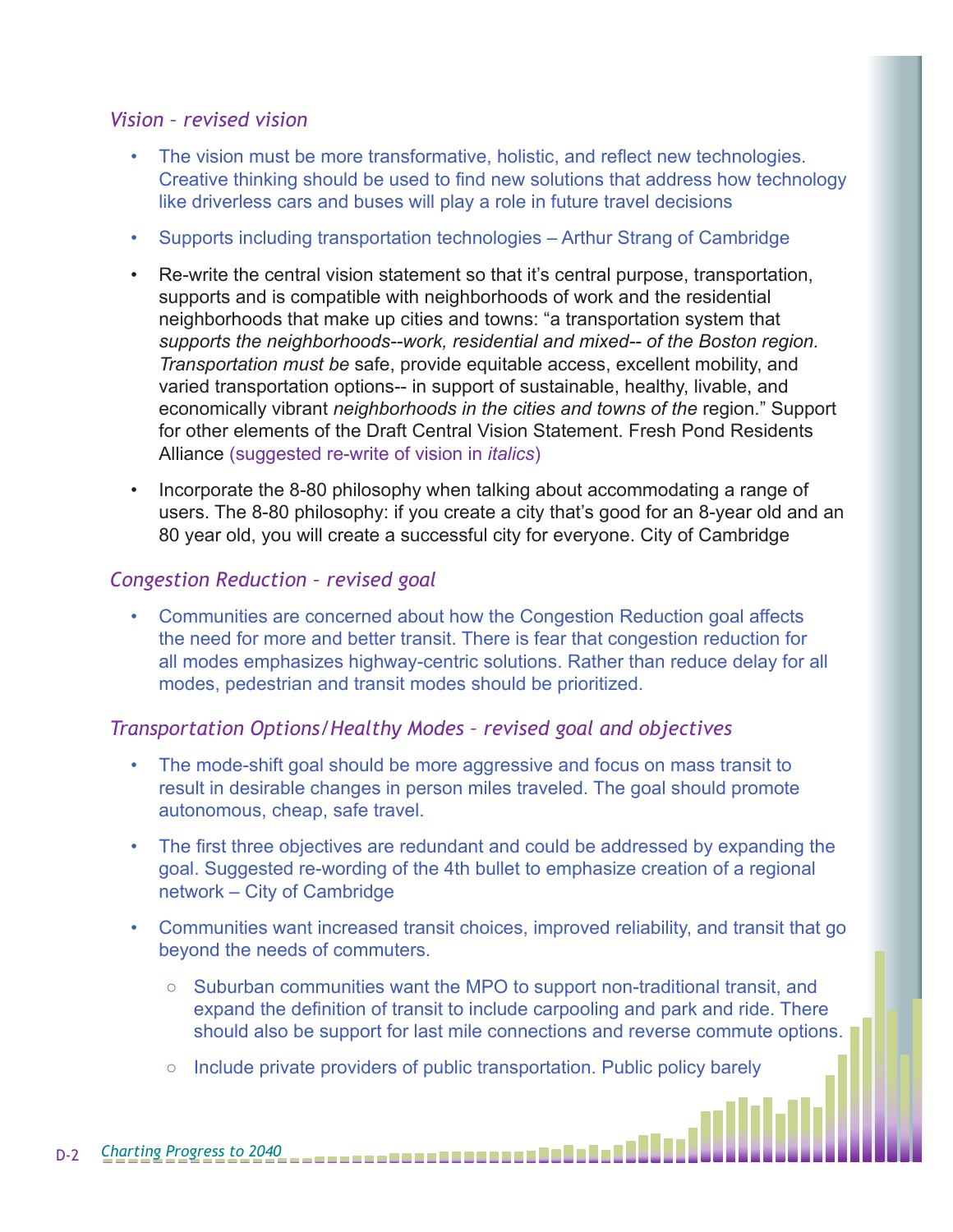acknowledges the impact or presence of motor coach companies when considering planning options.

• The elderly population should be included in equity; they have specific transportation needs.

## *SUMMARY OF COMMENTS GENERATED AT SUBREGIONAL MEETINGS*

#### *Most frequent comments (heard 2 or more times)*

- The vision, goals, and objectives are very general and redundant. *Addressed as part of performance measure development*
- The goals and objectives should be tied to measurable outcomes, such as miles of new sidewalks or number of new bike facilities. *Addressed with performance measures*
- Regional equity should be part of the goals and objectives. *Addressed in project selection process*
- The goals and objectives favor the built-up urban core and do not address the needs of suburban communities. *Addressed in project selection process, as part of considering regional equity*
- Interest in weighting the goals economic vitality and freight movement appears least important since it is the last goal listed. *Addressed if MPO prioritizes goals*

#### *Other comments*

- Some goals, such as congestion reduction, can generate cost savings, if achieved by open-road tolling. There could be increased revenue and less use of the roads. *Potential UPWP study*
- Reducing freight delay conflicts with other goals. How does the MPO deal with conflicts of interest? *Addressed if MPO prioritizes goals, programs could allow funding for projects not listed in the LRTP*
- The economic development goal should direct economic development to downtowns. Consider value capture and ways to incentivize development around transit. *LRTP is coordinated with Metrofuture, the regional land use plan*
- Cost-effectiveness should be a goal. Project selection should consider how many people the project serves and the project's functional necessity. *Can be considered as part of performance based planning*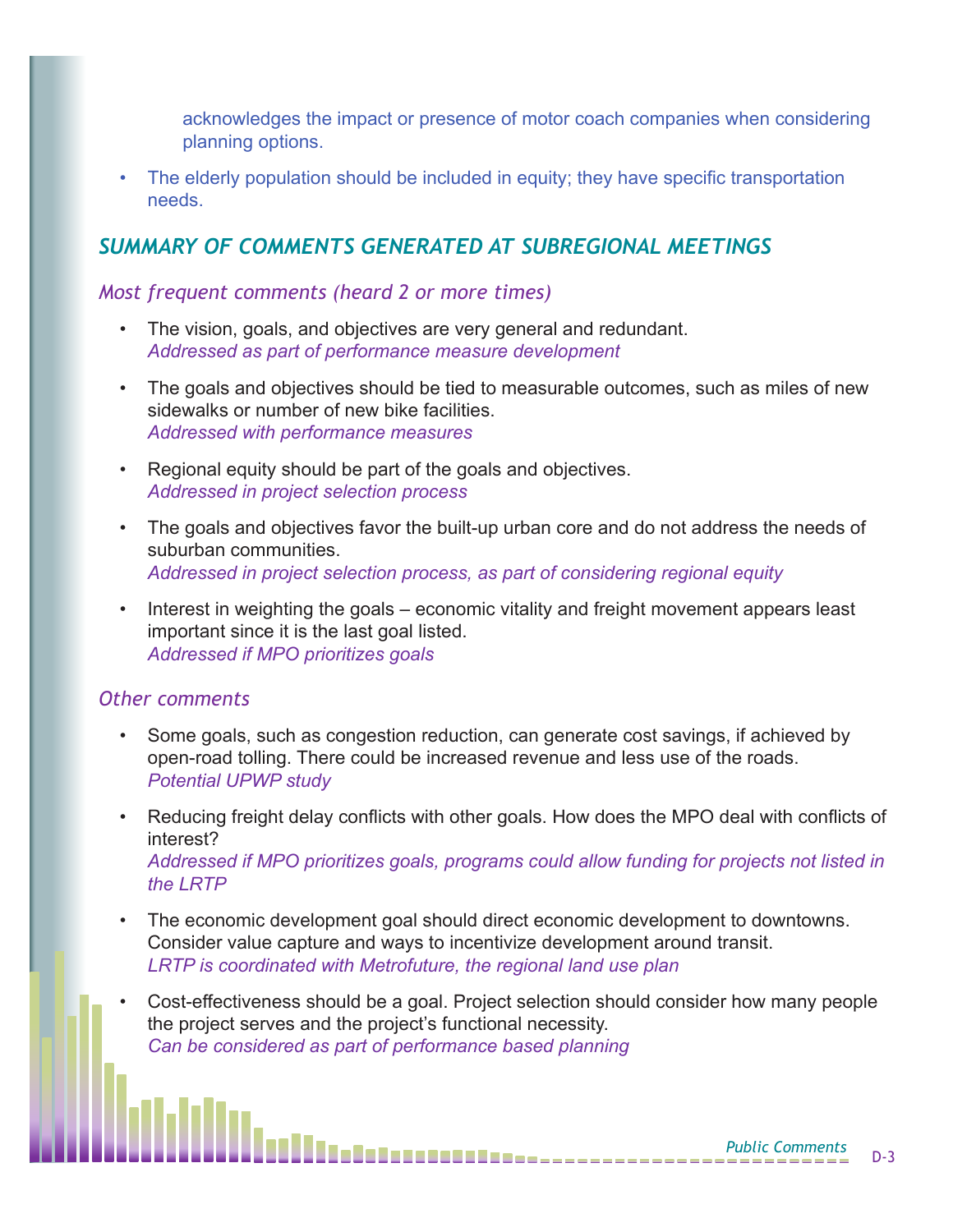- Include the relation to housing development goals and Smart Growth. *LRTP is coordinated with Metrofuture, the regional land use plan*
- Goals and objectives should provide incentives for relieving bottlenecks. *Addressed through investment strategies for LRTP*

#### *Public Priorities*

- Transportation Options/Healthy Modes is the most widely-supported priority goal.
- System preservation, safety, congestion reduction, and economic vitality/freight are all high priorities.
- Important objectives include planning for climate change and hazard mitigation.

## *SUMMARY OF WRITTEN SUBMITTED COMMENTS*

- 1. Pat Brown, Sudbury Resident
	- Add cost-effectiveness as a goal *Can be considered as part of performance based planning*
	- Economic Vitality should exchange places with transportation options/healthy modes if goals are listed in order of importance *Addressed if MPO prioritizes goals*
	- The objectives should be measureable *Addressed with performance measures*
	- Objective measurement is difficult for some of the objectives *Addressed with performance measures*
- 2. Arthur Strang, Cambridge Resident
	- How does the Olympics transportation plan factor into the LRTP *Item for consideration*
	- Add time and standard-time deviation-of-time to destination rather than only congestion *Addressed with performance measures*
	- Congestion on Alewife Brook Parkway and Fresh Pond Parkway is a result of the end of Route 2 - this also delays a number of bus routes *Identified need*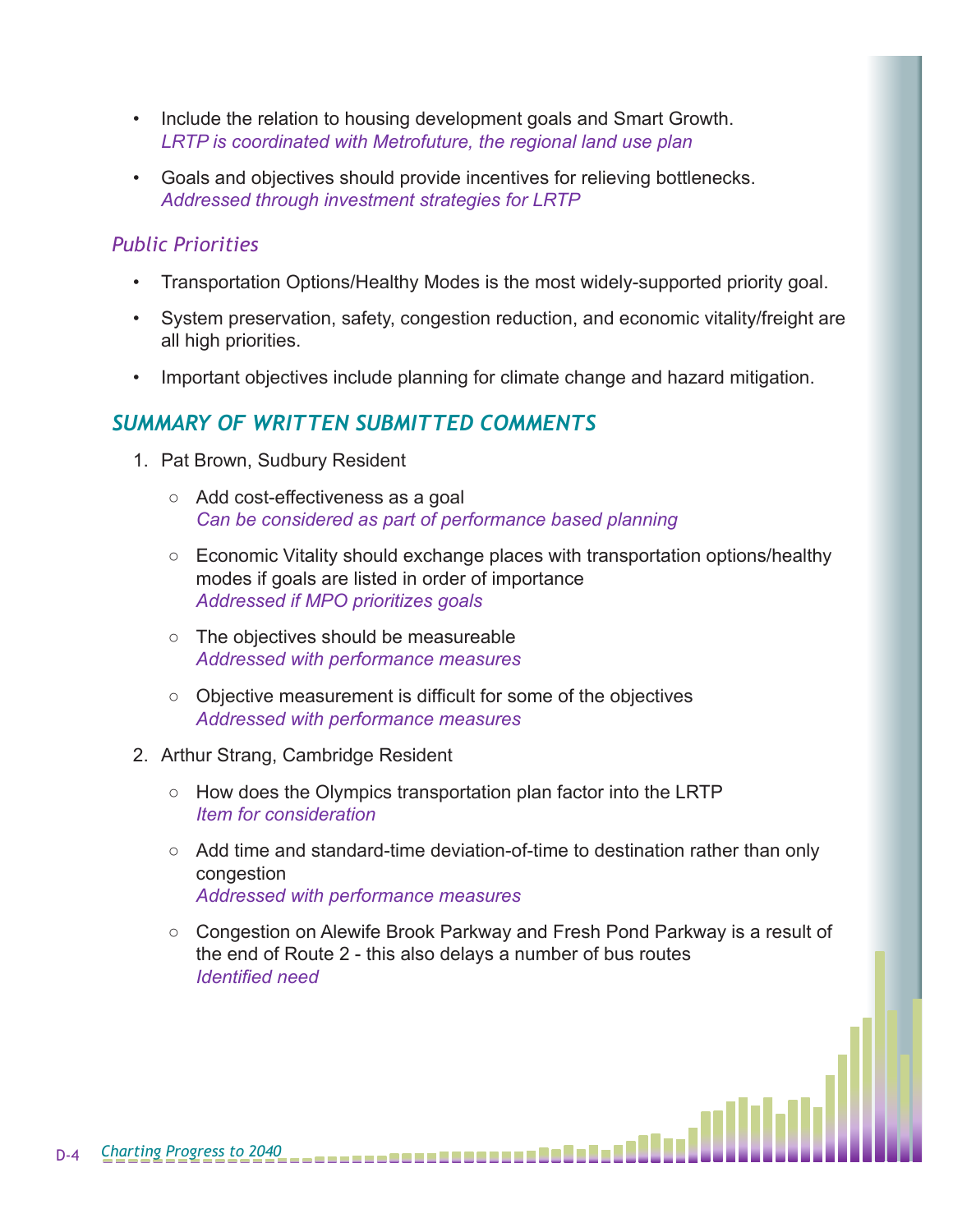#### 3. City of Cambridge

*(Many suggestions are addressed as part of the performance-based planning and process, through a PM, an MPO action, or investment strategy)*

- Objectives are very high level and could use further definition with specific targets *Addressed with performance measures*
- Why do objectives touching on transit oriented development not explicitly state it?

*Addressed with performance measures and coordination with Metrofuture, the regional land use plan*

- Congestion reduction goal may have direct conflict with other goals; example: reducing congestion delay for all modes does not contribute to achieving mode shift. Place priority on pedestrian, bike, transit facilities to decrease singleoccupant vehicle trips. *Addressed if MPO prioritizes goals*
- Emphasize that funding should target more sustainable and healthier modes of transportation, particularly for low-income and minority populations. *MPO action through project selection*
- 4. Fresh Pond Residents Alliance
	- Priority Goals: "transportation options/healthy modes" and "congestion reduction." Need for improved local and metropolitan connectivity

## *Metropolitan Area Planning Council Winter Council Meeting*

The MAPC Winter Council Meeting was devoted to discussing the LRTP, with a focus on prioritizing investments. Attendees were divided into 15 tables to participate in a budgeting activity, allocating the MPO's \$2 billion among six investment programs. Figure D.1 illustrates the average allocation among all tables.

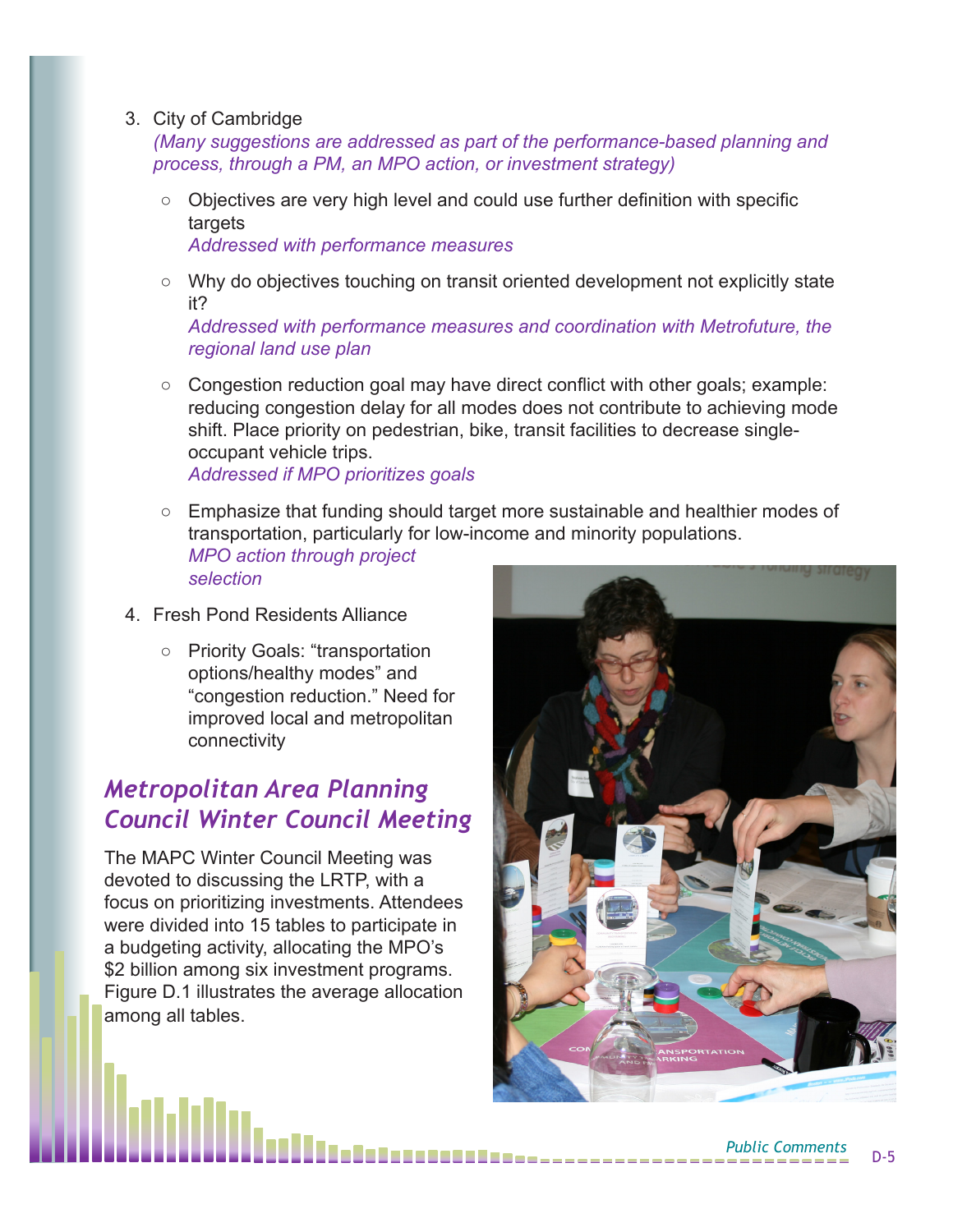



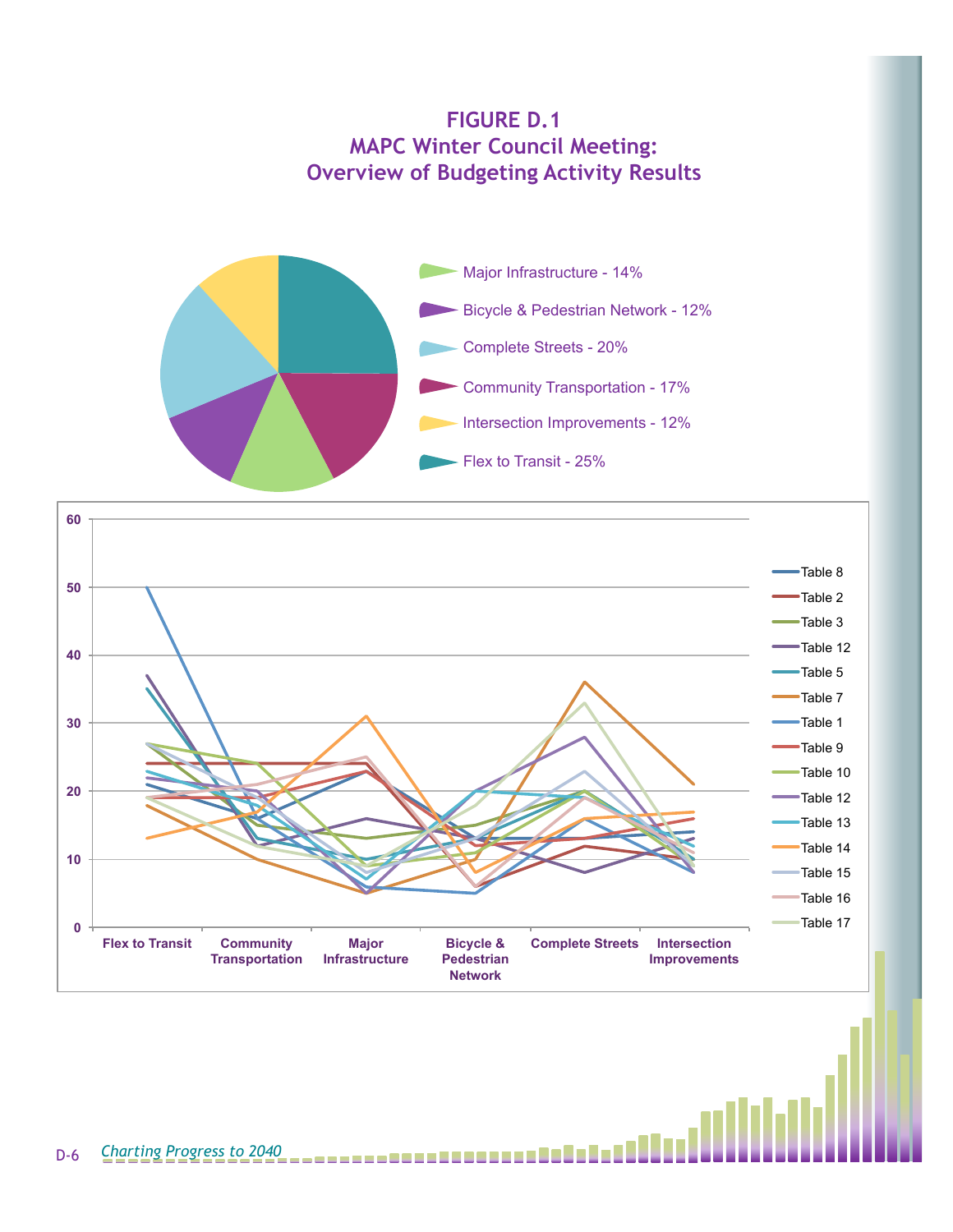# *Online Surveys*

## COMMENTS ON VISION, GOALS, AND OBJECTIVES

A survey was released between October and November 2014 to collect feedback on the MPO's draft vision, goals, and objectives. Respondents were asked their views about the vision, to rank the goals, and provide additional feedback on the objectives. A summary of survey results is provided below.

MPO staff responses to comments are noted in purple.

# **FIGURE D.2**

## **Public Ranking of Goals**

**(Raw scores in parentheses; a lower score indicates a higher priority.)**

**1. Transportation Options/Healthy Modes (132)**

**\_\_\_\_\_\_\_\_\_\_\_\_\_\_\_\_\_\_\_\_\_\_\_\_\_\_\_\_\_\_\_\_\_\_\_\_\_\_\_\_\_\_\_\_\_**

- **2. Safety (175)**
- **3. Greenhouse Gas (GHG)/Air Pollution/Environment (253)**
- **4. System Preservation (263)**
- **5. Transit Equity (265)**
- **6. Congestion Reduction (267)**
- **7. Economic Vitality and Freight Movement (317)**

**\_\_\_\_\_\_\_\_\_\_\_\_\_\_\_\_\_\_\_\_\_\_\_\_\_\_\_\_\_\_\_\_\_\_\_\_\_\_\_\_\_\_\_\_\_**

When asked the following question:

How well does the MPO's proposed vision for transportation in the region align with your own vision?

Members of the public on average felt the MPO's vision match their vision as well (3.9 out of 5).

(through November 18, 2014 with 66 respondents)

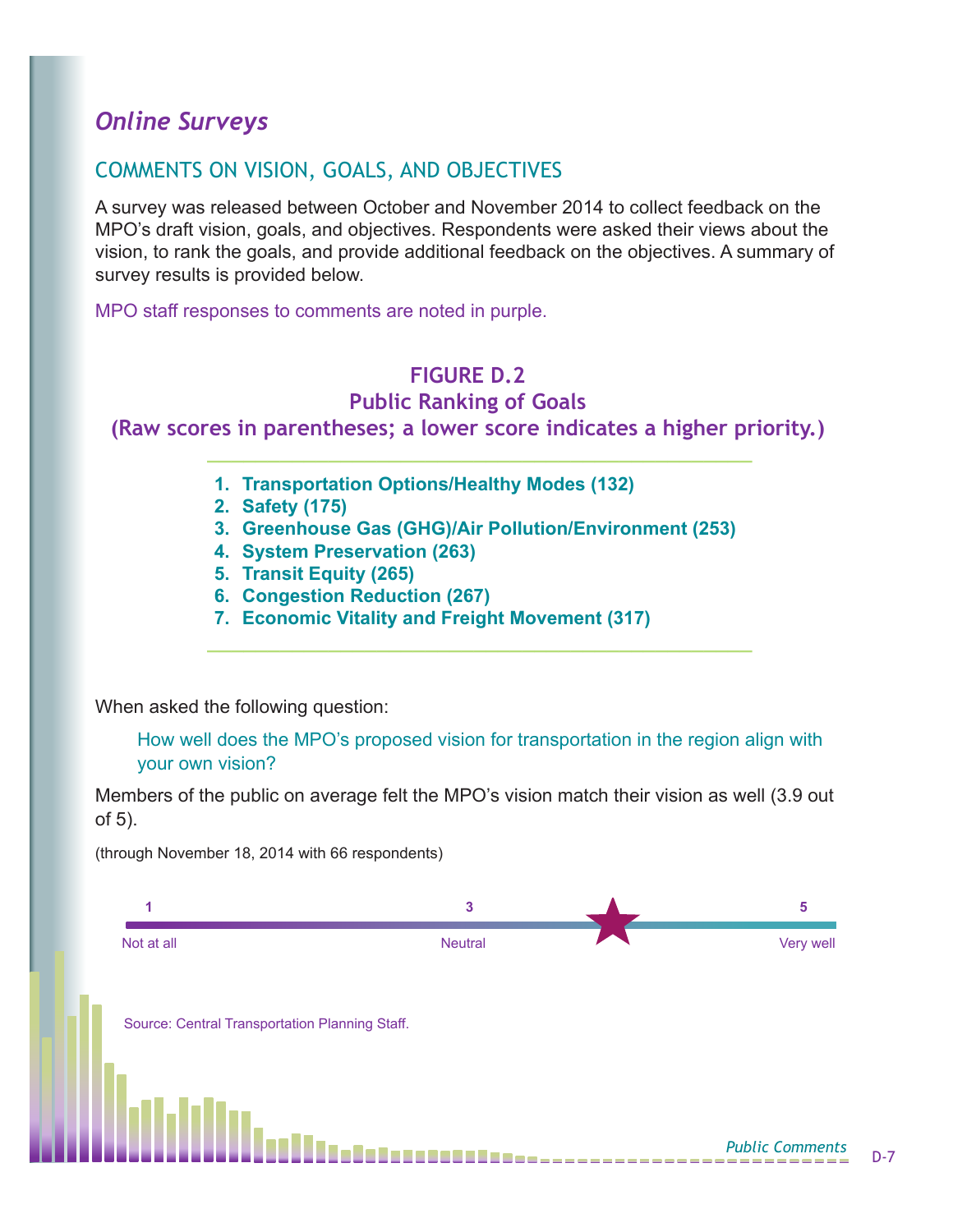## *Safety*

- Vehicular safety: reconfigure interchanges; construct medians or barriers along principle arterials and interstates; construct turn lanes at intersections. Better enforcement of speed limits. *Addressed in investment strategies, specific projects, UPWP activities, or by MassDOT and/or municipalities*
- Pedestrian and Bike safety: Pedestrian safety is a concern. Improve the sense of safety for walking and biking. Assist towns to more proactively promote bike lanes and safety improvements.

*Addressed through investment strategies, specific projects, or UPWP activities, such as the Community Transportation Technical Assistance Program*

- Recognize that vehicular safety would improve with mode shift to transit. *Item for MPO consideration*
- Knowledge of and adherence to the laws by all travelers. *Item for MPO consideration*

#### *Transportation Options/Healthy Modes*

- Restripe roadway shoulders where feasible to better accommodate bicycles. *Addressed through investment strategies, specific projects*
- Consider equity between motorized and human powered transportation. *Addressed with performance measures*
- Private providers of transit often provide greater levels of efficiency than publicly managed agencies. If there is truly a meaningful desire to provide the greatest level of passenger transportation at the lowest cost, motor-coach companies are here to assist.

*Added objective to Transportation Options and Healthy Modes*

#### *System Preservation*

- Improve cooperation among all governments and departments to improve maintenance. *Item for consideration in MPO processes and decision making*
- "Maintain and modernize capital assets" is vague. Transit capital assets are very old and need modernization. *Addressed with performance measures*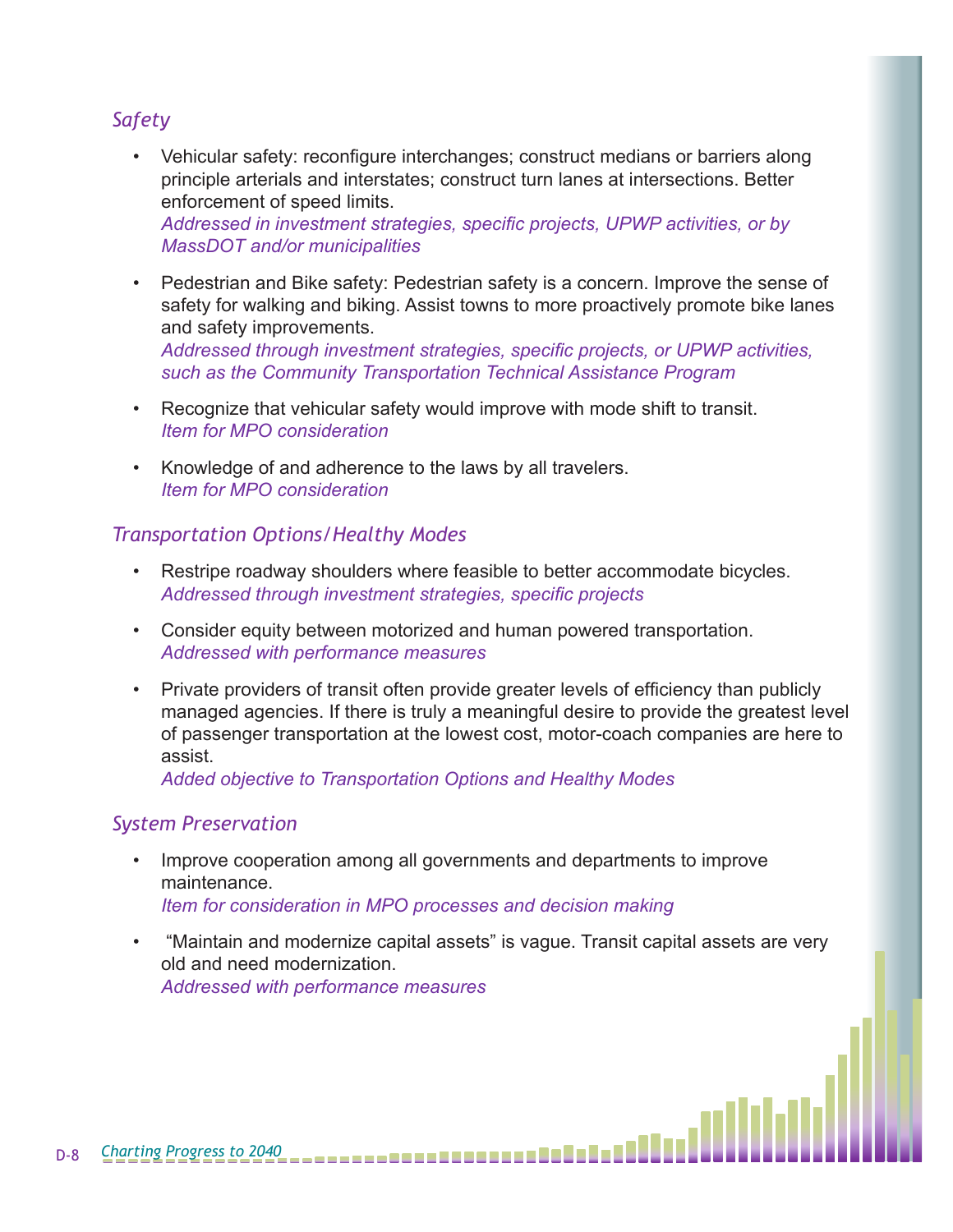### *Congestion Reduction*

• Road focus: Construct additional travel lanes to congested corridors to alleviate bottlenecks; reconfigure interchanges to alleviate congestion and improve mobility. More traffic lights could be "No right turn on red between 7am-9pm" or similar, and have an allowance at night.

*Can be addressed through investment strategies, specific project, UPWP activities, or by MassDOT and/or municipalities*

• Multi-modal focus: Prioritize projects with opportunity for multi-modal interconnectivity. Reduce the standard deviation of travel time to destination for all forms of transportation. Recognize methods already provided by private motorcoach companies.

*Can be addressed through investment strategies, specific project, UPWP activities, or by MassDOT and/or municipalities*

- Mode-shift should be the first bullet, not the second. Reducing delays on roadways may increase auto-use and undermine mode shift. *Addressed if MPO prioritizes goals*
- Add credits for multi-passenger vehicles and tax rebates for bike commuters. *Item for MPO/MassDOT/Legislative consideration*
- Increasing congestion to "force" mode-shift is an elitist and false assumption. The MPO should vigorously fight this and explicitly argue against it. Not everyone can bike to work!

*Item for MPO consideration*

• Reducing the number of trucks on the road will significantly reduce congestion, particularly on main highways. Consider listing this in this section. *Trucks cannot be banned from roadways that receive federal funding*

### *Economic Vitality and Freight Movement*

- Economic Vitality: Include more ties between transportation investment and the region's and state's land use, housing and economic development goals. Partial high-speed commuter rail to knit urban jobs with rural towns. *Addressed with performance measures, also LRTP is coordinated with Metrofuture, the regional land use plan*
- Freight Movement: The goals mostly ignore freight transportation. It really bothers me that the Boston MPO will not take freight movement seriously as it is done in the rest of the MPOs in Mass. Improve the role of freight rail in the movement of freight. Coordinate with transportation firms to identify and promote new opportunities for intermodal movements of freight by rail and truck.

*Specific goal for freight movement, freight is considered in other goals – system preservation, safety, congestion reduction. Item for ongoing MPO consideration*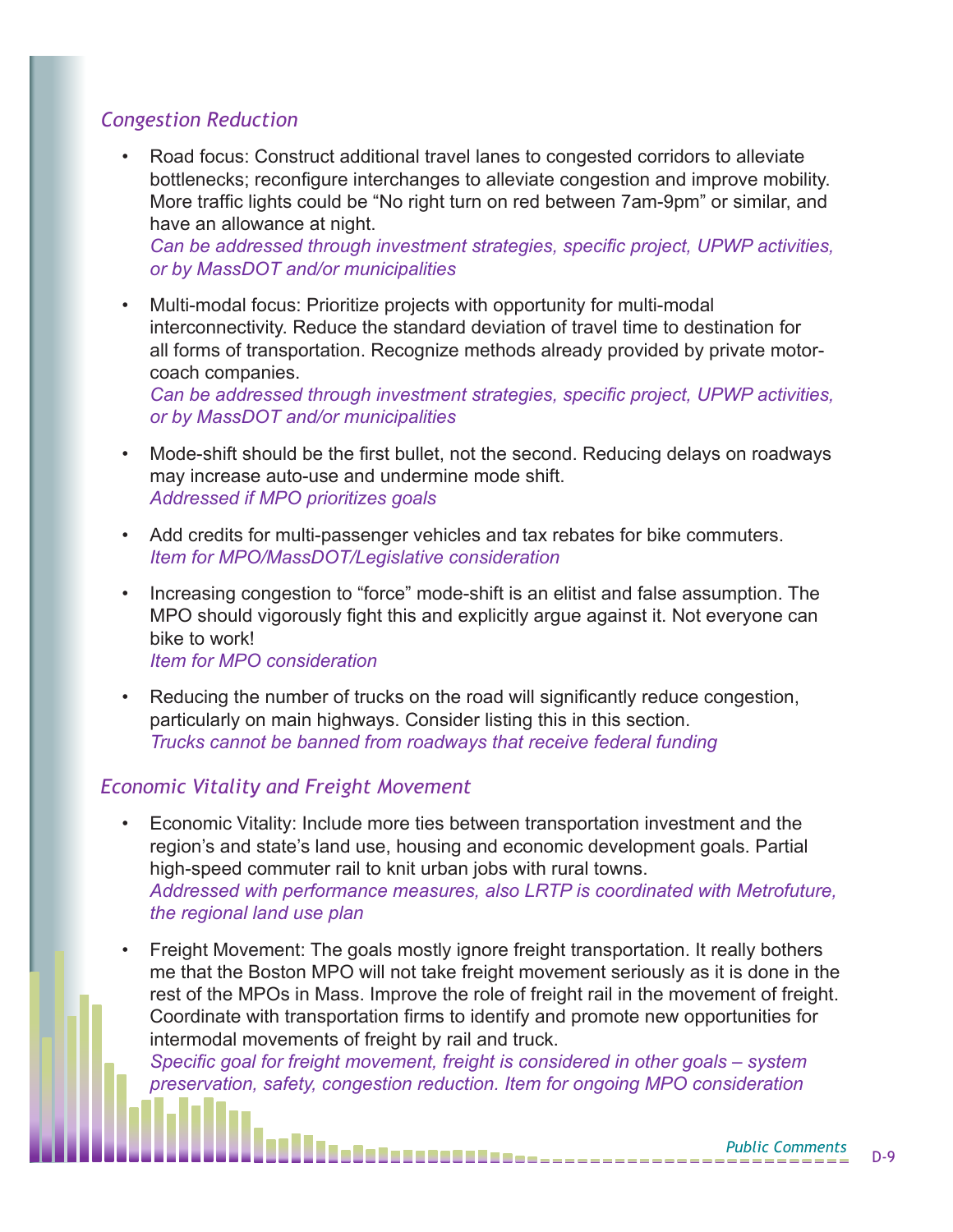- Separate Economic Vitality and Freight Movement as two separate goals: Economic vitality and freight movement are related and possibly have an impact on each other, but they are not the same thing. They should be separate and economic vitality should be first on the list with an emphasis on quality of life. Congress, DOT have made it clear that freight movement is a critical item for our nation; Boston MPO ignores this. Freight movement may have an impact on economic vitality; however economic vitality is a MUCH larger subject than just freight movement. Linking them together like this is over valuing freight movement and under valuing economic vitality. Economic vitality and quality of life should be listed before safety. Freight movement should have its own section. *Item for MPO consideration*
- Heavy trucks do not mix with bikes. *Item for MPO consideration*

### *Greenhouse Gas (GHG)/Air Pollution/Environment*

- Place higher taxes on vehicles that are not up to date in pollution decreasing. *Item for MPO/MassDOT/Legislature consideration*
- There is a significant reduction in GHG by reducing the number of truck movements-probably more than bicycle usage. *Item for MPO consideration*
- Buses must be monitored for pollution and noise reduction. Pedestrians' and bicyclists' ears are assaulted by overly loud hissing of air brakes-probably over allowed decibels. Just follow one on your bicycle. *Items for MPO/MassDOT/MBTA consideration*

### *Transportation Equity*

- Some could argue that we have equitable access to jobs when the RTA runs one bus an hour to an employment center. This is not equitable because one bus/hour is not real transit that allows some flexibility. The equity goal and objectives need to be fleshed out to specifically identify this need. *Increased transit frequency is included in the Transportation Options goal*
- Ensure transportation projects are distributed in a geographically equitable manner across the region based upon need. *Addressed in project selection process*
- Consider what equity is between motorized versus human powered transportation. *Addressed with performance measures*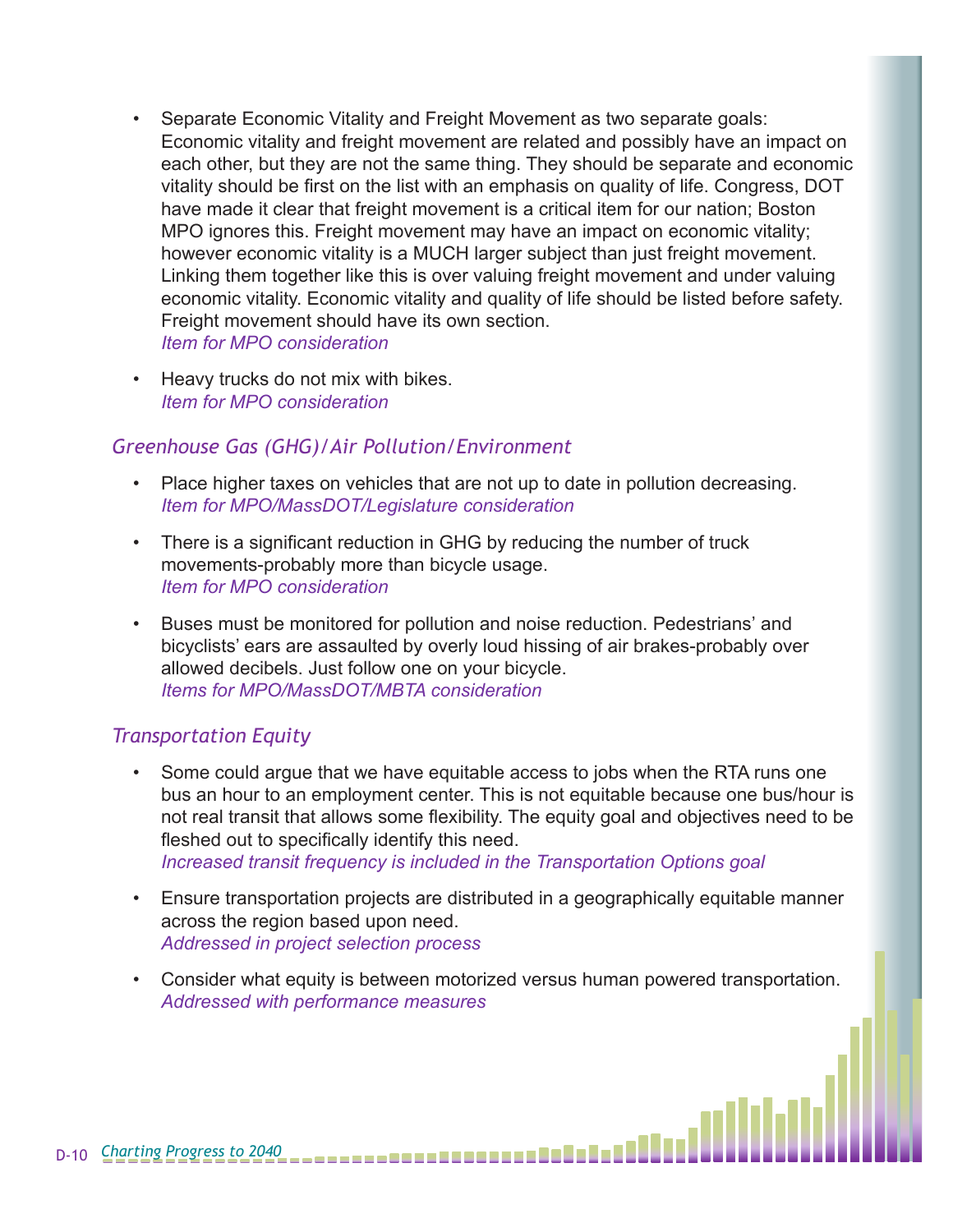#### *General comments*

- Transportation is about making human connections. Transportation must be built and modified to reduce the barriers of walking to make these connections, and not allowed to divide communities and neighborhoods. *Item for MPO/MassDOT/MBTA/municipality consideration*
- Congestion and delays will be reduced for all modes... The MPO must continue to be a leader in promoting a multi-modal system while taking an aggressive stand for transportation equity. It must stand up against the "fad of the year" approach and keep people focused on keeping livable neighborhoods while promoting mobility and access to jobs for all. Boulevards and parks built by transportation projects are great, but if we are screwing up access for those passing through, we have degraded mobility for all.

*Item for MPO consideration*

Means to these ends are not apparent. More biking and walking needs safety education.

*Addressed with performance measures, item for MPO/MassDOT/MBTA/ municipal/ other entity consideration*

- There is no goal relating to highway system expansion and modernization within suburban and urban areas, e.g. adding travel lanes to congested corridors to alleviate bottlenecks and improve mobility; reconfiguring interchanges to alleviate congestion, improve mobility and safety. *Addressed through investment strategy*
- To ensure responsible and predictable (safe) travel, include the TROMP message in all travel related material. www.TROMPcambridge.org (Travel Responsibility Outreach & Mentoring Project) *Item for MPO consideration; could be supported through UPWP activities, such as the Community Transportation Technical Assistance Program*
- Citizen working groups might work on specific topics like issues at Alewife Brook Parkway and Fresh Pond Parkway, or walking and biking initiatives. These, from your MPO (ICC booklet) *Identified need, action item under public outreach or through the Community Transportation Technical Assistance Program*
- The Boston MPO staff has done a nice job of identifying goals and objectives. However, I feel too much emphasis is given to mode shift versus addressing existing highway safety and congestion issues, which burden commuters with opportunity costs such as lost productivity, etc. *Addressed if MPO prioritizes goals*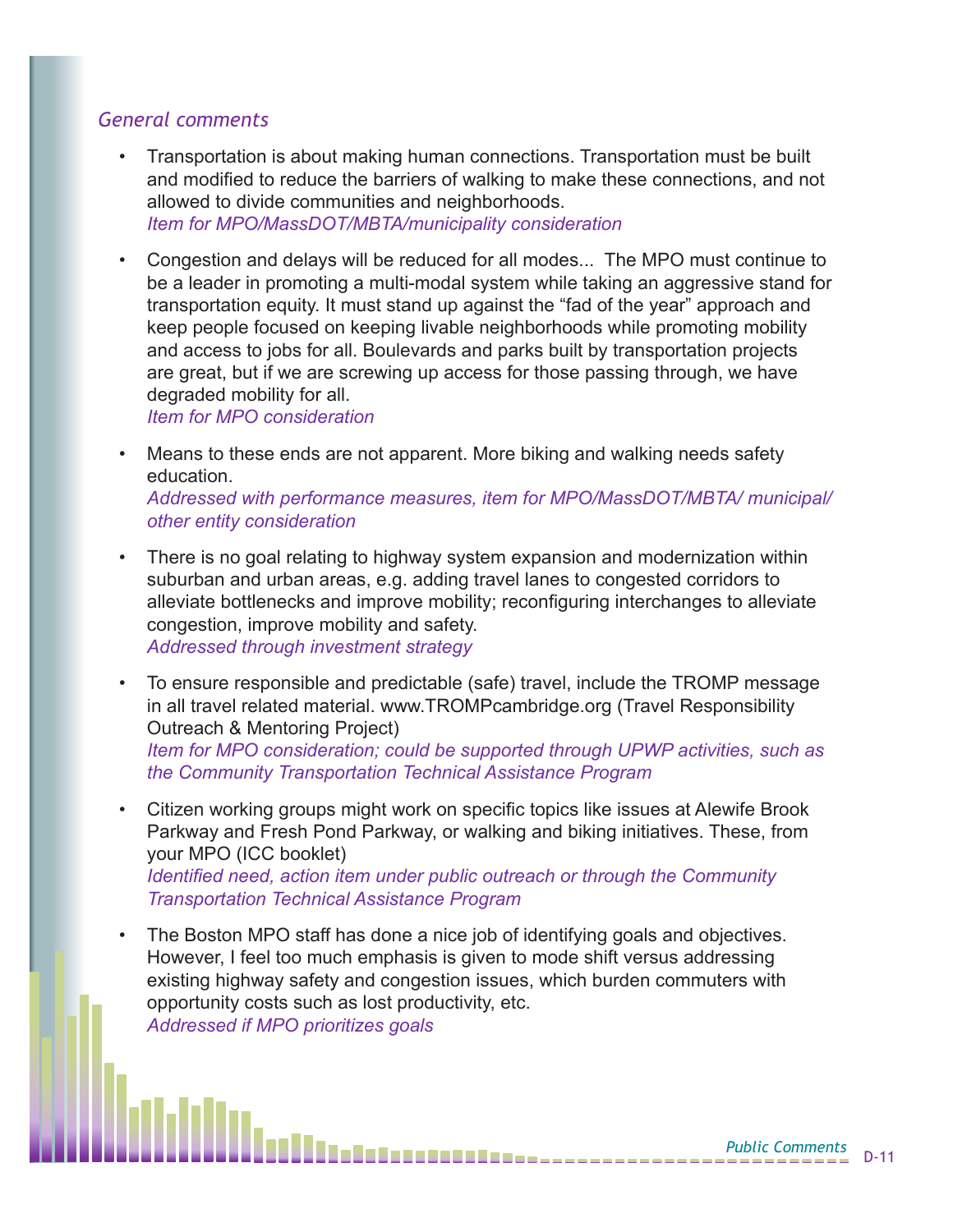## COMMENTS ON REGIONAL NEEDS BY GOAL

Congestion Reduction (needs prioritized by frequency heard)

- 1. Congestion on regional arterials (commuter and non-commuter). Examples are Route 1, 1A, 2, 3, 16, 30, 62, 97, 126, 128, 133, 135, Middlesex Turnpike
	- $\circ$  At peak hours, Randolph's main street is congested with traffic from other towns
	- Commuting on a game day in Foxborough is difficult for a number of towns.
- 2. Use alternative means to reduce congestion, not highway expansion, such as more transit.
- 3. Increase quantity and quality of parking at transit stations. Examples are Alewife and Braintree stations.
- 4. Expanding housing, shopping centers, and population growth are contributing factors to increasing congestion.
- 5. Congestion on highways, I-90, 95, 495, and specifically the I-93/95 interchange.
- 6. Congestion on neighborhood roads makes them unsafe for pedestrians

Economic Vitality/Freight (all heard once)

- 1. Desire for economic growth within the subregions so that people do not have to travel to Boston for work.
- 2. Proactive action in terms of connections between projects that affect multiple communities.
- 3. Truck traffic on arterials and also it will spill over onto other routes, for example if Routes 126 and 135 are upgraded.
- 4. A master vision that addresses transportation holistically, looking at both trucks and people, for example Route 16 in Natick.
- 5. Truck traffic poses safety issues at I-290/I-495.
- 6. Framingham would be a logical DMU hub for the western reaches of the MBTA including opening several north-south low density freight routes to passenger service as was done many years ago by the B&M and New Haven RRs.

### *Greenhouse Gas/Air Quality*

- 1. Mounting traffic congestion at Fresh Pond Parkway and Alewife Brook Parkway. This idling leads to more emissions.
- 2. We all know that GreenDOT is a comprehensive environmental responsibility and sustainability initiative that will make MassDOT a "green" state transportation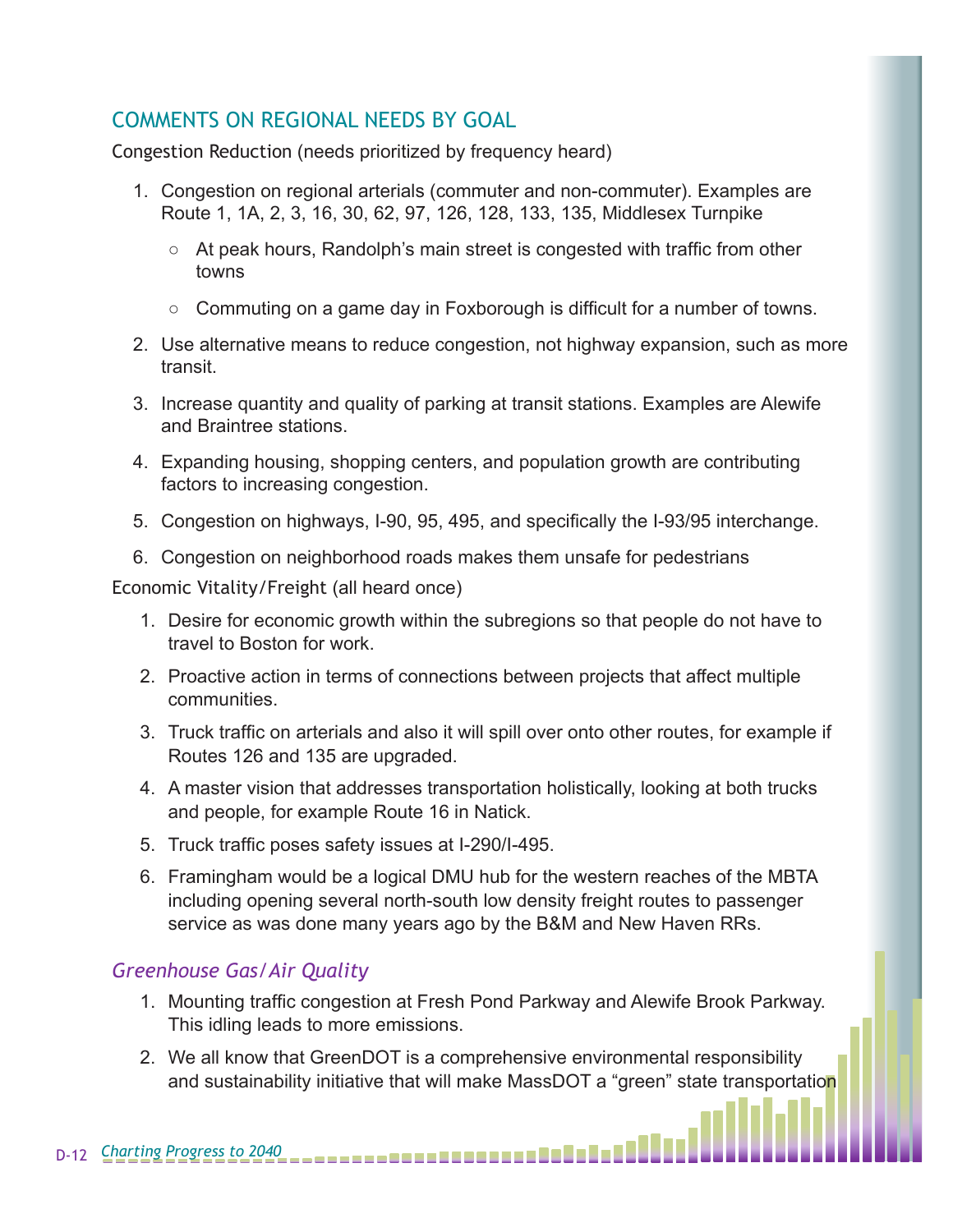system. (Reduce greeenhouse gas (GHG) emissions; Promote the healthy transportation options of walking, bicycling, and public transit; Support smart growth development.) There is a challenge to coordinate GreenDOT across state agencies.

#### Safety (needs prioritized by frequency heard)

- 1. Pedestrian safety at the intersections of Route 16/Mount Auburn and Coolidge Hill and Coolidge Ave and Brattle Street and Fresh Pond Parkway. This is especially problematic for children crossing to access the nearby school. Traffic congestion leads to less safety because cars get backed up and tend to run lights and speed through intersections.
- 2. Pedestrian safety on Fresh Pond Parkway, Alewife Brook Parkway, Brattle Street, Huron and Route 16, especially since the area connects shopping centers and Alewife Station.
- 3. Concord Ave is a narrow street that causes safety problems for bicycles when trucks pass by. It should be eliminated as an "unrestricted arterial" street.
- 4. Safety on interstates. Examples are I-290/I-495 and I-90/I-495.

#### *System Preservation*

- 1. Desire for more and better transit within existing system: improved service hours and frequency, expanded intra/inter-suburban transit, bus only lanes, point to point bus service.
- 2. Roads need to be fixed to accommodate transit, for example, Route 1 in Milton has no bus stop area and hardly a curb making it unsafe for riders.
- 3. Improvements are needed to pedestrian/cycling infrastructure. There are too many places where they end suddenly or go over "no man's land" before continuing, are unsafe (exposed, beside heavy traffic), there is not room for both bikes and cars, or the "bike lane" is full of ruts, potholes, glass, etc.
- 4. Improvements are needed to Annisquam Bridge.
- 5. Improvements to Rockport Commuter Rail Station, including the parking lot.
- 6. The streets are a mess

#### *Transportation Options*

- 1. More investment in bike/pedestrian infrastructure. Specific Needs include:
	- $\circ$  A new rail/bike network in a circumferential route around the Inner Core.
	- Expanded regional bike network, but not necessarily along rails, as these could be used in the future for transit.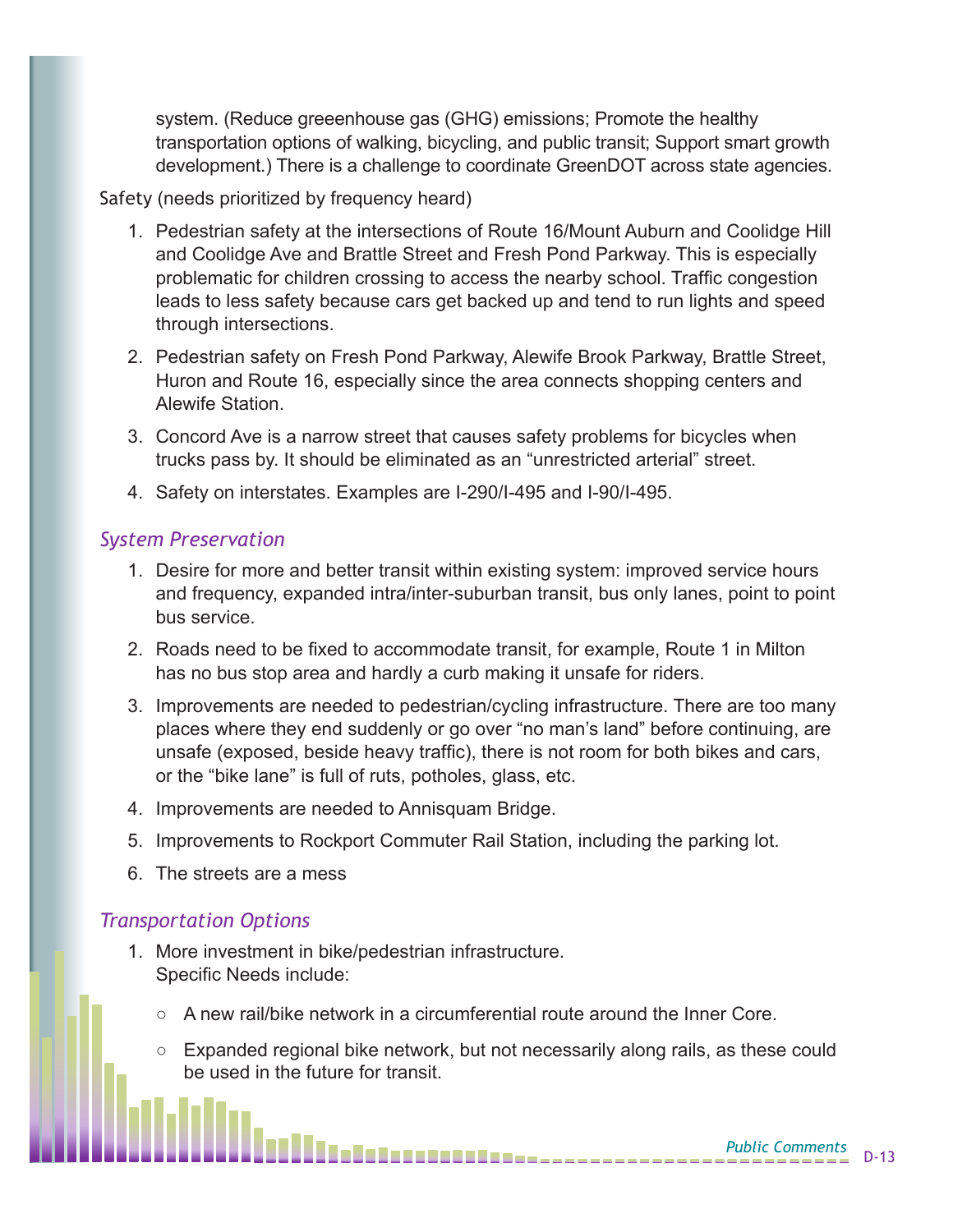- A bike network between Acton and Concord.
- Connections between regional trail systems and multi-use trails.
- Connections between Upper Charles Trail to SNETT to the south and Bruce Freemen Trail to the north. Connection from Bruce Freeman to the east and west trails.
- Increased walkability, and support to communities to promote walkability.
- Promoting interconnectedness in the system and neighborhood connectivity. Train tracks and parkways impeded neighborhood connectivity necessary for north-south connections (in Cambridge area). The Hub and spoke transit system impedes connectivity.
- $\circ$  Complete streets may be a problem and not a solution if we just mandate bike lanes and sidewalks on every roadway -- some of which are small and scenic.
- 2. Increase train and bus transit options, such as improved service hours and frequency, less expensive commuter rail and subway, bus only lanes, point to point bus service. Specific areas of need include:

#### *Bus*

- MBTA bus routes in Cambridge that are slowing by traffic coming off of Route 2 and onto Alewife Brook Parkway and Fresh Pond Parkway.
- A lane solely reserved for Bus Rapid Transit and freight on I-495 and freight traffic.

#### *Railroad*

○ DMU hub in Framingham for the western reaches of the MBTA. Open several north-south low density freight routes to passenger service as was done many years ago by the B&M and New Haven rail roads.

#### *Commuter Rail/Subway*

- A new North/South Rail Link between Clinton and Mansfield to bring commuter rail connections to those commuting in the I-495 corridor. Address demand for Marlborough and Foxboro rail service.
- More commuter rail service for reverse commuting, particularly on the Fitchburg Line.
- More reverse commute options in MetroWest, particularly Framingham and Natick.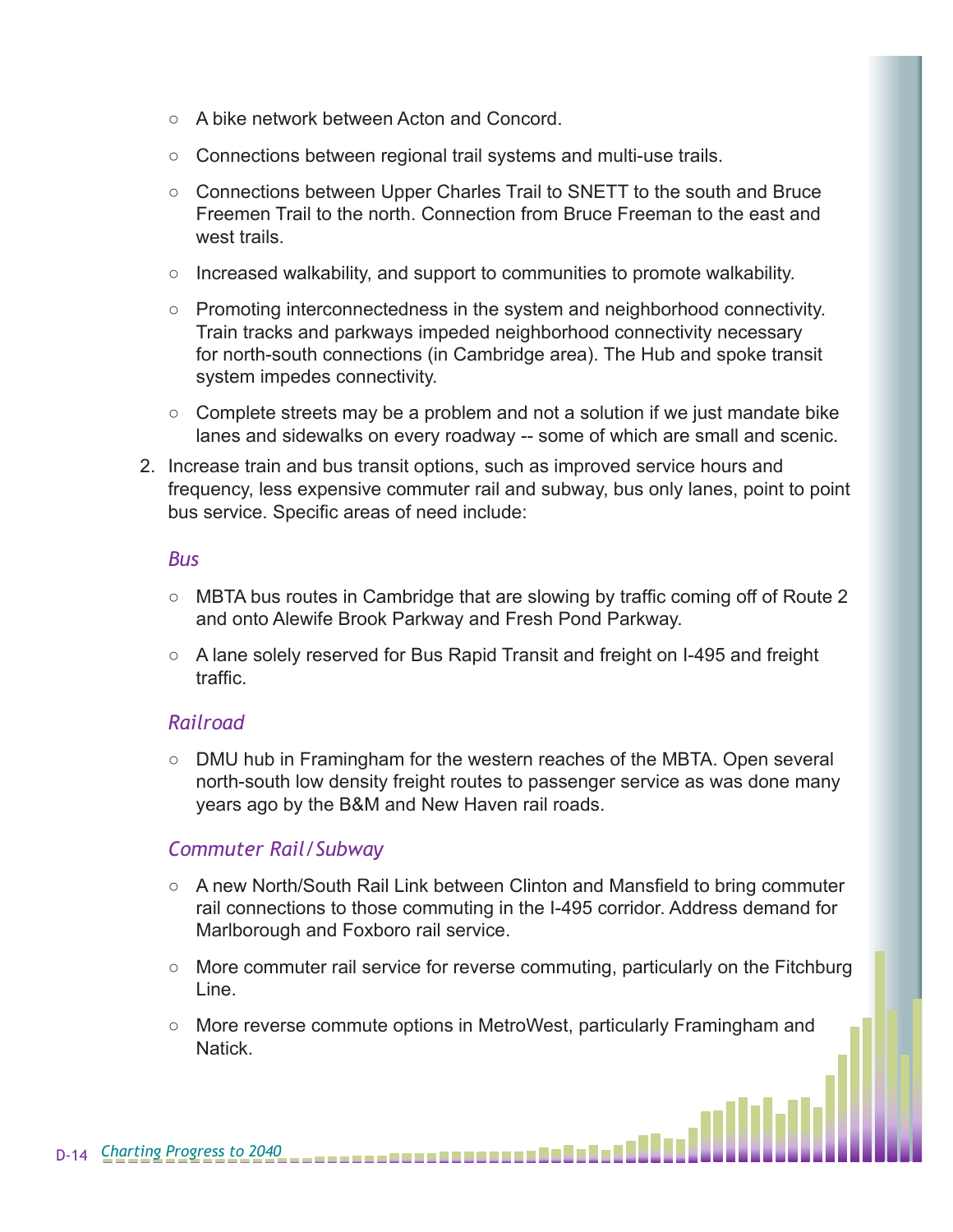- Expand commuter rail and subway infrastructure from the South Shore into Boston. Services are inadequate, too expensive and discourage regular use by commuters. Schedules should have more frequent trains in both directions.
- A subway extension of the Blue Line to Lynn.
- The MBTA needs to better publicize its schedule changes.
- More capacity on the red line and at Alewife.
- The red line should be extended further than Braintree.
- $\circ$  Commuter rail should be more like subway service. Need for more DMU.
- Most towns have no transportation and the MBTA is very far away. For example, there is no way to get from Stoughton to Randolph.
- More evening and weekend service from the Council on Aging.
- More transit on Cape Ann.
- 3. More ferry service in coastal cities/towns.
- 4. Better links to existing transit is a dominant need in the region. There are train stations, but it is hard for people to get to them. Many bus routes run parallel to transit rather than to transit. There needs to be more local connections to transit that are convenient for people and that people know how to use. Specific needs include:
	- A first mile/last mile program.
	- Better connections to suburban commuter rail stops.
	- Investment in technology like Uber to help with connections.
- 5. Alternative transit for suburban environments.
	- Suburban para-transit buses must be better labeled with clear signage so people can more easily use the service. An example is the Neponset Valley TMA shuttle. People do not know how to use it and visibility should be part of transit plans.
	- MWRTA needs additional support.
	- Suburbs need help providing shuttles and para-transit. Particularly Concord, which has little MBTA service, but is part of the region.
	- Suburban transit is needed beyond the commute to Boston and beyond borders of RTAs. For example, facilities in the area between Central Mass and Boston Region MPOs.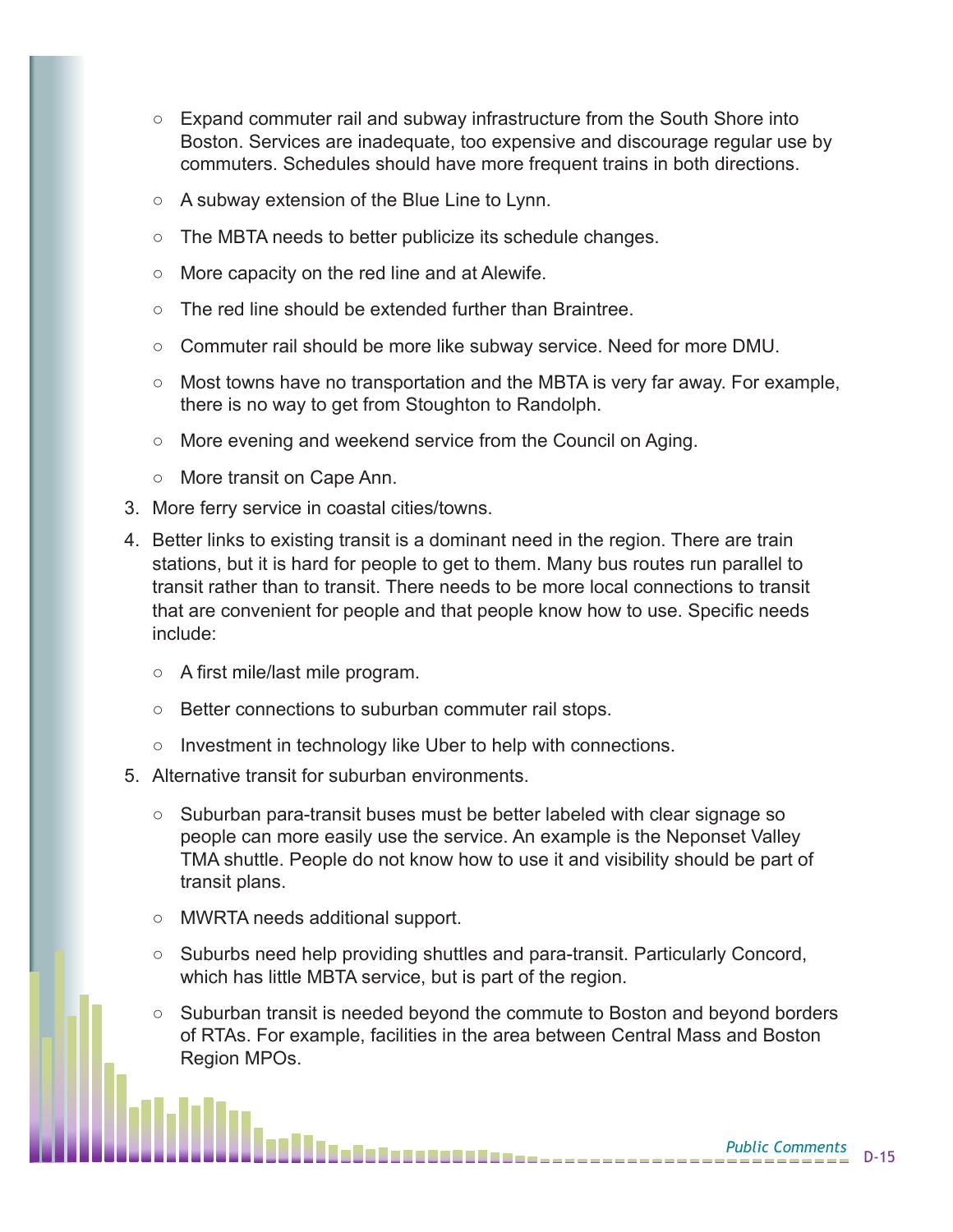- The region would prioritize a suburban mobility program over fixing the Concord Rotary. Fixing bad roads will not be as effective as creating a better more integrated system. This will also make the system more equitable for people not traveling into Boston.
- Think of youth with suburban transit. CrossTownConnect was successful with youth going to school activities.
- More coordination is needed between RTAs there are frequently schedule mismatches between various shuttle services. They would like to eventually use the Charlie Card System. Services that can accommodate teenagers, as well as millennials and seniors, are also needed.
- Westwood shuttle and bus service stops at Westwood municipal borders.
- The Neponset Valley really needs and deserves access to transit. In particular, they need transit to accommodate an aging population and millennials. Transit should accommodate the suburban landscape. There are many transit gaps among the Three Rivers communities.
- 6. More parking at transit stations, specifically at Alewife, Quincy Adams, Braintree, Littleton, Medway, Norfolk, Littleton, Fitchburg, Kingston, and Plymouth.
	- Some park-and-ride lots are always full, some are not fully utilized prices will impact a customer who is seeking all day parking.
- 7. Transit for an aging population, including door to door service for elderly.
- 8. Roads need to be fixed to accommodate transit, for example, Route 1 in Milton has no bus stop area and hardly a curb making it unsafe for riders
	- More and more people want to walk to the train or bus station.
	- There needs to be safe conditions for pedestrians entering and exiting the transit services - street furniture, waiting space.
- 9. Airport service is needed, specifically in the Fitchburg area.
- 10.More coordination is needed between commercial/industrial retailers and transportation options. They look for sites that suit business needs, but not about how people will get to and from work.
	- Need for public-private partnerships. Developers and businesses should work with the municipalities to improve the pedestrian environment, reduce parking. Example is Dedham which applied for TIF funds to improve the pedestrian realm.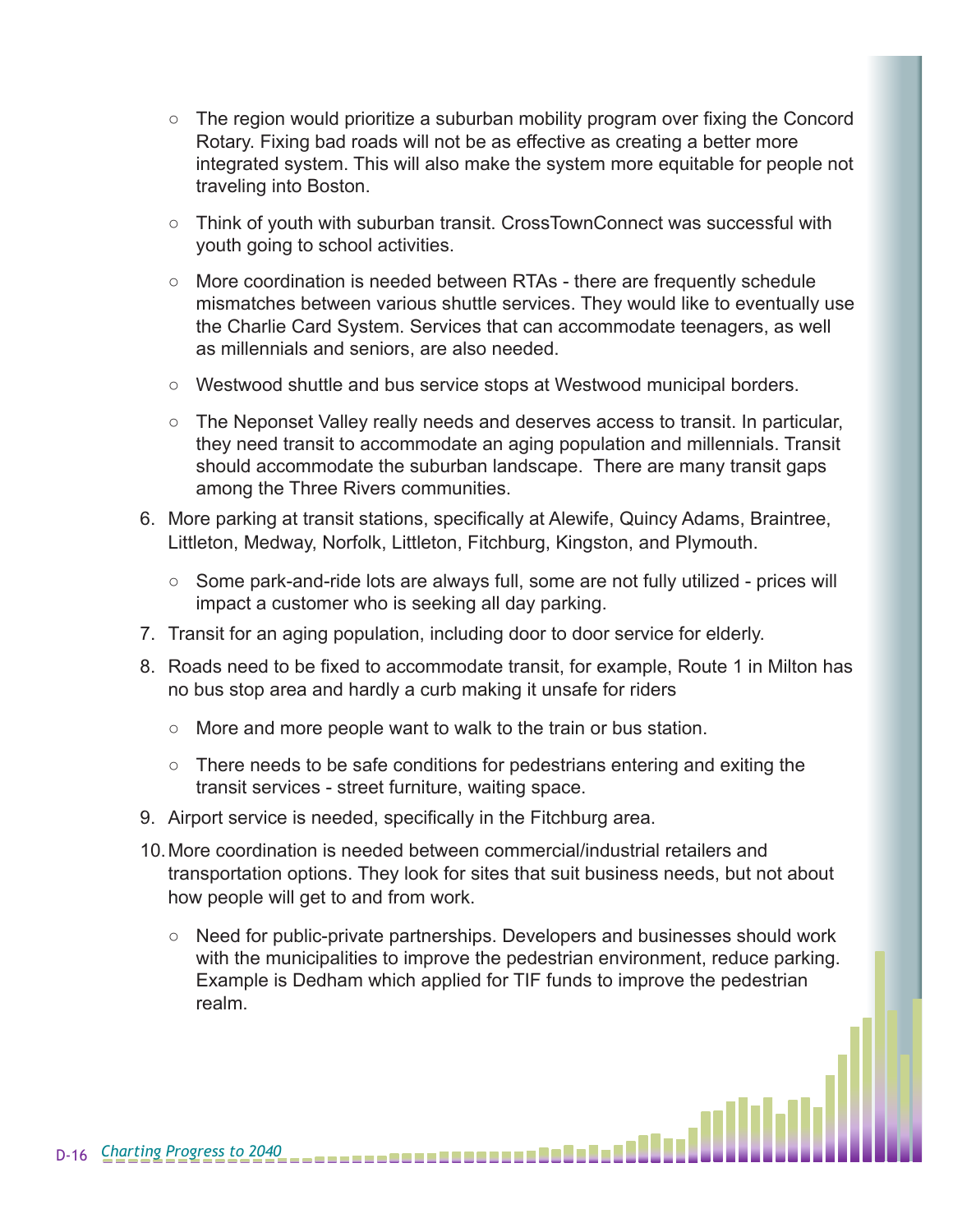- More connections to existing transit in Neponset Valley, especially to and from major employment centers like Patriot Place/Gillette Stadium, Kraft, and Schneider Electric. Specifically coordinated service to Walpole Station.
- Include developers in finding first-mile last-mile solutions
- Legacy Place ownership says that the facility cannot accept MBTA buses on their property because the buses are too big so no buses go there. Retail and service workers cross busy streets to get to Legacy Place from the places where MBTA buses will stop. While this seems preposterous--it is not clear if state or municipal leadership has demanded change from Legacy Place.
- 11. More coordination is needed between RTAs there are frequently schedule mismatches between various shuttle services. They would like to eventually use the Charlie Card System. Services that can accommodate teenagers, as well as millennials and seniors, are also needed.
	- Funding for TMAs is a challenge. The Clean Air & Mobility Program helped fund the first three years of a TMA, but many shuttle programs fail when funding is ended and only a limited ridership has been found for the service.
	- Managing both efficiency and equity in shuttle service is a problem. If we serve all who require service (equity) that means too many stops (efficiency).
	- Regional collaboration for transit services along Route 1
	- Information technology for transportation coordination for local services

### COMMENTS ON INVESTMENT STRATEGIES

A series of mini-surveys was released between May 15 and July 15, 2015 to collect input on investment strategies for the LRTP. Seven different surveys were released; these surveys asked for the respondents' views on

- Transportation needs in the region
- Investment priorities
- Expanding and funding public transportation
- Expanding the bicycle network

The surveys were publicized through MPOInfo, Twitter, and the release of an MPO NewsFlash. Each survey had either one or two questions. The MPO received a total of 1,100 responses from the seven surveys. A summary of the responses is shown below.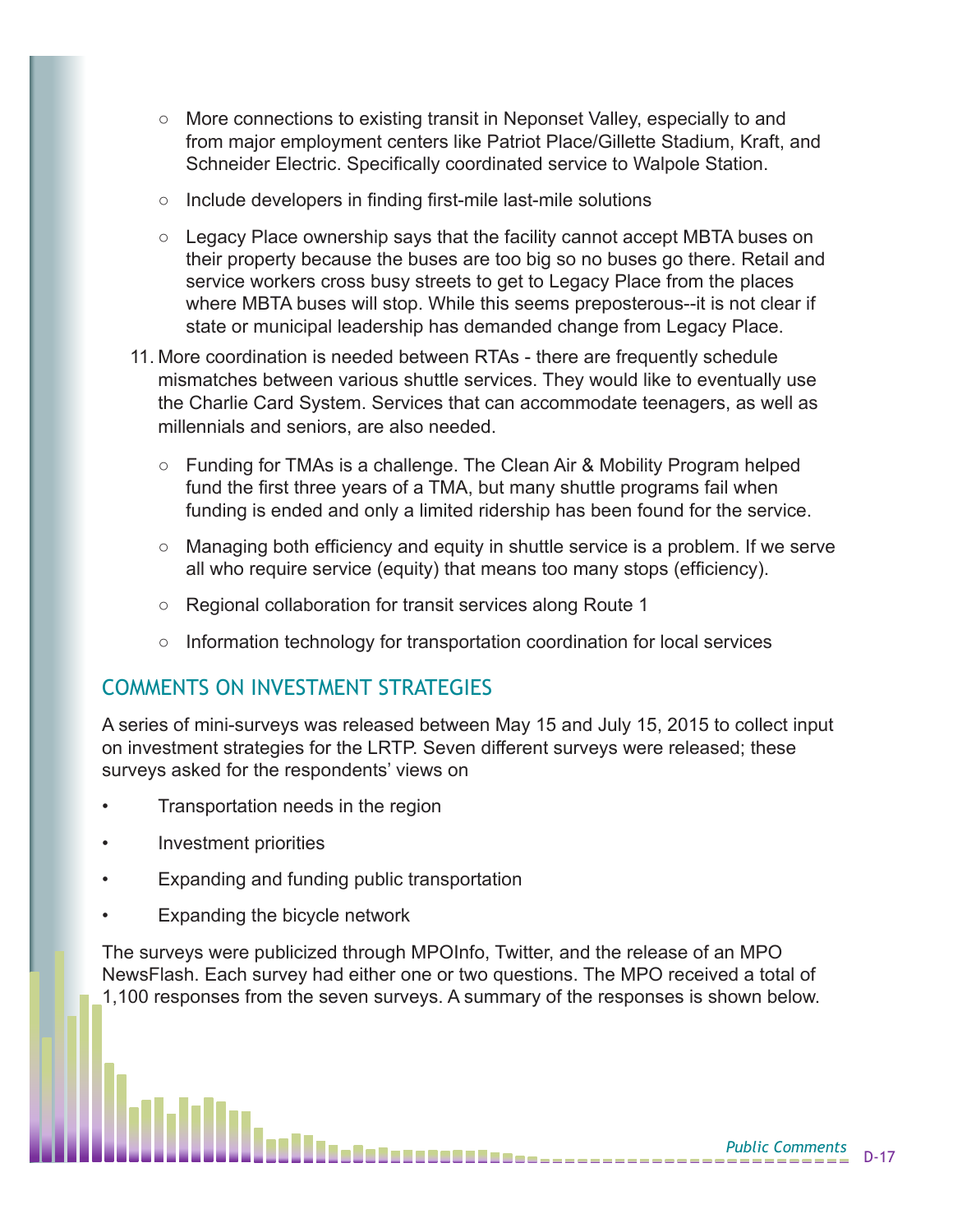#### *Survey 1: Transportation Needs*

**Question 1 – What personal need of yours is not being met by the regional transportation system? (212 respondents)**



Transit had the most responses; the issues included:

- The need for expanded transit service
- Frequency and reliability
- Circumferential transit
- Transit Connections
- Off-peak service

Bicycle/Pedestrian had the second highest number of responses; the issues included:

- An expanded network
- Safer facilities
- More maintenance and law enforcement

Mobility had the third highest number of responses; the issues included:

- Access to Boston
- Access to rail
- Transportation equity
- Complete Streets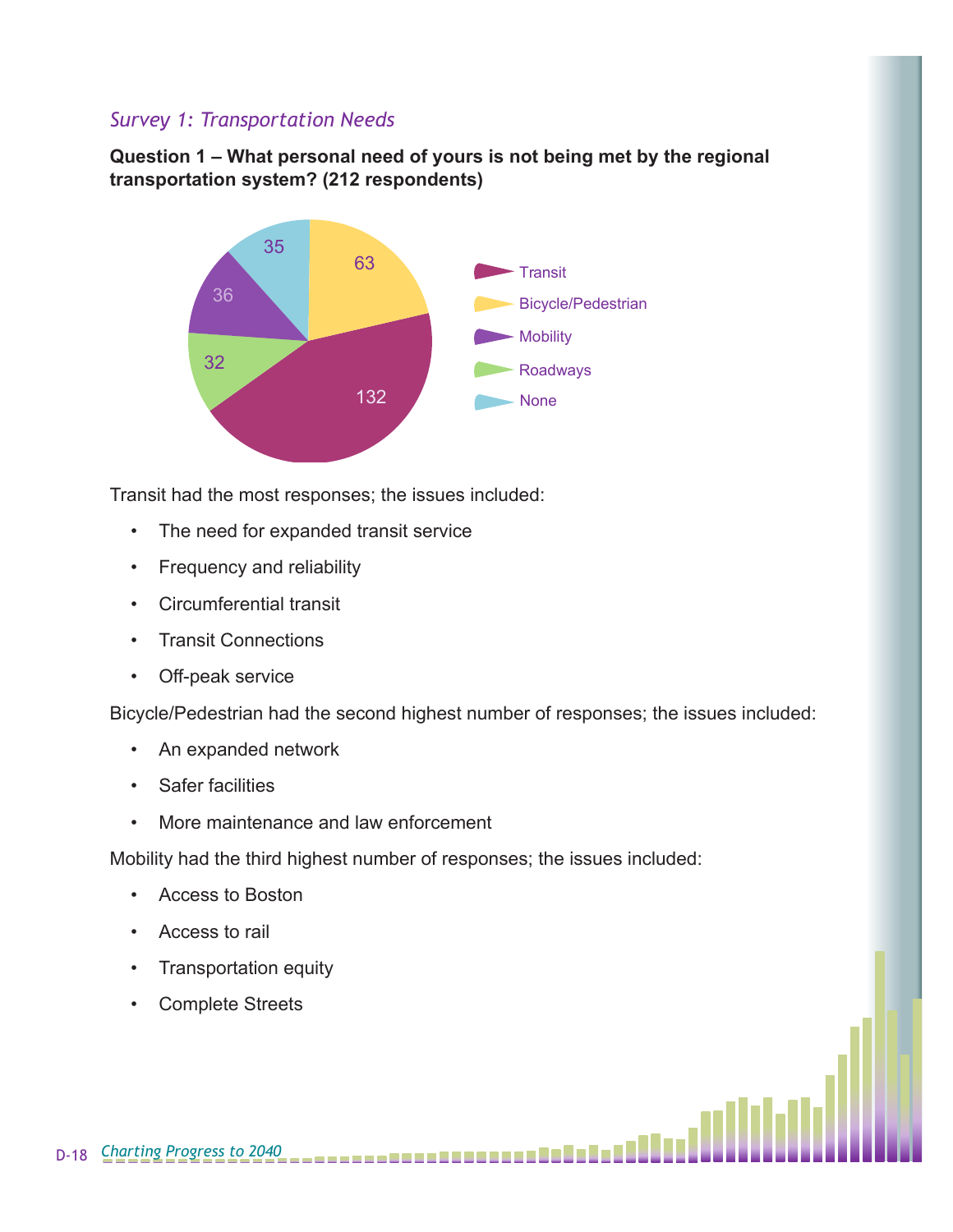Roadways had the fourth highest number of responses; the issues included:

- Congestion and capacity
- Major highway interchange Improvements
- Maintenance
- Safety

**Question 2 – Which of the following investment programs include projects that would best address this need? (227 respondents)**



Major infrastructure had the most responses. This includes both transit and highway infrastructure; transit received two-thirds of the responses and highway received onethird of the responses.

#### *Survey 2: Types of Projects to Serve Your Needs*

**Question 1 – During the next 25 years, would you focus funding on a few largescale projects or multiple small-scale projects? (223 respondents)**

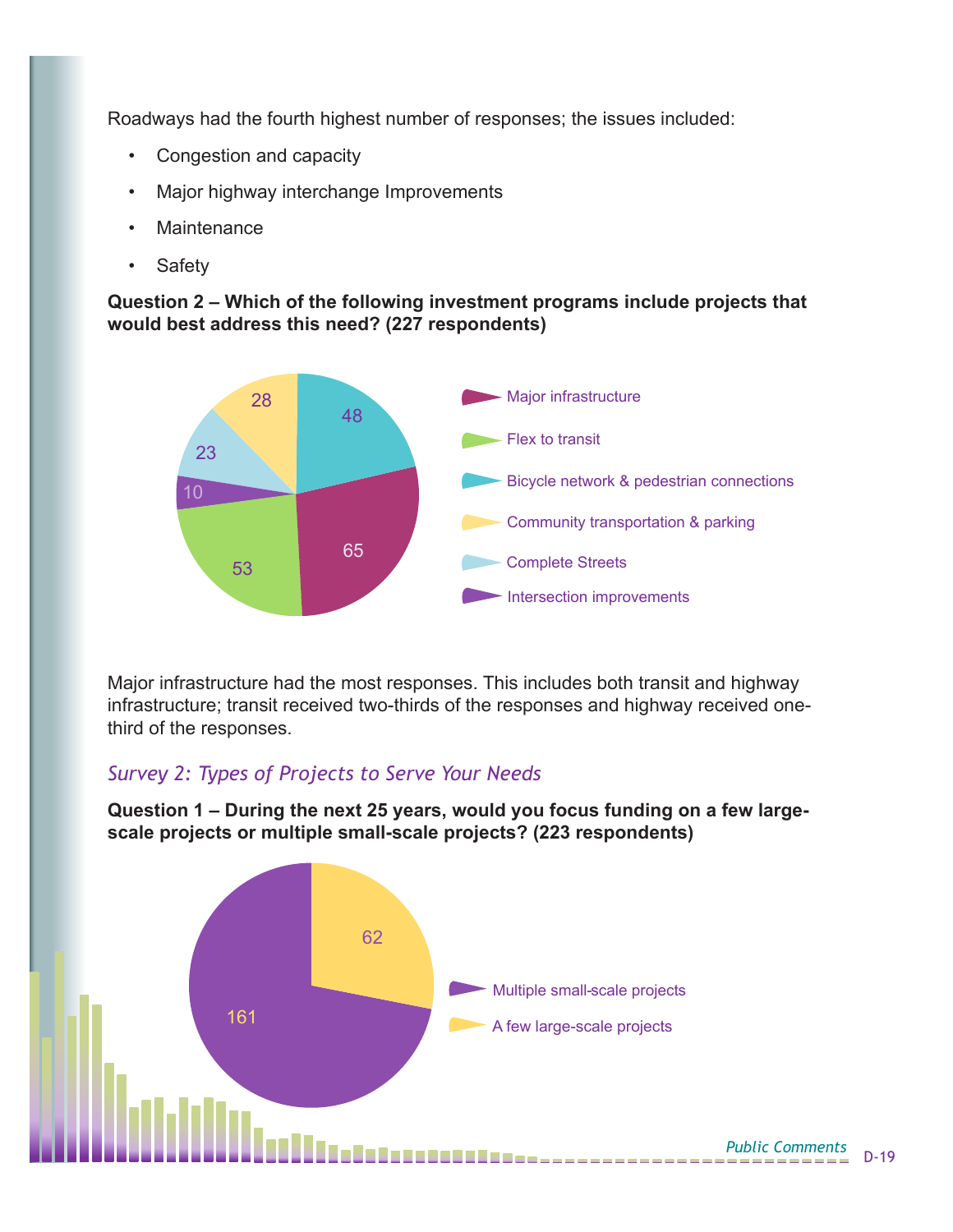The majority of respondents wanted multiple small-scale projects. This coincides with the MPO's new Operations and Management (O&M) approach to funding projects.



## *Survey 3: Condition of the Transportation Infrastructure*

**Question 1 – Rate the physical condition of the following facilities or services (1 = poor and 5 = excellent). (160 respondents)**

**Question 2 – Rate how well the regional transportation facilities or services meet your travel needs for these same categories (1 = not very well and 5 = very well). (160 respondents)**

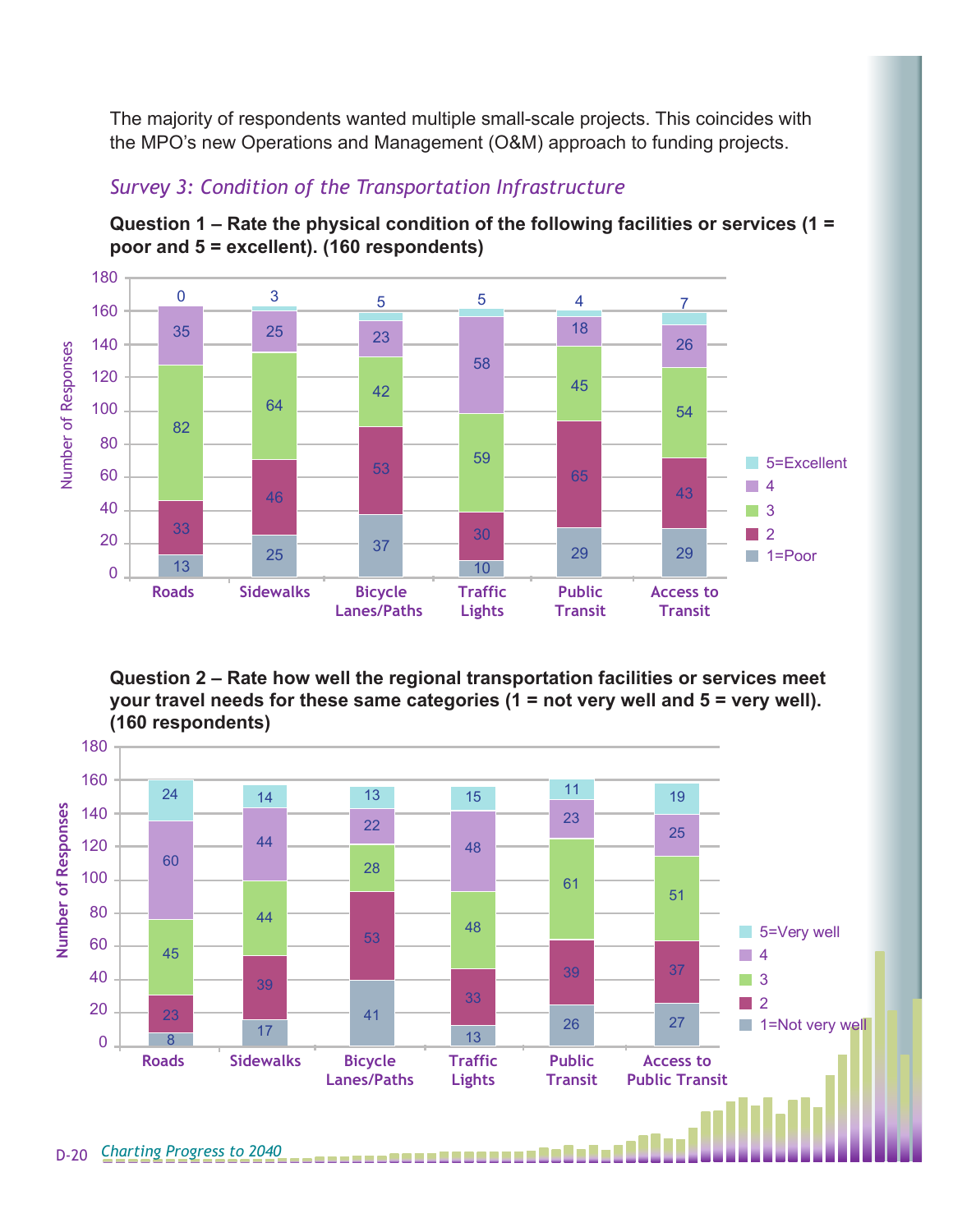#### *Survey 4: Investment Priorities*

**Question 1 – How do you think the MPO should allocate its funds among the following six investment programs to best meet the region's needs? (91 respondents)**



This question asked about the six different investment programs that the MPO considered in programming the LRTP. It shows how the respondents would allocate funding to each of these programs. For example, for the Complete Streets Program, 46 of 91 people think that 10% to 30% of the funds should be allocated to this program.

For all programs, some felt that there should be no allocation to that particular program, but many felt that there should be some allocation across all of the programs. This reinforces the MPO's O&M approach across the various programs.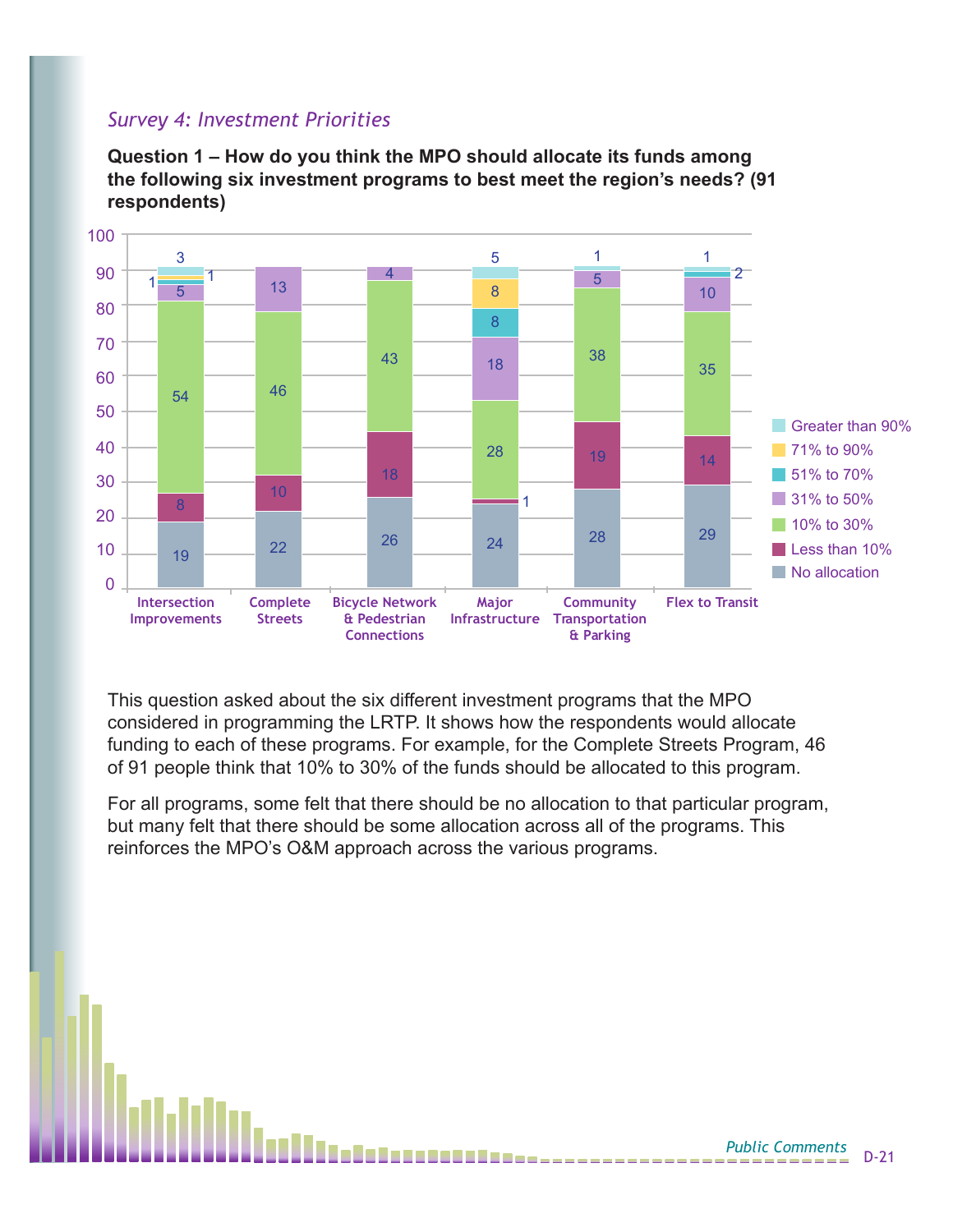#### *Survey 5: Expanding the Region's Bike Network*

**Question 1 – How well would expanding the off-road bike-path network improve your ability to travel around the region (1 = not very well and 5 = very well)? (182 respondents)**



### *Survey 6: Expanding Public Transportation*

**Question 1 – What types of transit improvements likely would increase your use of public transportation? (123 respondents)**

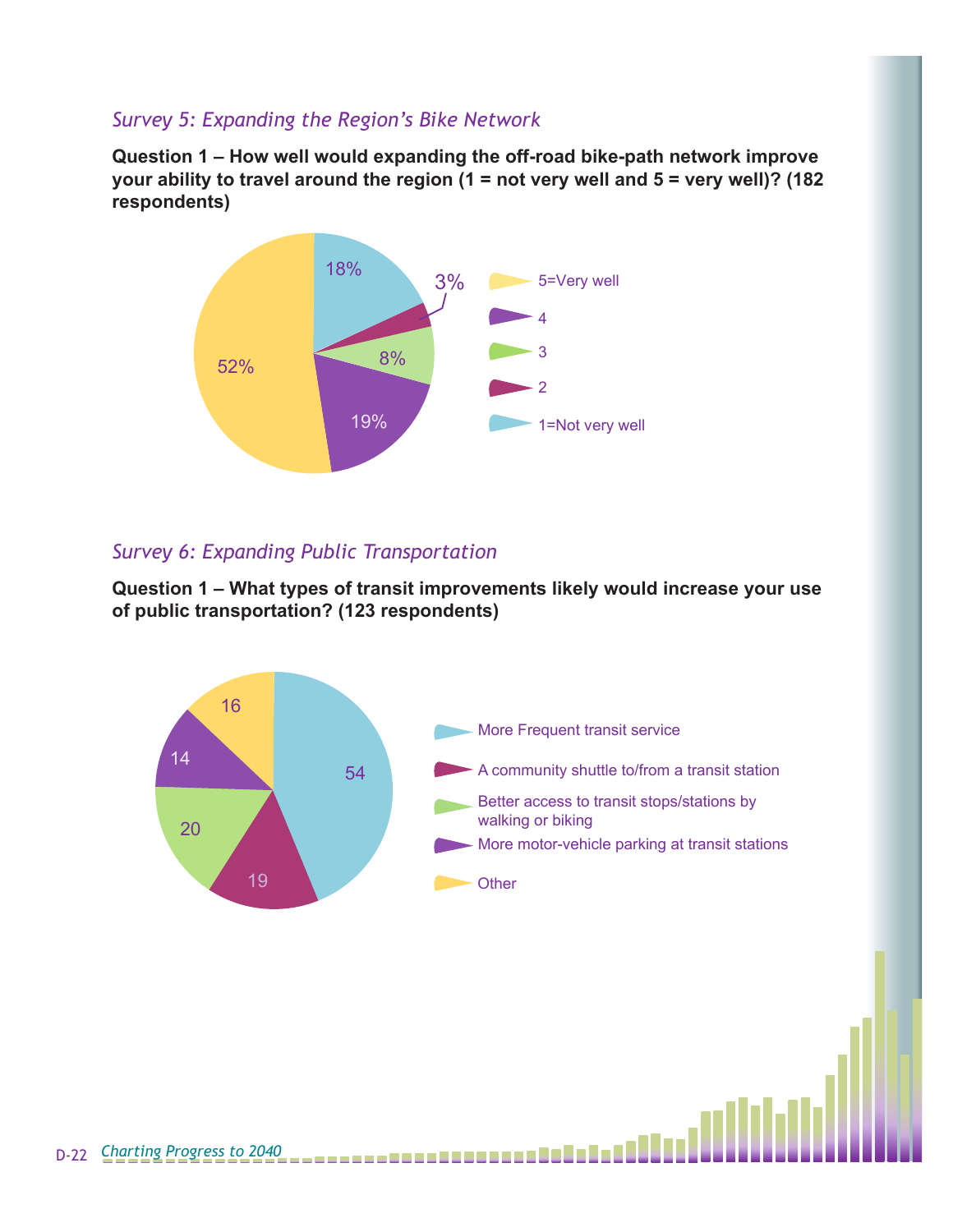#### *Survey 7: Funding Public Transportation*

**Question 1 – In addition to keeping the existing system well maintained, how important is it to expand the public transportation system (1 = not very important and 5 = very important)? (92 respondents)**



**Question 2 – If the MPO spends a portion of its highway funding for transit improvements or expansion, what projects do you think it should fund? (92 respondents)**

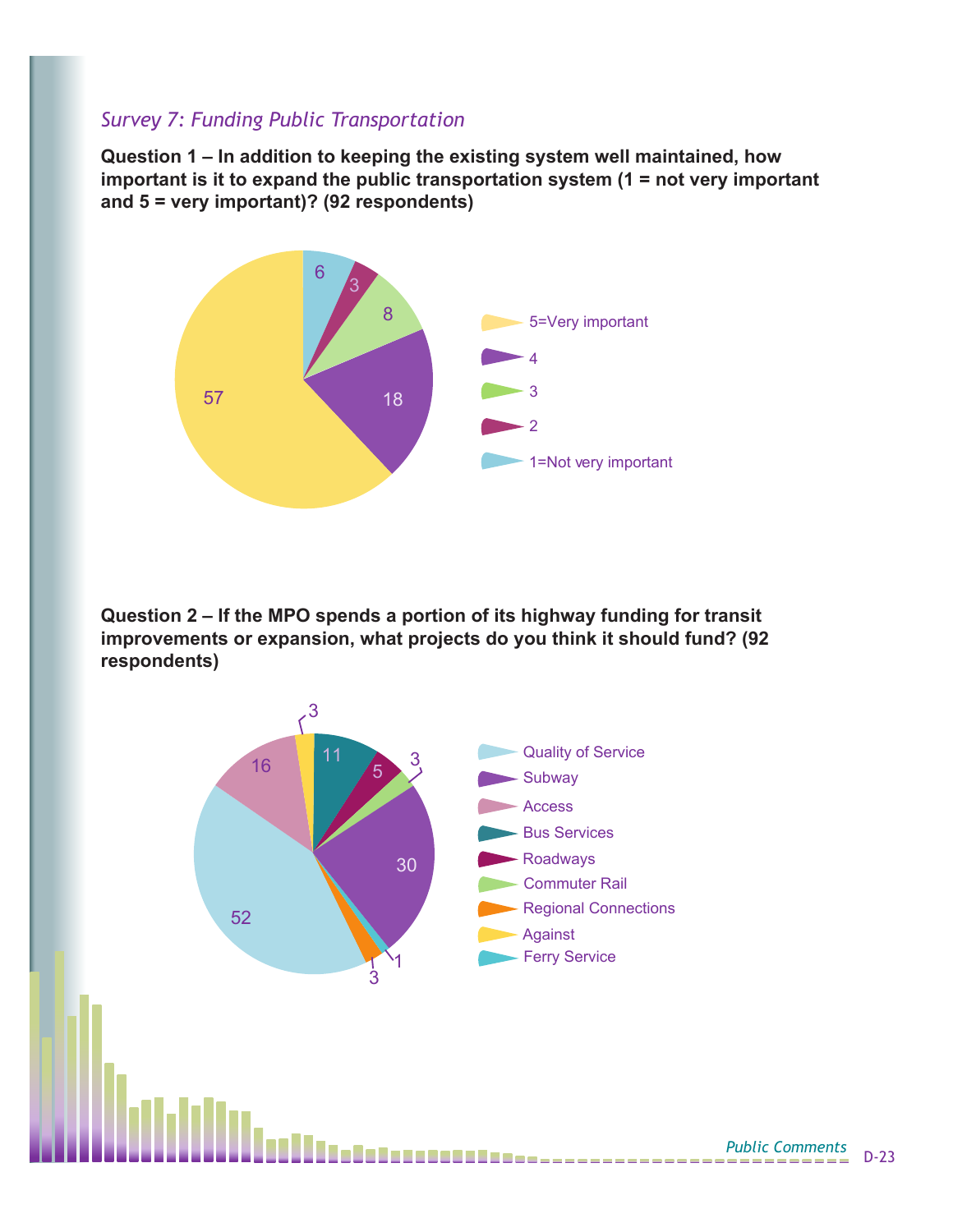The majority of the responses requested an improvement to the quality of service; the issues included:

- System expansion
- Frequency and reliability
- Equipment and station improvements

Expansion of the subway system had the second highest number of responses.

Access to transit had the third highest number of responses; the issues included:

- Bicycle and pedestrian access
- More parking

Bus service had the fourth highest number of responses; the issues included:

- More buses
- More bus rapid transit
- More bus shelters

Even though the question asked specifically about transit, roadway is another category. The responses to this category requested:

- Improved roadways so that buses could operate more efficiently
- HOV facilities for buses and high-occupancy travel

# **COMMENTS RECEIVED DURING THE FORMAL PUBLIC COMMENT PERIOD**

Table D.1 summarizes the comments received during the 30-day public review and comment period for the LRTP Charting Progress to 2040. This formal public review and comment period began on June 25, 2015 and closed on July 24, 2015.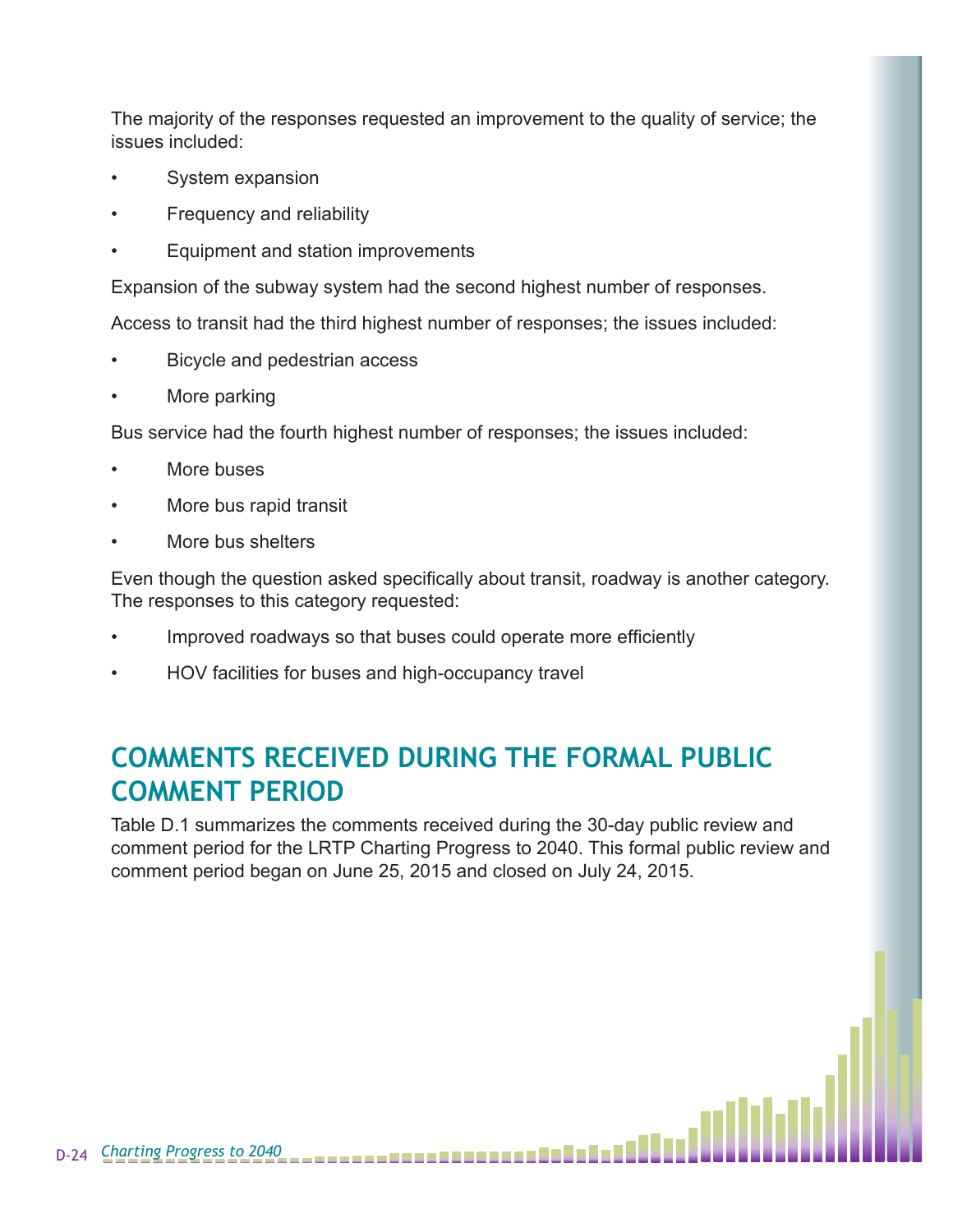## **TABLE D.1 Summary of Written Public Comments Received During the Official Comment Period: June 25 to July 24, 2015**

| <b>Project(s) /</b>                                                                          |                                          |                                                      |                                                                                                                                                                                                                                                                                                                                                                                                                                                                                                                                                                                                                                                                                                                                                                                                                                                                                                                                                                         |                                                                                                                                                                                                                                                                                                                                                                                                                                                                                                                                                                                                                                                                                                                                                                                                                                                                                                                                                                                                                                                                           |
|----------------------------------------------------------------------------------------------|------------------------------------------|------------------------------------------------------|-------------------------------------------------------------------------------------------------------------------------------------------------------------------------------------------------------------------------------------------------------------------------------------------------------------------------------------------------------------------------------------------------------------------------------------------------------------------------------------------------------------------------------------------------------------------------------------------------------------------------------------------------------------------------------------------------------------------------------------------------------------------------------------------------------------------------------------------------------------------------------------------------------------------------------------------------------------------------|---------------------------------------------------------------------------------------------------------------------------------------------------------------------------------------------------------------------------------------------------------------------------------------------------------------------------------------------------------------------------------------------------------------------------------------------------------------------------------------------------------------------------------------------------------------------------------------------------------------------------------------------------------------------------------------------------------------------------------------------------------------------------------------------------------------------------------------------------------------------------------------------------------------------------------------------------------------------------------------------------------------------------------------------------------------------------|
| Issue(s)                                                                                     | <b>Affiliation</b>                       | <b>Name</b>                                          | <b>Comment</b>                                                                                                                                                                                                                                                                                                                                                                                                                                                                                                                                                                                                                                                                                                                                                                                                                                                                                                                                                          | <b>MPO Response</b>                                                                                                                                                                                                                                                                                                                                                                                                                                                                                                                                                                                                                                                                                                                                                                                                                                                                                                                                                                                                                                                       |
| <b>Bridge</b><br>Replacement,<br>Route 27 Over<br>Route 9 and<br>Interchange<br>Improvements | Town of Natick,<br>Board of<br>Selectmen | Charles M.<br>Hughes, Chair                          | Supports inclusion of the Bridge<br>Replacement, Route 27 (North Main<br>Street) over Route 9 in the FFYs<br>2021-2025 time band of the LRTP.<br>The project will support economic<br>development and quality of life<br>initiatives. The ability to safely move<br>people through Natick is essential<br>to the Town and Region's continued<br>success. The project will benefit both<br>Natick residents and those who visit<br>the region.                                                                                                                                                                                                                                                                                                                                                                                                                                                                                                                           | Thank you for your comments on<br>the LRTP. The Bridge Replacement,<br>Route 27 (North Main Street) over<br>Route 9 project has been included<br>in the 2021-2025 time band of the<br>LRTP.                                                                                                                                                                                                                                                                                                                                                                                                                                                                                                                                                                                                                                                                                                                                                                                                                                                                               |
| $I-90/I-495$<br>Interchange<br>& I-495/I-290/<br>Route 85<br>Interchange                     | 495/MetroWest<br>Partnership             | <b>Paul Matthews</b><br>& Jessica<br><b>Strunkin</b> | The 495/MetroWest region has a<br>diverse economic base and high<br>quality of life, however transportation<br>challenges remain. They are<br>concerned how the MPO's new<br>Operations and Management (O&M)<br>approach will meet the needs of<br>the regionally significant projects<br>such as the I-90/I-495 Interchange<br>in Hopkinton, Southborough, and<br>Westborough and the I-495/I-290/<br>Route 85 Interchange in Hudson<br>and Marlborough. They understand<br>the funding constraints but are<br>disappointed by the inability to fund<br>and plan these critical projects. Both<br>projects have completed the ENF<br>process and are high on the list of<br>priorities for MassDOT District 3.<br>These are long-standing priorities<br>of the Partnership. The I-90/I-495<br>project was included in MassDOT's<br>2016 CIP as one of the "five projects<br>of particular note." Partnership urges<br>the MPO to include both projects in<br>the LRTP. | Thank you for your comments<br>requesting funding for the I-90/I-495<br>Interchange and I-495/I-290/Route<br>85 Interchange in the Long-Range<br>Transportation Plan (LRTP), Charting<br>Progress to 2040. This project was<br>not approved for funding by the<br>Boston Region MPO in the LRTP.<br>Funding assumptions and scenario<br>planning played a significant role in<br>determining project recommendations<br>for the LRTP. Based on lower funding<br>growth assumptions over the next<br>25 years, there was between 21 to<br>44 percent less funding available<br>for investments within each of the<br>five-year time bands of the LRTP.<br>In addition, the MPO's scenario<br>planning process indicated that an<br>Operations and Management (O&M)<br>approach that focused on lower-<br>cost intersection improvements and<br>complete street solutions was more<br>effective at addressing a diverse set<br>of MPO goals than a High-Capital<br>Investment approach that allocated<br>a large portion of funding to major<br>infrastructure investments. |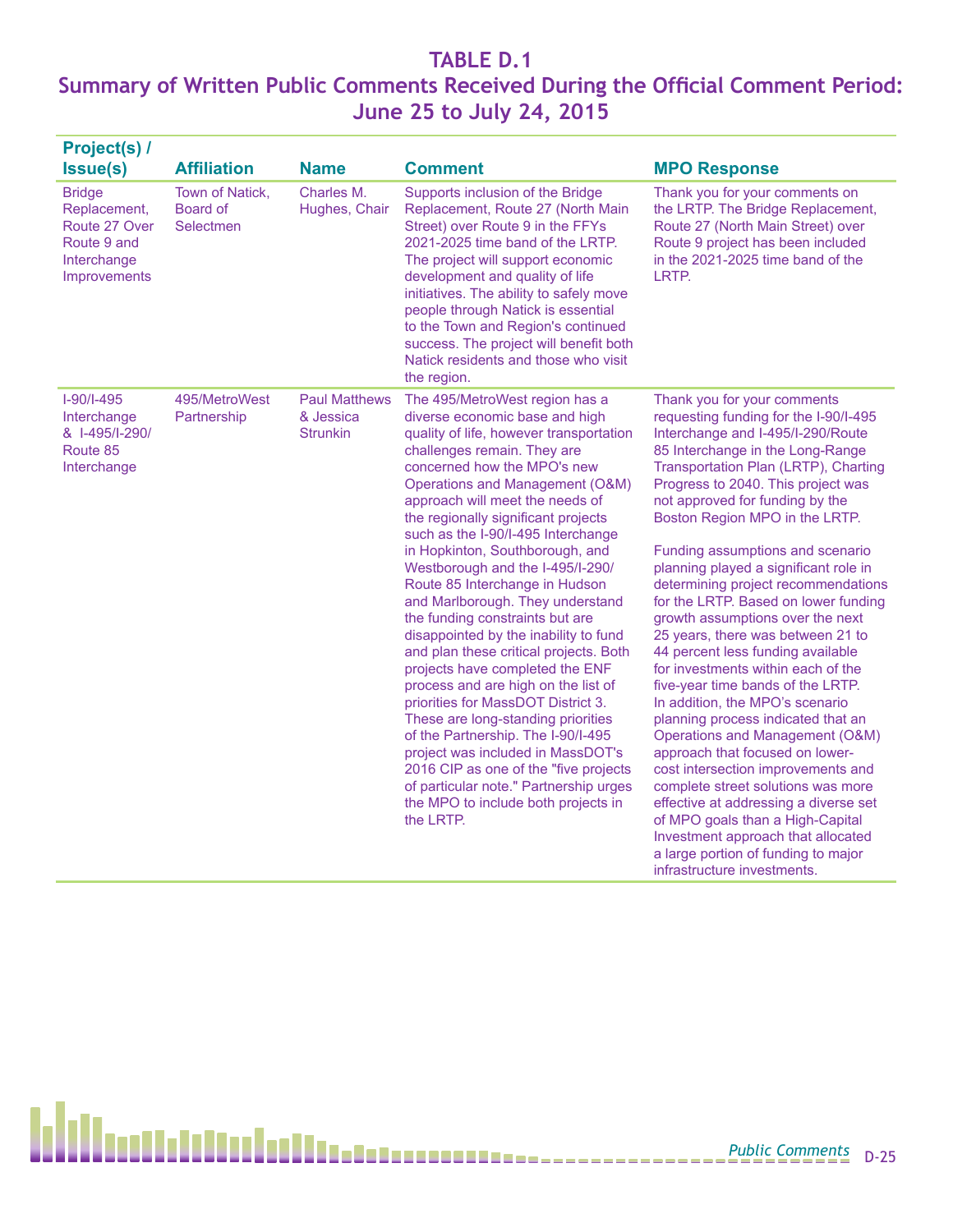| <b>Project(s) /</b>                                                      |                              |                                                                 |                                                                                                                                                                                                                                                                                                                                                                                                                                                                                                                                                                                                                                                                                                                                                                                                                                                                                                                                                |                                                                                                                                                                                                                                                                                                                                                                                                                          |
|--------------------------------------------------------------------------|------------------------------|-----------------------------------------------------------------|------------------------------------------------------------------------------------------------------------------------------------------------------------------------------------------------------------------------------------------------------------------------------------------------------------------------------------------------------------------------------------------------------------------------------------------------------------------------------------------------------------------------------------------------------------------------------------------------------------------------------------------------------------------------------------------------------------------------------------------------------------------------------------------------------------------------------------------------------------------------------------------------------------------------------------------------|--------------------------------------------------------------------------------------------------------------------------------------------------------------------------------------------------------------------------------------------------------------------------------------------------------------------------------------------------------------------------------------------------------------------------|
| <b>Issue(s)</b>                                                          | <b>Affiliation</b>           | <b>Name</b>                                                     | <b>Comment</b>                                                                                                                                                                                                                                                                                                                                                                                                                                                                                                                                                                                                                                                                                                                                                                                                                                                                                                                                 | <b>MPO Response</b>                                                                                                                                                                                                                                                                                                                                                                                                      |
| $I-90/I-495$<br>Interchange<br>& I-495/I-290/<br>Route 85<br>Interchange | 495/MetroWest<br>Partnership | <b>Paul Matthews</b><br>& Jessica<br><b>Strunkin</b><br>(cont.) |                                                                                                                                                                                                                                                                                                                                                                                                                                                                                                                                                                                                                                                                                                                                                                                                                                                                                                                                                | These factors guided MPO staff in<br>its development of an alternative<br>that assumed that no more than<br>50 percent of available funding in<br>each five-year time band would be<br>allocated to major infrastructure<br>projects. Based on the MPO's<br>preference for lower-cost investment<br>strategies, the MPO voted to use this<br>alternative as the baseline for their<br>discussion on the draft LRTP.      |
|                                                                          |                              |                                                                 |                                                                                                                                                                                                                                                                                                                                                                                                                                                                                                                                                                                                                                                                                                                                                                                                                                                                                                                                                | MassDOT committed to continuing<br>the design and environmental<br>permitting process for the I-495/90<br>Interchange project. They will also<br>evaluate both projects using the<br>criteria developed through the<br><b>Project Selection Advisory Council</b><br>for consideration as part of its Capital<br>Investment Program.                                                                                      |
| Operations &<br>Management<br>Programs                                   | 495/MetroWest<br>Partnership | <b>Paul Matthews</b><br>& Jessica<br><b>Strunkin</b><br>(cont.) | The Partnership hopes that the 495/<br>MetroWest region benefits from<br>the several regionwide funding and<br>project categories such as Complete<br><b>Streets (for example Reconstruction</b><br>of Taunton Street in Wrentham and<br><b>Reconstruction of Pleasant Street in</b><br>Franklin), Bike/Ped (for example the<br>Route 111 Trail in Boxborough and<br>the Bruce Freeman Rail Trail Phases<br>2D and 2E in Sudbury), Intersection<br>Improvements (for example Route<br>20/Landham Road in Sudbury and<br>Route 9/Central Street/Oak Hill Road<br>in Southborough), and Community<br>Transportation/Parking/Clean<br>Air and Mobility. The Partnership<br>expects equitable distribution of such<br>resources across the Boston region.<br>They hope their region's rural and<br>suburban communities are not at<br>a disadvantage compared to their<br>fellow urban MPO municipalities when<br>project selection moves forward. | The O&M funding set aside in the<br>LRTP will be programmed as part<br>of the Transportation Improvement<br>Program (TIP). The projects<br>mentioned are included in the<br>Universe of Projects and will be<br>considered for funding in the TIP<br>using the project evaluation criteria<br>that are based on the MPO's goals<br>and objectives. Geographic equity<br>is also considered in that selection<br>process. |

Ы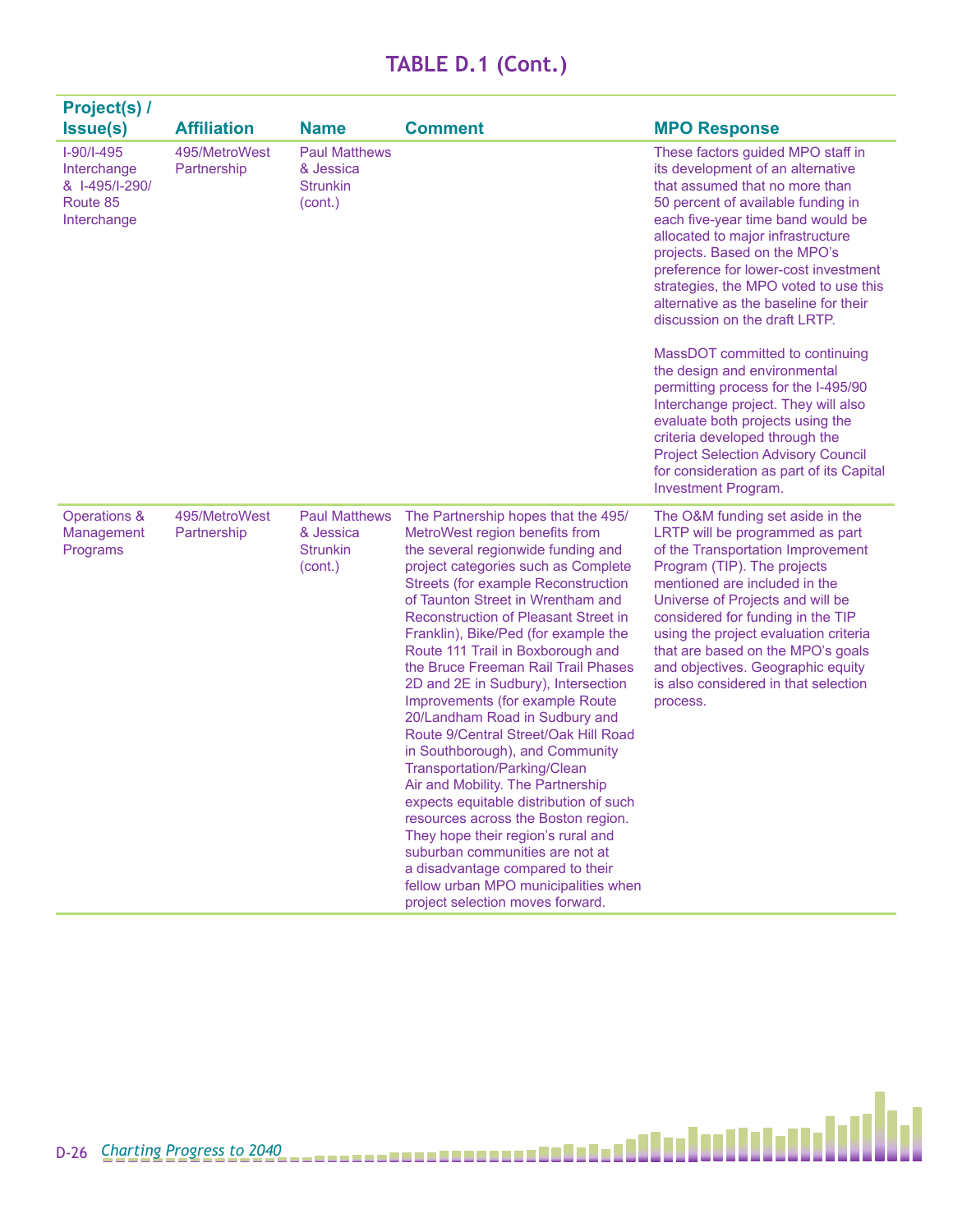| <b>Project(s) /</b>                                                                                                                                                                |                                                              |                                                                 |                                                                                                                                                                                                                                                                                                                                                                                                                                                                                                                                                                                                                                                                                                             |                                                                                                                                                                                                                                                                                                                                                                                                                                                                                                                                                                                                                                                                                                                                                                                                                                                                                                                                                                                                                                                                                                                                                                                                                                                                                                                                                                                                                                                          |
|------------------------------------------------------------------------------------------------------------------------------------------------------------------------------------|--------------------------------------------------------------|-----------------------------------------------------------------|-------------------------------------------------------------------------------------------------------------------------------------------------------------------------------------------------------------------------------------------------------------------------------------------------------------------------------------------------------------------------------------------------------------------------------------------------------------------------------------------------------------------------------------------------------------------------------------------------------------------------------------------------------------------------------------------------------------|----------------------------------------------------------------------------------------------------------------------------------------------------------------------------------------------------------------------------------------------------------------------------------------------------------------------------------------------------------------------------------------------------------------------------------------------------------------------------------------------------------------------------------------------------------------------------------------------------------------------------------------------------------------------------------------------------------------------------------------------------------------------------------------------------------------------------------------------------------------------------------------------------------------------------------------------------------------------------------------------------------------------------------------------------------------------------------------------------------------------------------------------------------------------------------------------------------------------------------------------------------------------------------------------------------------------------------------------------------------------------------------------------------------------------------------------------------|
| <b>Issue(s)</b>                                                                                                                                                                    | <b>Affiliation</b>                                           | <b>Name</b>                                                     | <b>Comment</b>                                                                                                                                                                                                                                                                                                                                                                                                                                                                                                                                                                                                                                                                                              | <b>MPO Response</b>                                                                                                                                                                                                                                                                                                                                                                                                                                                                                                                                                                                                                                                                                                                                                                                                                                                                                                                                                                                                                                                                                                                                                                                                                                                                                                                                                                                                                                      |
| <b>Bridge</b><br>Replacement,<br>Route 27 Over<br>Route 9 and<br>Interchange<br><b>Improvements</b><br>& Route 126/<br>Route <sub>135</sub> /<br><b>MBTA &amp; CSX</b><br>Railroad | 495/MetroWest<br>Partnership                                 | <b>Paul Matthews</b><br>& Jessica<br><b>Strunkin</b><br>(cont.) | Offer strong support for the Route<br>126/Route135/MBTA & CSX Railroad<br>and the Bridge Replacement at Route<br>27 (North Main Street) over Route<br>9 (Worcester Street) Interchange<br>Improvements projects included in the<br>LRTP.                                                                                                                                                                                                                                                                                                                                                                                                                                                                    | Thank you for your support. The<br>Route 126/Route135/MBTA & CSX<br>Railroad project is included in the<br>list of recommended projects in<br>Charting Progress to 2040 in the<br>2026 to 2030 time band. The Bridge<br>Replacement at Route 27 (North<br>Main Street) over Route 9 (Worcester<br>Street) Interchange Improvements<br>project is also included in the list of<br>recommended projects in Charting<br>Progress to 2040 in the 2021 to 2026<br>time band.                                                                                                                                                                                                                                                                                                                                                                                                                                                                                                                                                                                                                                                                                                                                                                                                                                                                                                                                                                                  |
| $I-90/I-495$<br>Interchange                                                                                                                                                        | Southwest<br><b>Advisory Planning</b><br>Committee<br>(SWAP) | Gino Carlucci,<br>Chair                                         | The subregion's top priority project<br>is the I-90/I-495 Interchange in<br>Hopkinton. This project is not listed<br>due to financial constraints, and<br>SWAP believes it should be. Request<br>that the project be listed with a<br>notation that there is no funding<br>currently identified for these critical<br>improvements. SWAP understands<br>that planned modifications will include<br>open road tolling which is part of<br>the delay and expense. However,<br>there may be additional federal<br>programs developed in the future<br>that could result in the MPO receiving<br>unanticipated funding. This project<br>needs to be on a list of priorities<br>should funding become available. | Thank you for your comments<br>requesting funding for the I-90/I-495<br>Interchange in the Long-Range<br>Transportation Plan (LRTP), Charting<br>Progress to 2040. This project was<br>not approved for funding by the<br>Boston Region MPO in the LRTP.<br>Funding assumptions and scenario<br>planning played a significant role in<br>determining project recommendations<br>for the LRTP. Based on lower funding<br>growth assumptions over the next<br>25 years, there was between 21 to<br>44 percent less funding available<br>for investments within each of the<br>five-year time bands of the LRTP.<br>In addition, the MPO's scenario<br>planning process indicated that an<br>Operations and Management (O&M)<br>approach that focused on lower-<br>cost intersection improvements and<br>complete street solutions was more<br>effective at addressing a diverse set<br>of MPO goals than a High-Capital<br>Investment approach that allocated<br>a large portion of funding to major<br>infrastructure investments.<br>These factors guided MPO staff in<br>its development of an alternative<br>that assumed that no more than<br>50 percent of available funding in<br>each five-year time band would be<br>allocated to major infrastructure<br>projects. Based on the MPO's<br>preference for lower-cost investment<br>strategies, the MPO voted to use this<br>alternative as the baseline for their<br>discussion on the draft LRTP. |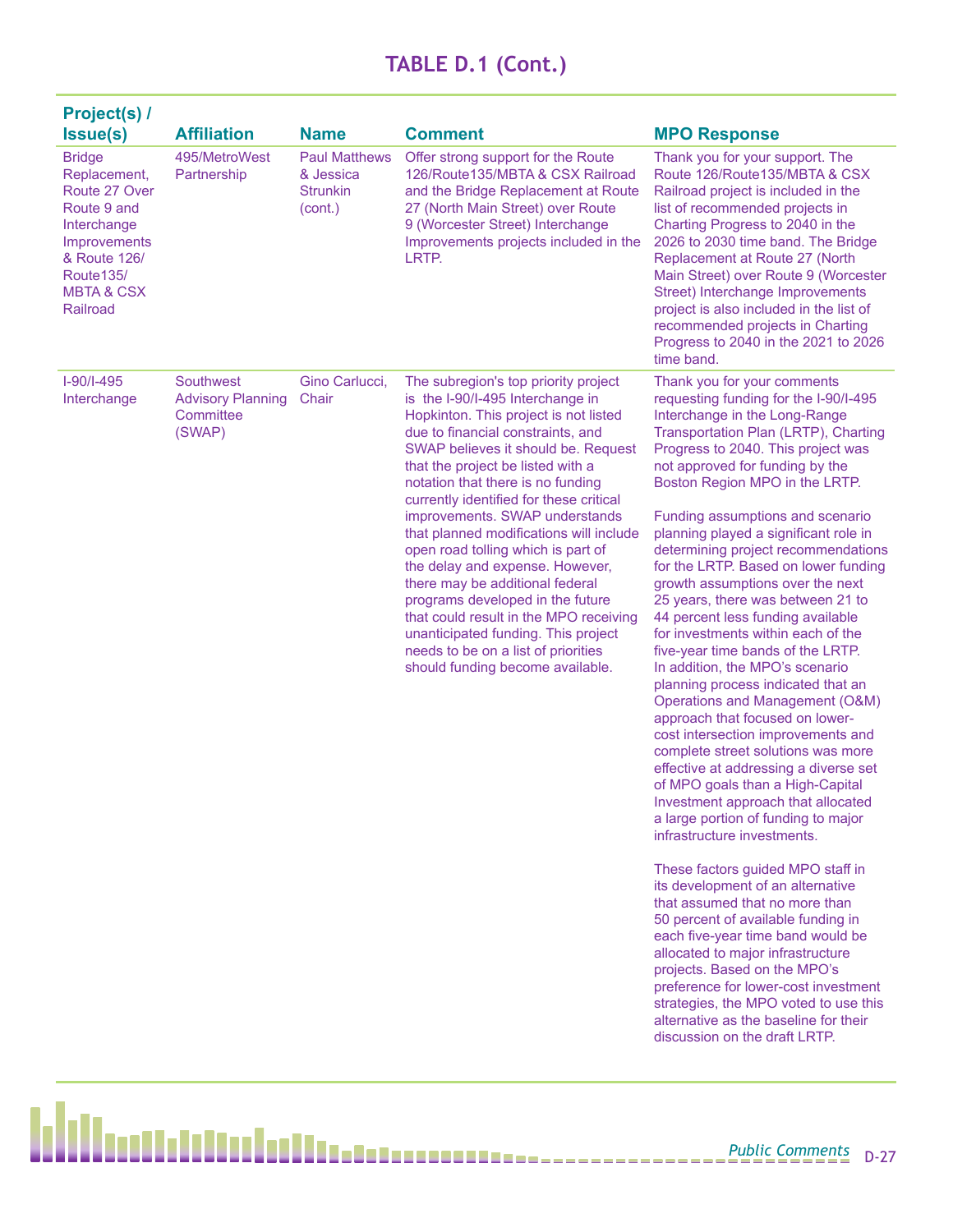| Project(s) /<br>Issue(s)                                                                                            | <b>Affiliation</b>                                           | <b>Name</b>                     | <b>Comment</b>                                                                                                                                                                                                                                                                                                                                                                                                                                 | <b>MPO Response</b>                                                                                                                                                                                                                                                                                                                                                                                                                                                          |
|---------------------------------------------------------------------------------------------------------------------|--------------------------------------------------------------|---------------------------------|------------------------------------------------------------------------------------------------------------------------------------------------------------------------------------------------------------------------------------------------------------------------------------------------------------------------------------------------------------------------------------------------------------------------------------------------|------------------------------------------------------------------------------------------------------------------------------------------------------------------------------------------------------------------------------------------------------------------------------------------------------------------------------------------------------------------------------------------------------------------------------------------------------------------------------|
| $I-90/I-495$<br>Interchange                                                                                         | Southwest<br><b>Advisory Planning</b><br>Committee<br>(SWAP) | Gino Carlucci,<br>Chair (cont.) |                                                                                                                                                                                                                                                                                                                                                                                                                                                | MassDOT committed to continuing<br>the design and environmental<br>permitting process for the I-495/90<br>Interchange project. They will also<br>evaluate the project using the criteria<br>developed through the Project<br><b>Selection Advisory Council for</b><br>consideration as part of its Capital<br>Investment Program.                                                                                                                                            |
| Operations &<br>Management<br>Programs/<br>Scenario<br>Planning/<br>Prioritizing<br>Major<br>Investment<br>projects | Regional<br>Transportation<br><b>Advisory Council</b>        | Mike Gowing,<br>Chairman        | Supports the adoption of the<br>Operations and Management (O&M)<br>scenario, rather than the High-Capital<br><b>Investment Congestion Management</b><br>scenario or the Current LRTP<br>scenario.<br>Supports designating funding for<br>general types of small projects, with<br>specific projects beyond the current<br>TIP period to be selected at a later<br>date.<br>Requests that the MPO conduct<br>further analysis of scenarios with | Thank you for your continuing<br>support. As part of our evolving<br>performance-based planning practice,<br>MPO staff will continue using<br>scenario-based planning to examine<br>various investment strategies, and<br>their associated trade-offs, to inform<br>MPO decision making. We anticipate<br>that "what-if" scenarios may be a vital<br>part of this exercise.<br>The MPO recognizes the<br>importance of working closely<br>with state transportation agencies |
|                                                                                                                     |                                                              |                                 | additional funding beyond the<br>projected LRTP levels, to illustrate<br>the regional benefits that could<br>be achieved through expanded<br>investment in transportation.<br>Requests that the MPO collaborate                                                                                                                                                                                                                                | and neighboring MPOs to ensure<br>that funding decisions are well<br>coordinated and regionally<br>beneficial. As it moves forward with<br>performance-based planning, staff<br>will continue to coordinate with                                                                                                                                                                                                                                                             |
|                                                                                                                     |                                                              |                                 | more closely with MassDOT and<br>the contiguous MPOs (including the<br>MBTA and regional transit authorities)<br>to develop a process where priorities                                                                                                                                                                                                                                                                                         | MassDOT, the MBTA, and other RTAs<br>operating in the region to achieve<br>both the MPO's and state's goals.                                                                                                                                                                                                                                                                                                                                                                 |
|                                                                                                                     |                                                              |                                 | for major investments in the Boston<br>region can be jointly determined.                                                                                                                                                                                                                                                                                                                                                                       | As an active member of the MPO<br>charged with bringing the public's<br>views to the table, the Advisory                                                                                                                                                                                                                                                                                                                                                                     |
|                                                                                                                     |                                                              |                                 | <b>Requests that the Regional</b><br><b>Transportation Advisory Council</b><br>continue to provide input as the MPO<br>develops and implements guidelines<br>for funding decisions in the 2021 and<br>beyond timeframes.                                                                                                                                                                                                                       | Council's continued input on<br>developing and implementing<br>guidelines for directing future funding<br>of projects in LRTP program areas is<br>both needed and valued.                                                                                                                                                                                                                                                                                                    |

H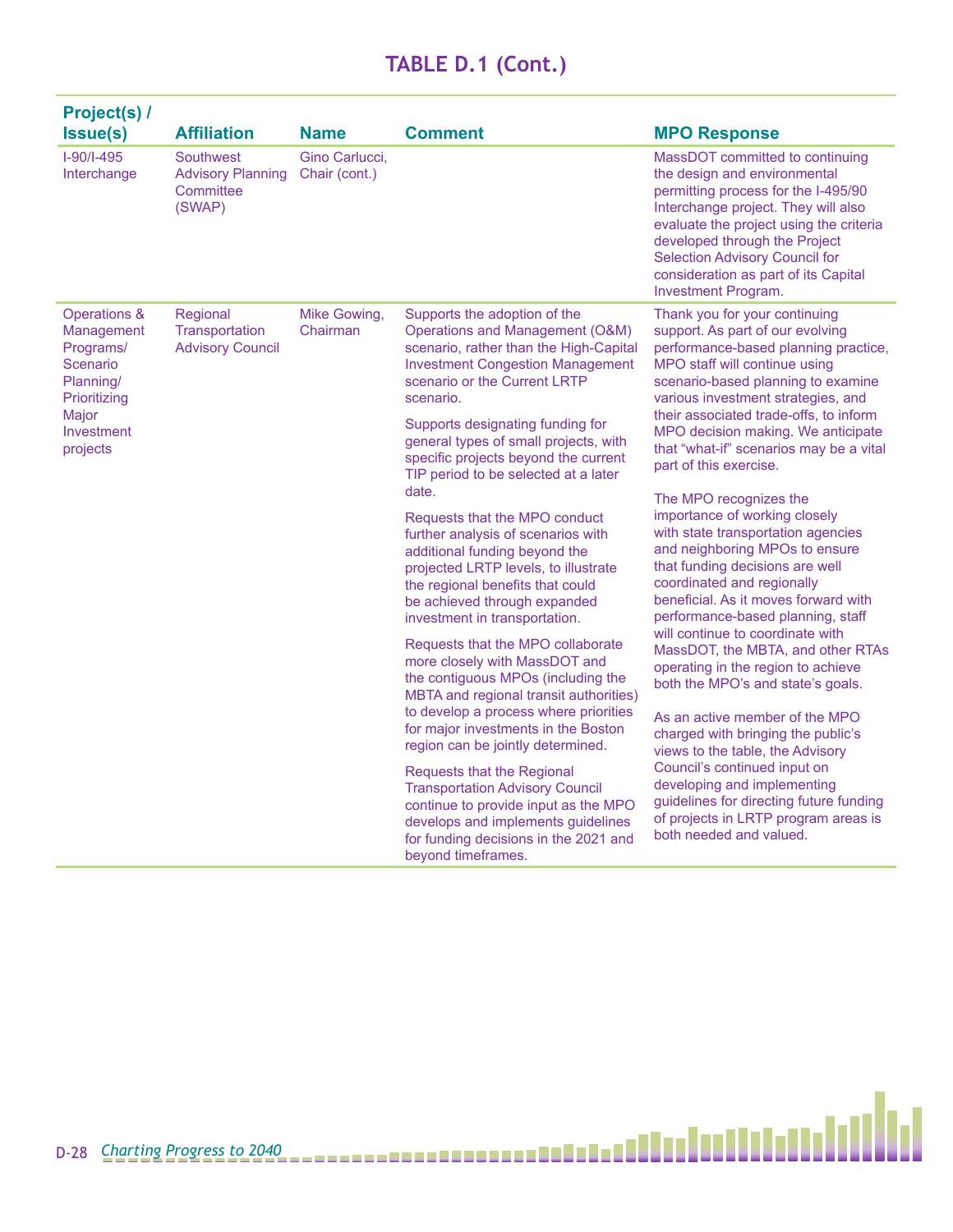| Project(s) /<br><b>Issue(s)</b>                                                                                                                                                                          | <b>Affiliation</b>                                                                         | <b>Name</b>                                           | <b>Comment</b>                                                                                                                                                                                                                                                                                                                                                                                                                                   | <b>MPO Response</b>                                                                                                                                                                                                                                                                                                                                                                                                                                                                                                           |
|----------------------------------------------------------------------------------------------------------------------------------------------------------------------------------------------------------|--------------------------------------------------------------------------------------------|-------------------------------------------------------|--------------------------------------------------------------------------------------------------------------------------------------------------------------------------------------------------------------------------------------------------------------------------------------------------------------------------------------------------------------------------------------------------------------------------------------------------|-------------------------------------------------------------------------------------------------------------------------------------------------------------------------------------------------------------------------------------------------------------------------------------------------------------------------------------------------------------------------------------------------------------------------------------------------------------------------------------------------------------------------------|
| North and<br><b>South Station</b><br>Link/ Concord<br>Rotary<br>improvements/<br>intersection<br>and signal<br><i>improvements</i><br>in Sudbury/<br><b>Hudson Rotary</b><br>improvements/<br>Bike & Ped | <b>CrossTown</b><br>Connect<br>Transportation<br><b>Management</b><br>Association<br>(TMA) | Scott Zadakis.<br><b>Executive</b><br><b>Director</b> | Supports the future link between<br>North and South Station, Also<br>supports Concord Rotary<br>improvements, intersection and<br>signal improvements in Sudbury.<br>and improvements to the Hudson<br>Rotary. Thanks the MPO for funding<br>the Assabet River Rail Trail and the<br><b>Bruce Freeman Rail Trails, Continue</b><br>to fund these types of projects with<br>an eye toward connecting them to the<br>Fitchburg Commuter Rail line. | Thank you for your comments<br>requesting funding for the link<br>between North and South Station<br>and Concord Rotary improvements.<br>Funding assumptions and scenario<br>planning played a significant role in<br>determining project recommendations<br>for the LRTP. Based on lower funding<br>growth assumptions over the next<br>25 years, there was between 21 to<br>44 percent less funding available<br>for investments within each of the<br>five-year time bands of the LRTP.<br>In addition, the MPO's scenario |

difficile

These factors guided MPO staff in its development of an alternative that assumed that no more than 50 percent of available funding in each five-year time band would be allocated to major infrastructure projects. Based on the MPO's preference for lower-cost investment strategies, the MPO voted to use this alternative as the baseline for their discussion on the draft LRTP.

planning process indicated that an Operations and Management (O&M) approach that focused on lowercost intersection improvements and complete street solutions was more effective at addressing a diverse set of MPO goals than a High-Capital Investment approach that allocated a large portion of funding to major infrastructure investments.

An O&M program included in the LRTP is the Intersection Improvement Program. This provides funding for intersection and signal improvements projects requesting funding under this program will go through the MPO's Transportation Improvement Program project selection process. Funding for intersection and signal improvements in Sudbury and improvements to the Hudson Rotary will be considered under this program.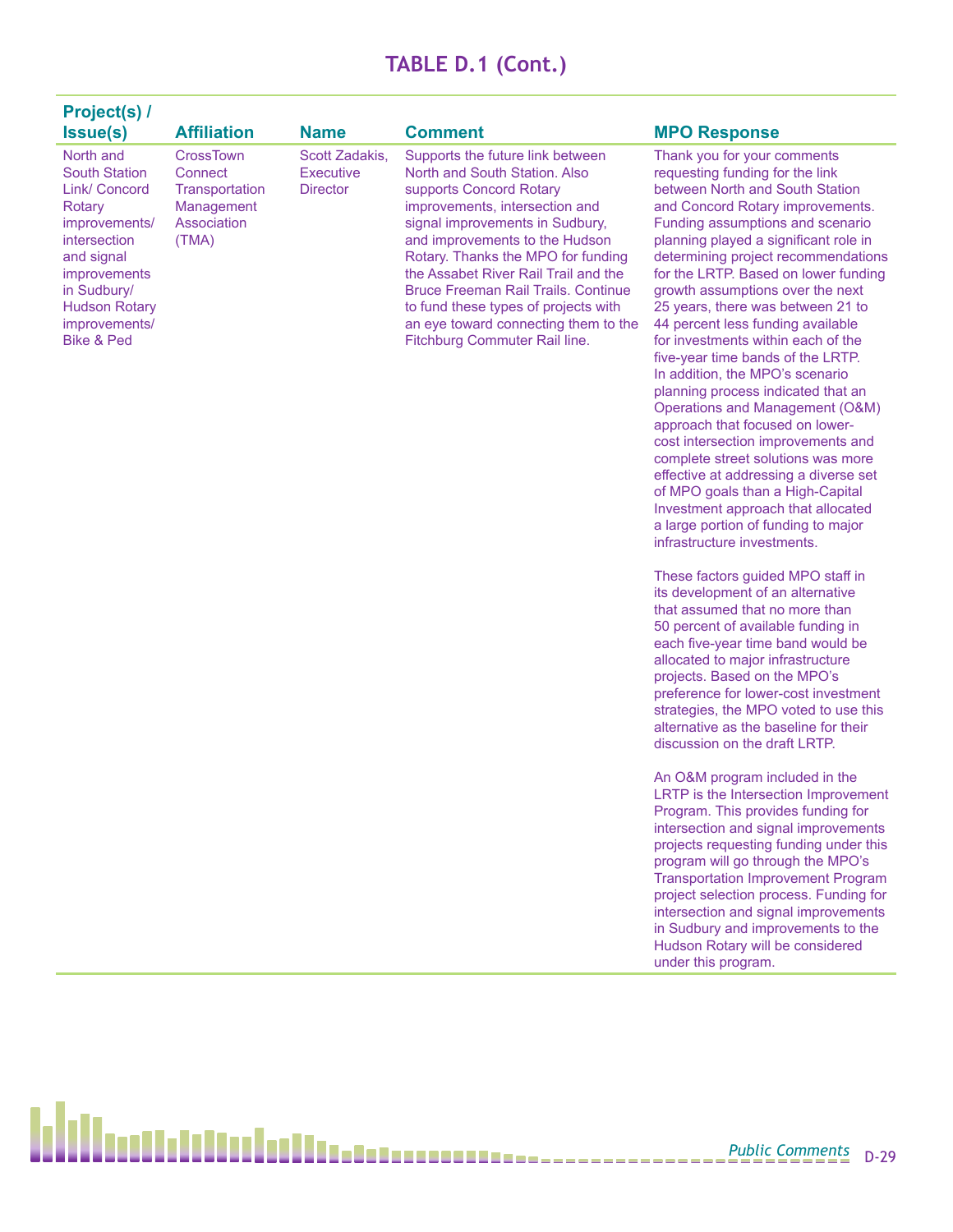| <b>Project(s) /</b>             |                                                                                     |                                                        |                                                                                                                                                                                                                                                                                                                                                                                                                                                                                                                                                                                                                                                                                                                                                                                                                                                                                                                                                                                                                                                                                                                             |                                                                                                                                                                                                                                                                                                                                                                                                                                                                                                                                                                                                                                                                                                                                                                                                                                                                          |
|---------------------------------|-------------------------------------------------------------------------------------|--------------------------------------------------------|-----------------------------------------------------------------------------------------------------------------------------------------------------------------------------------------------------------------------------------------------------------------------------------------------------------------------------------------------------------------------------------------------------------------------------------------------------------------------------------------------------------------------------------------------------------------------------------------------------------------------------------------------------------------------------------------------------------------------------------------------------------------------------------------------------------------------------------------------------------------------------------------------------------------------------------------------------------------------------------------------------------------------------------------------------------------------------------------------------------------------------|--------------------------------------------------------------------------------------------------------------------------------------------------------------------------------------------------------------------------------------------------------------------------------------------------------------------------------------------------------------------------------------------------------------------------------------------------------------------------------------------------------------------------------------------------------------------------------------------------------------------------------------------------------------------------------------------------------------------------------------------------------------------------------------------------------------------------------------------------------------------------|
| <b>Issue(s)</b>                 | <b>Affiliation</b>                                                                  | <b>Name</b>                                            | <b>Comment</b>                                                                                                                                                                                                                                                                                                                                                                                                                                                                                                                                                                                                                                                                                                                                                                                                                                                                                                                                                                                                                                                                                                              | <b>MPO Response</b>                                                                                                                                                                                                                                                                                                                                                                                                                                                                                                                                                                                                                                                                                                                                                                                                                                                      |
| <b>Last Mile</b><br>Connections | <b>CrossTown</b><br>Connect<br>Transportation<br>Management<br>Association<br>(TMA) | Scott Zadakis.<br><b>Executive</b><br>Director (cont.) | This TMA is on the periphery of the<br>MPO boundaries and has limited<br>transportation choices. They are<br>regionalizing some of their services<br>and urge the MPO to do the<br>same. The MPO should consider<br>connectivity and cross-boundary<br>connections to other RTAs and<br>systems in its planning process so<br>as to be as inclusive as possible<br>to communities that lie between<br>RTAs. Supports the decision to focus<br>on operations and management<br>projects, especially the "last mile"<br>shuttle connections, but is concerned<br>that the allocation is too small. The<br>MPO should consider a more robust<br>allocation before adoption of the<br>LRTP.<br>The Fitchburg Commuter Rail<br>schedule should be adjusted to<br>allow for more reverse commuting.<br>They believe that adding an earlier<br>train would encourage people to<br>use commuter rail instead of driving.<br>Reduced fares for reverse commute<br>would also incentivize the use of<br>commuter rail. This could actually<br>increase revenue because trains<br>would not be empty.<br>They support weighing various | Another O&M program is the<br><b>Community Transportation/ Parking/</b><br>Clean Air and Mobility program. This<br>provides funding for a combination<br>of projects, including transit services<br>developed at a local level that support<br>first-mile/last-mile connections to<br>existing transit services and other<br>destinations; funding to construct<br>additional parking at transit stations<br>that now are at capacity, or at<br>identified new parking locations;<br>and funding to projects (such as<br>bike share projects or shuttle bus<br>services) to improve mobility and<br>air quality and promote mode shift.<br>Four percent of the O&M program<br>funding has been allocated to this<br>program. The Boston MPO regularly<br>meets (and will continue to do so)<br>with MPO's bordering the region to<br>coordinate its planning activities. |
|                                 |                                                                                     |                                                        | options and scenarios for increased<br>parking at commuter rail stations.<br>More parking and more peak-period<br>outbound trains will create viable<br>reverse commute for talented workers<br>from the Boston area.                                                                                                                                                                                                                                                                                                                                                                                                                                                                                                                                                                                                                                                                                                                                                                                                                                                                                                       |                                                                                                                                                                                                                                                                                                                                                                                                                                                                                                                                                                                                                                                                                                                                                                                                                                                                          |

Ы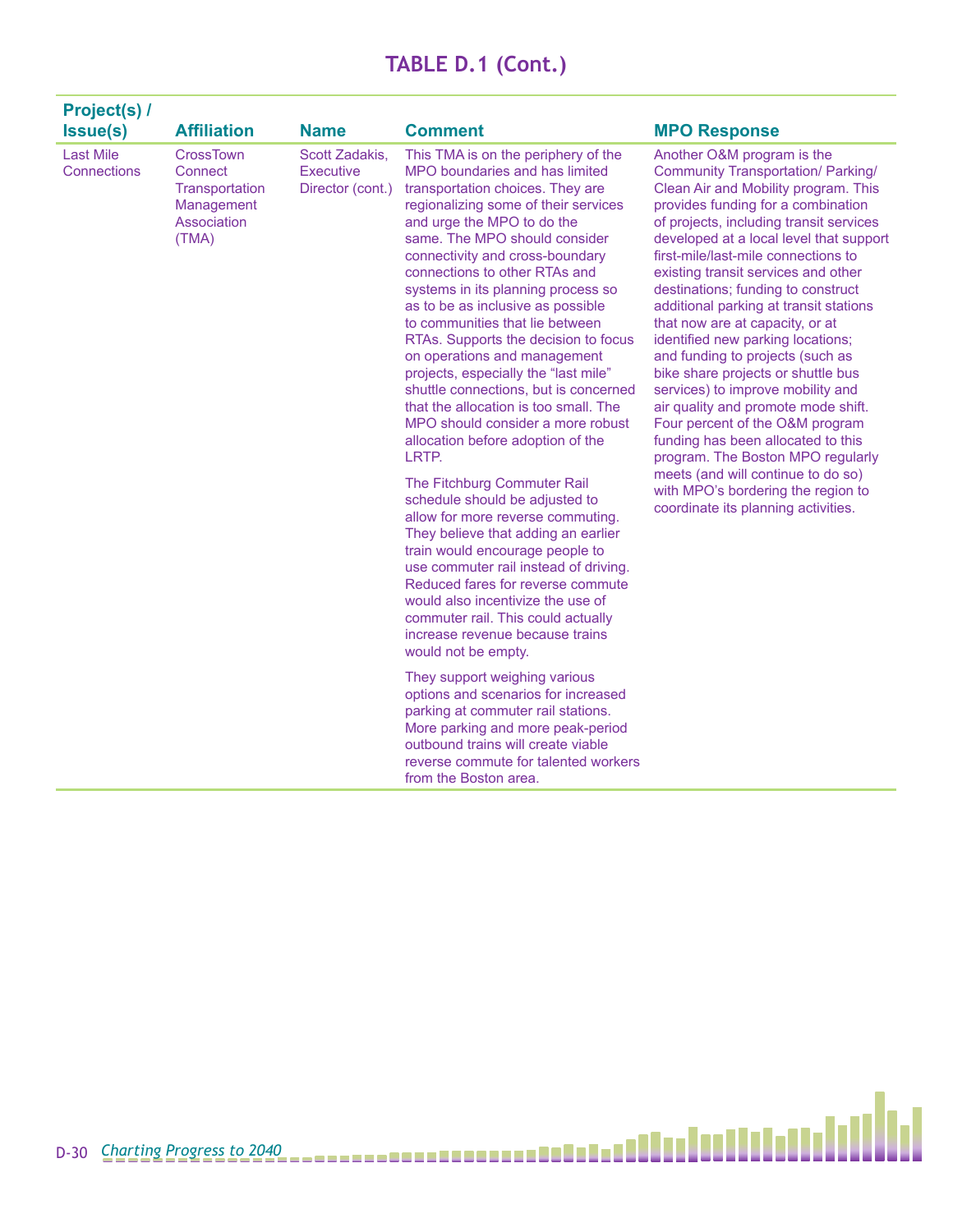| Project(s) /                                                 |                    |                           |                                                                                                                                                                                                                                                                |                                                                                                                                                                                                                                                                                                                                                                                                                                                                                                                                                                                                                                                                                                                                                                                                                                                                                                                                                                                                                                                                                                                                                                                                                             |
|--------------------------------------------------------------|--------------------|---------------------------|----------------------------------------------------------------------------------------------------------------------------------------------------------------------------------------------------------------------------------------------------------------|-----------------------------------------------------------------------------------------------------------------------------------------------------------------------------------------------------------------------------------------------------------------------------------------------------------------------------------------------------------------------------------------------------------------------------------------------------------------------------------------------------------------------------------------------------------------------------------------------------------------------------------------------------------------------------------------------------------------------------------------------------------------------------------------------------------------------------------------------------------------------------------------------------------------------------------------------------------------------------------------------------------------------------------------------------------------------------------------------------------------------------------------------------------------------------------------------------------------------------|
| <b>Issue(s)</b>                                              | <b>Affiliation</b> | <b>Name</b>               | <b>Comment</b>                                                                                                                                                                                                                                                 | <b>MPO Response</b>                                                                                                                                                                                                                                                                                                                                                                                                                                                                                                                                                                                                                                                                                                                                                                                                                                                                                                                                                                                                                                                                                                                                                                                                         |
| <b>Bruce Freeman</b><br>Rail Trail,<br>Phase 2D<br>(Sudbury) |                    | <b>Dick</b><br>Williamson | Requests an update of the LRTP<br>to reflect that the Bruce Freeman<br>Rail Trail, Phase 2D is no longer<br>"conceptual." Notes that VHB has<br>been contracted for the 25% design<br>plans, and that the project could be<br>considered for the FFY 2019 TIP. | Thank you for your comments on the<br>LRTP. The TIP/LRTP projects in the<br>Universe of Projects list are listed<br>in three categories based on their<br>status: (1) Conceptual - Projects in<br>which a functional design report has<br>not been submitted (the design status<br>is pre-25% design; (2) Pre-TIP - any<br>project in which a 25% functional<br>design report has been submitted to<br>MassDOT (design status can range<br>from $25\%$ to $100\%$ ); and (3) Projects<br>that are programmed in the LRTP. A<br>functional design plan has not been<br>submitted for the Bruce Freeman Rail<br>Trail so this project is categorized as<br>Conceptual. Text has been added<br>to the introduction of Appendix B to<br>explain the information in the tables.<br>The MPO appreciates your comments<br>on the Bruce Freeman Rail Trail.<br>Phase 2D in Sudbury. The MPO will<br>consider funding for the project once<br>it advances to the 25% design stage.<br>At the 25% design stage, MPO staff<br>will evaluate the project based on the<br>functional design report. The MPO<br>more likely would prioritize funding<br>for the project if it earns high ratings<br>in the project evaluation process and |
|                                                              |                    |                           |                                                                                                                                                                                                                                                                | could be made ready for advertising<br>within the TIP's time horizon.                                                                                                                                                                                                                                                                                                                                                                                                                                                                                                                                                                                                                                                                                                                                                                                                                                                                                                                                                                                                                                                                                                                                                       |

h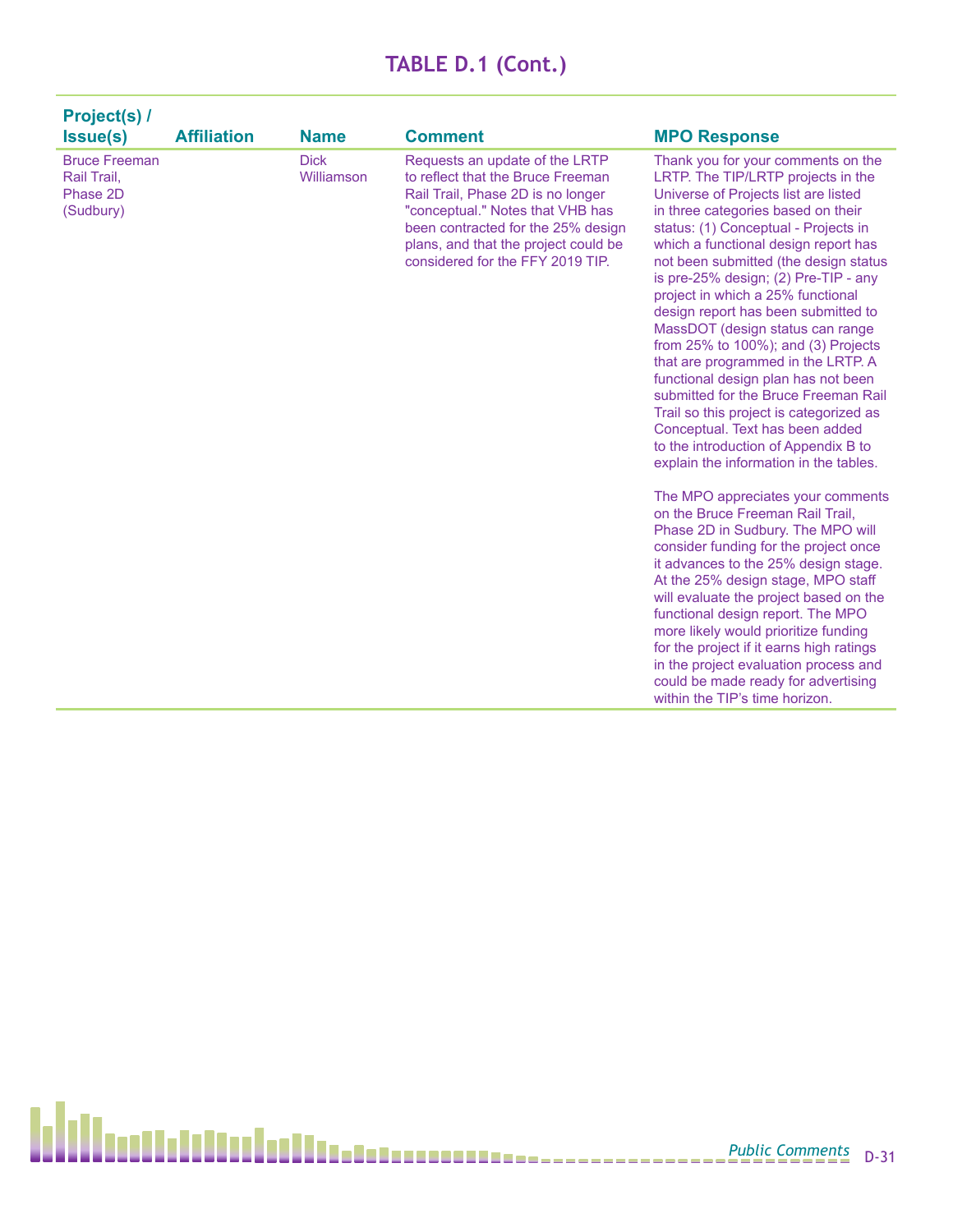| <b>Project(s) /</b><br>Issue(s)                              | <b>Affiliation</b>                        | <b>Name</b>      | <b>Comment</b>                                                                                                                                                                                                                       | <b>MPO Response</b>                                                                                                                                                                                                                                                                                                                                                                                                                                                                                                                                                                                                                                                                                                                                                                                                                                                                                                                                                                                                                                                                                                                                                                                                                                                                     |
|--------------------------------------------------------------|-------------------------------------------|------------------|--------------------------------------------------------------------------------------------------------------------------------------------------------------------------------------------------------------------------------------|-----------------------------------------------------------------------------------------------------------------------------------------------------------------------------------------------------------------------------------------------------------------------------------------------------------------------------------------------------------------------------------------------------------------------------------------------------------------------------------------------------------------------------------------------------------------------------------------------------------------------------------------------------------------------------------------------------------------------------------------------------------------------------------------------------------------------------------------------------------------------------------------------------------------------------------------------------------------------------------------------------------------------------------------------------------------------------------------------------------------------------------------------------------------------------------------------------------------------------------------------------------------------------------------|
| <b>Bruce Freeman</b><br>Rail Trail.<br>Phase 2D<br>(Sudbury) | Town of Sudbury,<br>Board of<br>Selectmen | Leonard<br>Simon | Requests an update of the LRTP<br>to reflect that the Bruce Freeman<br>Rail Trail, Phase 2D is no longer<br>"conceptual." Notes that the 25%<br>design study began in November<br>2014, and should be completed by<br>February 2016. | Thank you for your comments on the<br>LRTP. The TIP/LRTP projects in the<br>Universe of Projects list are listed<br>in three categories based on their<br>status: (1) Conceptual - Projects in<br>which a functional design report has<br>not been submitted (the design status<br>is pre-25% design (2) Pre-TIP - any<br>project in which a 25% functional<br>design report has been submitted to<br>MassDOT (design status can range<br>from 25% to 100%) (3) Projects<br>that are programmed in the LRTP. A<br>functional design plan has not been<br>submitted for the Bruce Freeman Rail<br>Trail so this project is categorized as<br>Conceptual. Text has been added<br>to the introduction of Appendix B to<br>explain the information in the tables.<br>The MPO appreciates your comments<br>on the Bruce Freeman Rail Trail,<br>Phase 2D in Sudbury. The MPO will<br>consider funding for the project once<br>it advances to the 25% design stage.<br>At the 25% design stage, MPO staff<br>will evaluate the project based on the<br>functional design report. The MPO<br>more likely would prioritize funding<br>for the project if it earns high ratings<br>in the project evaluation process and<br>could be made ready for advertising<br>within the TIP's time horizon. |

Ы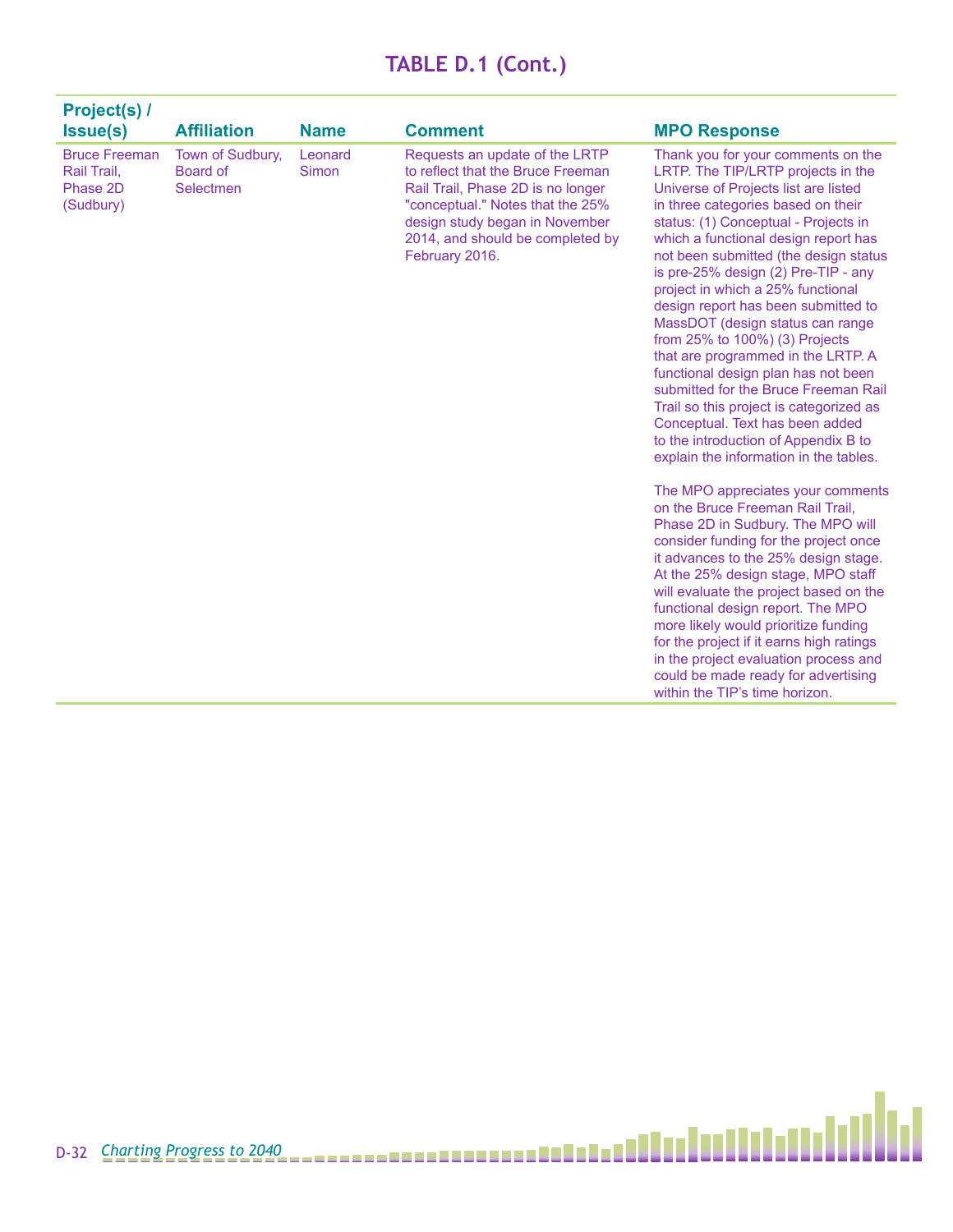| Project(s) /<br><b>Issue(s)</b>                                                                        | <b>Affiliation</b> | <b>Name</b>        | <b>Comment</b>                                                                                                                                                                                                                                   | <b>MPO Response</b>                                                                                                                                                                                                                                                                                                                                                                                                                                                                                                                                                                                                                                         |
|--------------------------------------------------------------------------------------------------------|--------------------|--------------------|--------------------------------------------------------------------------------------------------------------------------------------------------------------------------------------------------------------------------------------------------|-------------------------------------------------------------------------------------------------------------------------------------------------------------------------------------------------------------------------------------------------------------------------------------------------------------------------------------------------------------------------------------------------------------------------------------------------------------------------------------------------------------------------------------------------------------------------------------------------------------------------------------------------------------|
| <b>Bruce Freeman</b><br>Rail Trail.<br>Phase 2B<br>(Acton and<br>Concord) and<br>Phase 2D<br>(Sudbury) |                    | <b>Louis Hills</b> | More support for Bruce Freeman Rail<br>Trail is needed. Requests that Phase<br>2B be moved back to 2017 and that<br>the Sudbury Bruce Freeman Rail Trail<br>phase of design and construction be<br>programmed at the earliest possible<br>dates. | Thank you for your comments<br>requesting inclusion of the Bruce<br>Freeman Rail Trail, Phase 2B in<br>Acton and Concord in the FFY 2017<br>of the TIP. MassDOT proposed to<br>move the project from FFY 2017 to<br>FFY 2018 because of the uncertainty<br>of the design schedule past the 25%<br>design stage. It appears there is<br>no current design contract in place<br>between the municipality and a<br>consultant to advance the design past<br>the 25% design phase. MassDOT<br>has committed to funding the design<br>through 25% design, however the<br>Town of Concord is responsible for<br>securing funding to advance beyond<br>25% design. |
|                                                                                                        |                    |                    |                                                                                                                                                                                                                                                  | The MPO will consider funding for<br>the Bruce Freeman Rail Trail, Phase<br>2D in Sudbury once it advances to<br>the 25% design stage. At the 25%<br>design stage, MPO staff will evaluate<br>the project based on the functional<br>design report. Projects with high<br>ratings are more likely to receive<br>available funding because MPO staff<br>recommends new projects to the TIP<br>from the First-Tier List of Projects.<br>The LRTP has allocated funding for a<br>bicycle and pedestrian program and<br>this project can be considered for<br>funding under this program beginning<br>in 2021.                                                  |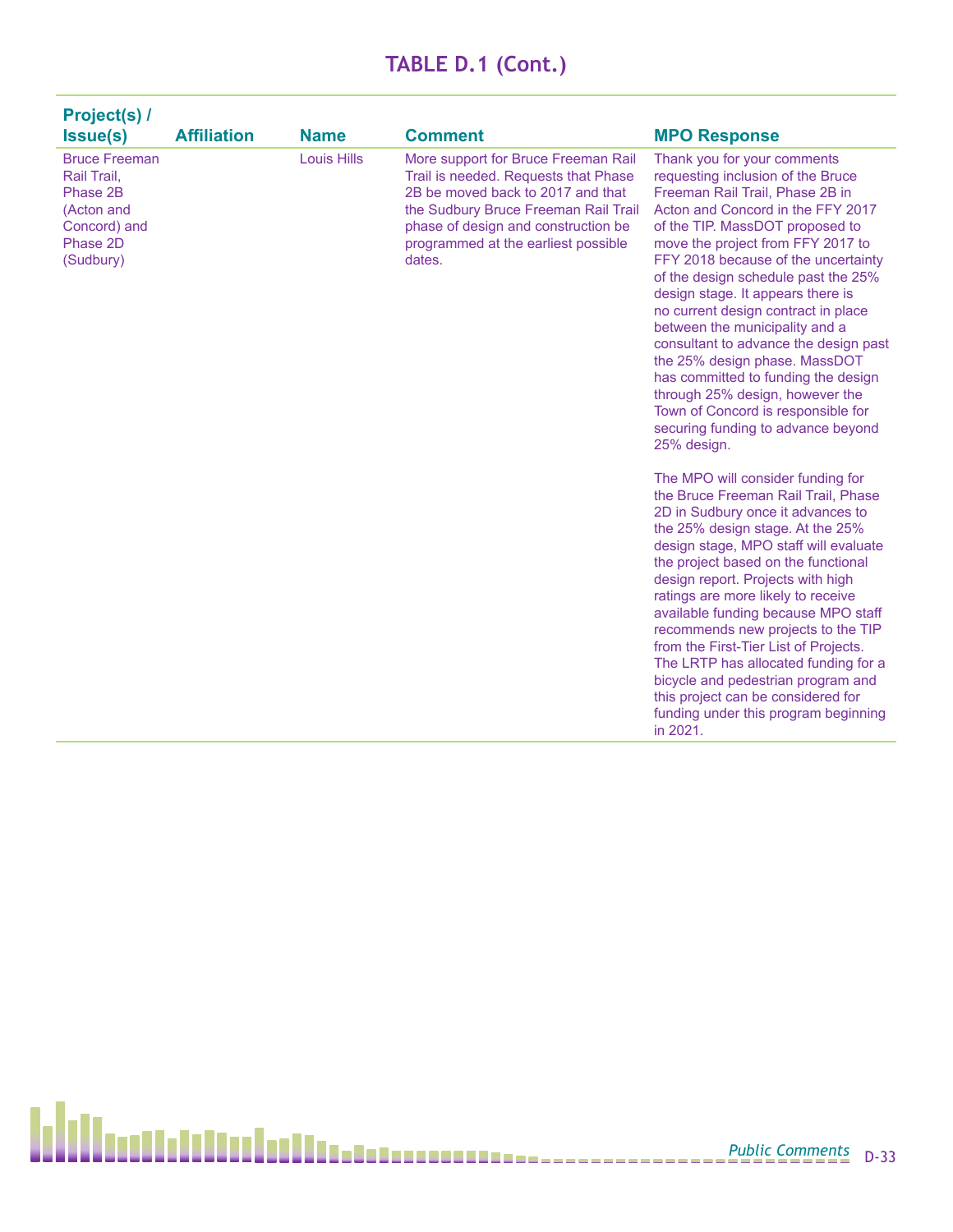| <b>Project(s) /</b><br><b>Issue(s)</b>    | <b>Affiliation</b> | <b>Name</b>      | <b>Comment</b>                                                                                     | <b>MPO Response</b>                                                                                                                                                                                                                                                                                                                                                                                                                                                                                                                                                                                                                                                                                                                                                                                                                                                                                                                                                                                                                                                                                                                                                                                                                   |
|-------------------------------------------|--------------------|------------------|----------------------------------------------------------------------------------------------------|---------------------------------------------------------------------------------------------------------------------------------------------------------------------------------------------------------------------------------------------------------------------------------------------------------------------------------------------------------------------------------------------------------------------------------------------------------------------------------------------------------------------------------------------------------------------------------------------------------------------------------------------------------------------------------------------------------------------------------------------------------------------------------------------------------------------------------------------------------------------------------------------------------------------------------------------------------------------------------------------------------------------------------------------------------------------------------------------------------------------------------------------------------------------------------------------------------------------------------------|
| <b>Bruce Freeman</b><br><b>Rail Trail</b> |                    | Anne<br>Anderson | Keep the Bruce Freeman Rail Trail<br>on schedule. This a major bicycle and<br>pedestrian corridor. | Thank you for your comments<br>expressing support for the Bruce<br>Freeman Rail Trail, MassDOT<br>proposed to move the Bruce Freeman<br>Rail Trail Phase 2B from FFY 2017 to<br>FFY 2018 because of the uncertainty<br>of the design schedule past the 25%<br>design stage. It appears there is<br>no current design contract in place<br>between the municipality and a<br>consultant to advance the design past<br>the 25% design phase. MassDOT<br>has committed to funding the design<br>through 25% design, however the<br>Town of Concord is responsible for<br>securing funding to advance beyond<br>25% design.<br>The MPO will consider funding for<br>the Bruce Freeman Rail Trail. Phase<br>2D in Sudbury once it advances to<br>the 25% design stage. At the 25%<br>design stage, MPO staff will evaluate<br>the project based on the functional<br>design report. Projects with high<br>ratings are more likely to receive<br>available funding because MPO staff<br>recommends new projects to the TIP<br>from the First-Tier List of Projects.<br>The LRTP has allocated funding for a<br>bicycle and pedestrian program and<br>this project can be considered for<br>funding under this program beginning<br>in 2021. |

Ы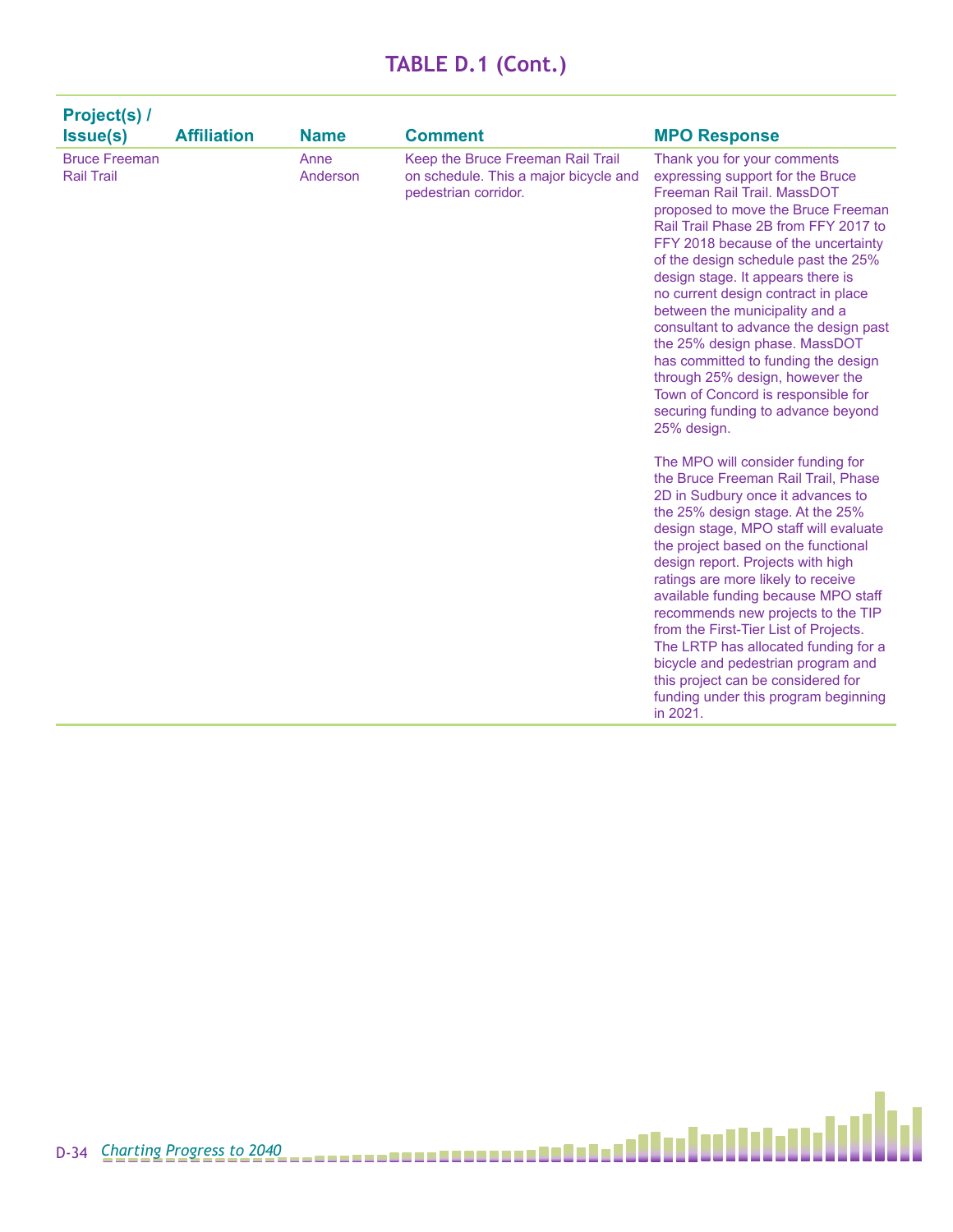| Project(s) /<br><b>Issue(s)</b>                                                                | <b>Affiliation</b>              | <b>Name</b>          | <b>Comment</b>                                                                                                                                                                                                                                                                                                                                                                                                                                                                                                                                                                                                                                                                                                                                                                                                        | <b>MPO Response</b>                                                                                                                                                                                                                                                                                                                                                                                                                                                                                                                                                                                                                                                                                                                                                                                                                                                                                                                                                                                                         |
|------------------------------------------------------------------------------------------------|---------------------------------|----------------------|-----------------------------------------------------------------------------------------------------------------------------------------------------------------------------------------------------------------------------------------------------------------------------------------------------------------------------------------------------------------------------------------------------------------------------------------------------------------------------------------------------------------------------------------------------------------------------------------------------------------------------------------------------------------------------------------------------------------------------------------------------------------------------------------------------------------------|-----------------------------------------------------------------------------------------------------------------------------------------------------------------------------------------------------------------------------------------------------------------------------------------------------------------------------------------------------------------------------------------------------------------------------------------------------------------------------------------------------------------------------------------------------------------------------------------------------------------------------------------------------------------------------------------------------------------------------------------------------------------------------------------------------------------------------------------------------------------------------------------------------------------------------------------------------------------------------------------------------------------------------|
| Circumferential<br><b>Transit</b>                                                              |                                 | Schuyler<br>Larrabee | Requests that the MPO support the<br>development of circumferential lines<br>for the MBTA. States that there has<br>been planning for a line that would<br>use the right-of-way through MIT<br>and then through Longwood Medical<br>Area, with extensions on either end.<br>Suggests that the MPO consider<br>a line from Union Square, through<br>Harvard to Harvard Street in Allston,<br>to Brookline Village, and ultimately<br>to the Red Line in the south of the<br>region.                                                                                                                                                                                                                                                                                                                                    | Thank you for your comments on<br>the LRTP. Through the development<br>of its vision, goals, and objectives,<br>the MPO emphasized that transit<br>is an important element to mobility<br>in the MPO region. MassDOT is in<br>the process of updating its Program<br>for Mass Transportation (PMT), the<br>MBTA's long-range capital planning<br>document defining a 25-year vision<br>for public transportation. This<br>information was not available for the<br>MPO to use in the development of<br>this LRTP. The MPO acknowledges<br>that the PMT will be an important<br>input in programming future transit<br>dollars and chose to leave 50% of<br>its target funds unallocated in the<br>2030 to 2040 time bands awaiting<br>input on the PMT and other long-<br>range transportation planning<br>documents. The MPO will consider<br>your comments in the development<br>of future long-range transportation<br>plans. Your comment will also be<br>submitted to MassDOT and the MBTA<br>for their consideration. |
| Route 9/<br><b>Massachusetts</b><br><b>Turnpike</b><br>(Framingham,<br>Natick, &<br>Wellesley) | Resident, City of<br>Somerville | <b>Joel Weber</b>    | Suggests diverting Route 9 traffic in<br>Framingham, Natick, and Wellesley<br>to the Massachusetts Turnpike, which<br>could be achieved through removing<br>the financial incentive in the Pike's<br>toll structure, adding a lane in each<br>direction to the Pike, and a road<br>diet on Route 9. Reducing traffic on<br>Route 9 could make the Route 27<br>over Route 9 bridge replacement<br>unnecessary, and diverting traffic from<br>signalized intersections on Route 9<br>could reduce collisions and address<br>safety needs identified in the LRTP.<br>A road diet on Route 9 could be an<br>opportunity to make bus service on<br>Route 9 more appealing. Removing<br>the toll from the Pike's interchange<br>with Route 9 in Framingham may be<br>more appropriate depending on the<br>shift in traffic. | Thank you for your comments on<br>the LRTP. The MPO is limited to<br>funding the components of the<br>regional transportation system over<br>which the MPO has programming<br>and geographic jurisdiction.<br>MassDOT has jurisdiction over<br>the Massachusetts Turnpike. We<br>will forward this comment for their<br>consideration.<br>The Bridge Replacement, Route<br>27 (North Main Street) over Route<br>9 project has been identified as a<br>project that meets a need in the<br>region and addresses a number of<br>MPO goals including safety, system<br>preservation, capacity management,<br>and economic vitality.<br>Your suggestion regarding Route<br>9 capacity and bus service has<br>been provided to the MPO for their                                                                                                                                                                                                                                                                                 |

consideration.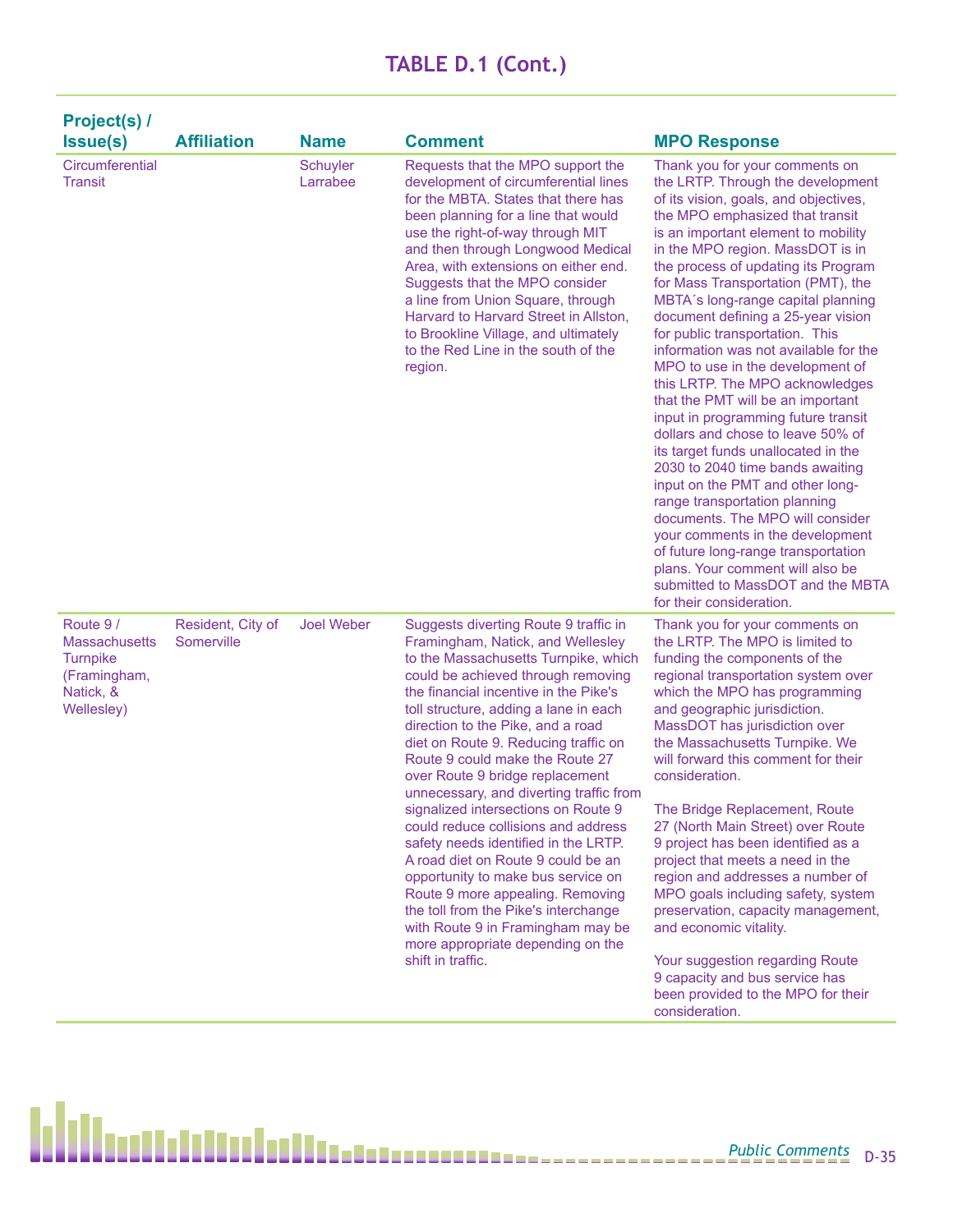| <b>Project(s) /</b><br><b>Issue(s)</b>    | <b>Affiliation</b>              | <b>Name</b>                  | <b>Comment</b>                                                                                                                                                                                                                                                                                                                                                                                                                                                                                                                                                                                            | <b>MPO Response</b>                                                                                                                                                                                                                                                                                                                                                                                                                                                                                                                                                                                                          |
|-------------------------------------------|---------------------------------|------------------------------|-----------------------------------------------------------------------------------------------------------------------------------------------------------------------------------------------------------------------------------------------------------------------------------------------------------------------------------------------------------------------------------------------------------------------------------------------------------------------------------------------------------------------------------------------------------------------------------------------------------|------------------------------------------------------------------------------------------------------------------------------------------------------------------------------------------------------------------------------------------------------------------------------------------------------------------------------------------------------------------------------------------------------------------------------------------------------------------------------------------------------------------------------------------------------------------------------------------------------------------------------|
| Park & Ride                               | Resident, City of<br>Somerville | <b>Joel Weber</b><br>(cont.) | Asks if MassDOT, the MBTA, and the<br>MPO have explored opportunities<br>to adjust pricing to better distribute<br>vehicles to adjacent parking facilities<br>with available capacity. The LRTP<br>doesn't have a map highlighting<br>underutilized parking facilities.                                                                                                                                                                                                                                                                                                                                   | Thank you for your comments on<br>the LRTP. The MPO is limited to<br>funding the components of the<br>regional transportation system over<br>which the MPO has programming<br>and geographic jurisdiction. The<br>MBTA has jurisdiction over pricing at<br>their park and ride lots, while other<br>lots may be owned by municipalities<br>or private entities. The MBTA is<br>beginning the development of it<br>Program for Mass Transportation,<br>the MBTA's long-range capital<br>planning document defining a 25-year<br>vision for public transportation. We<br>will forward this comment for their<br>consideration. |
| <b>Bicycle Parking</b>                    | Resident, City of<br>Somerville | <b>Joel Weber</b><br>(cont.) | The LRTP discusses the Community<br><b>Transportation/Parking and Clean</b><br>Air and Mobility program but does<br>not have a clear commitment to add<br>bicycle parking at MBTA stations that<br>have a high utilization rate of bike<br>parking. This bicycle parking should<br>be constructed as soon as possible.<br>Additionally new multi-use path<br>connections (Tri-Community Bikeway<br>connected to Alewife Brook bike path<br>and Wayside Trail connected to the<br>Fitchburg Cutoff Path) should be<br>considered at Alewife Station when<br>determining future demand for bike<br>parking. | Thank you for your comments on<br>the LRTP. Bicycle parking will be<br>a project eligible for funding in the<br><b>MPO's Community Transportation/</b><br>Parking and Clean Air and Mobility<br>program.                                                                                                                                                                                                                                                                                                                                                                                                                     |
| <b>Bike Racks on</b><br><b>MBTA Buses</b> | Resident, City of<br>Somerville | <b>Joel Weber</b><br>(cont.) | Suggests the installation of bike racks<br>on all MBTA buses.                                                                                                                                                                                                                                                                                                                                                                                                                                                                                                                                             | Thank you for your comments<br>requesting funding for the installation<br>of bike racks on MBTA buses. In<br>FFY 2010, the MPO prioritized TIP<br>funding for the MBTA to complete the<br>installation of bike racks on its bus<br>fleet. Bicycle racks are mounted on<br>all non-electric MBTA buses (although<br>a particular bus may occasionally<br>have a rack that is out of service until<br>it can be repaired). As of May 2015,<br>electric buses are used on Routes<br>SL1, SL2, SLW, and 71.                                                                                                                      |

М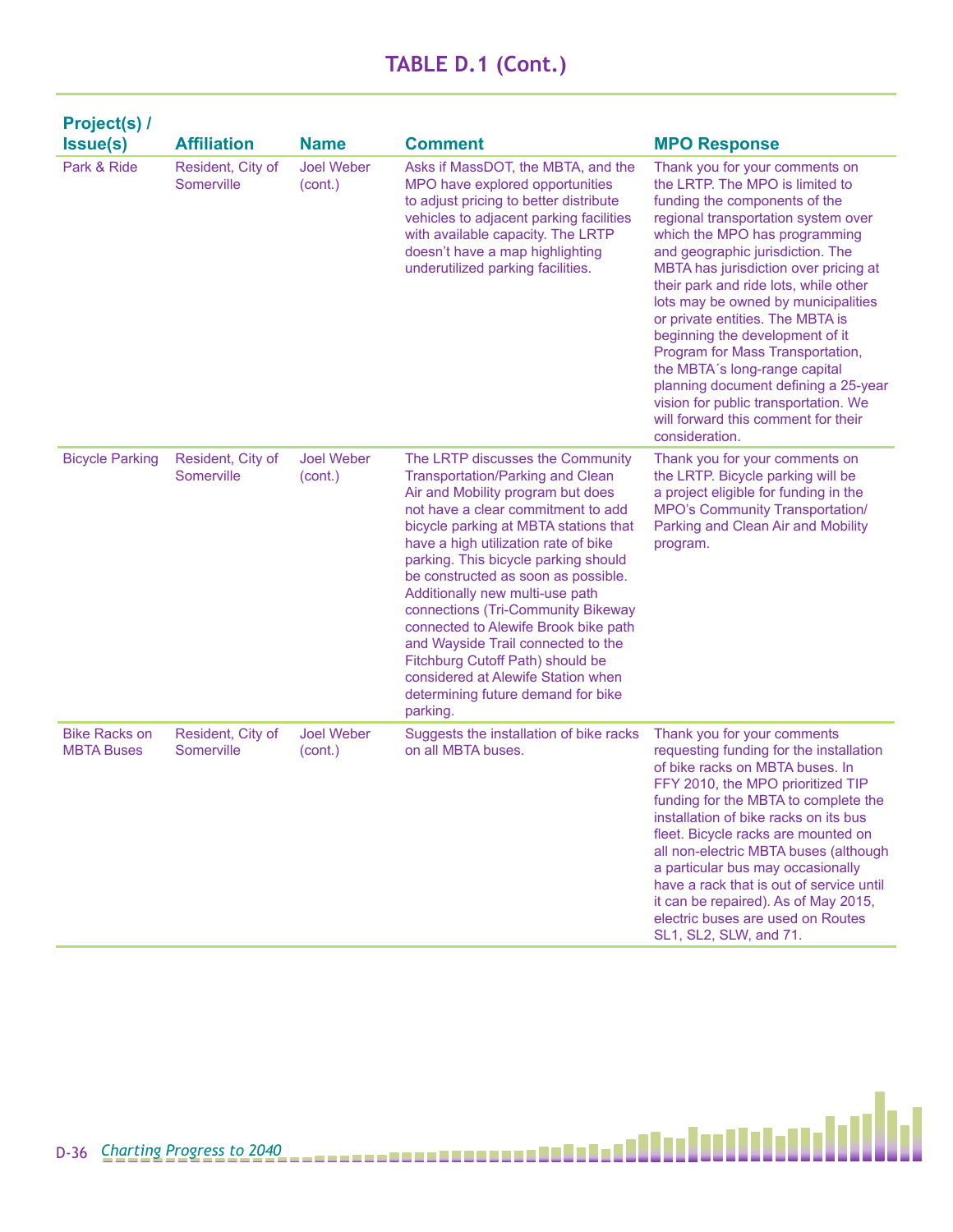| Project(s) /<br><b>Issue(s)</b>                    | <b>Affiliation</b>                  | <b>Name</b>                  | <b>Comment</b>                                                                                                                                                                                                                                                                                                                                                                                                                                                                                                                                                                                                                                                                                                                                                                                                                                                                                                                                                                                               | <b>MPO Response</b>                                                                                                                                                                                                                                                                                                                                                                                                                                                                                                               |
|----------------------------------------------------|-------------------------------------|------------------------------|--------------------------------------------------------------------------------------------------------------------------------------------------------------------------------------------------------------------------------------------------------------------------------------------------------------------------------------------------------------------------------------------------------------------------------------------------------------------------------------------------------------------------------------------------------------------------------------------------------------------------------------------------------------------------------------------------------------------------------------------------------------------------------------------------------------------------------------------------------------------------------------------------------------------------------------------------------------------------------------------------------------|-----------------------------------------------------------------------------------------------------------------------------------------------------------------------------------------------------------------------------------------------------------------------------------------------------------------------------------------------------------------------------------------------------------------------------------------------------------------------------------------------------------------------------------|
| Expanding<br><b>Green Line</b><br>Capacity         | Resident, City of<br>Somerville     | <b>Joel Weber</b><br>(cont.) | MassDOT, the MBTA, and the<br>MPO should explore possibilities<br>for improving capacity in the Green<br>Line's central subway tunnel. The<br>organizations should look at the<br>possibility of a grade separated<br>Copley Junction, lengthening<br>platforms to support making 225 foot<br>trains the norm during peak travel<br>times. Future Green Line cars should<br>be 225 foot cars with smart readers at<br>each door. Questions why the Green<br>Line is at capacity. The possibility of<br>building a flyover between Copley<br>and Arlington Stations should be<br>explored. Platforms at Park, Copley,<br>Boylston, and Arlington stations<br>should be lengthened, as well as<br>existing surface Green Line stations.<br>Discusses the possibilities of taking<br>the existing outbound E branch track<br>from Boylston Street to Huntington<br>Avenue out of revenue service make<br>it available as a storage track allowing<br>parking for a disabled trains or for<br>overnight storage. | Thank you for your comments on the<br>LRTP. The MPO is limited to funding<br>the components of the regional<br>transportation system over which<br>the MPO has programming and<br>geographic jurisdiction. The MBTA<br>is beginning the development of it<br>Program for Mass Transportation, the<br>MBTA's long-range capital planning<br>document defining a 25-year vision<br>for public transportation. It will<br>consider operation costs of the sytem<br>as well. We will forward this comment<br>for their consideration. |
| <b>McGrath</b><br><b>Boulevard</b><br>(Somerville) | Resident, City of<br>Somerville     | <b>Chris Gunadi</b>          | Supports inclusion of the McGrath<br>Boulevard project in the LRTP. States<br>that the project will make the area<br>more accessible and pedestrian-<br>friendly, and improve quality of life.                                                                                                                                                                                                                                                                                                                                                                                                                                                                                                                                                                                                                                                                                                                                                                                                               | Thank you for your support. The<br>McGrath Boulevard project is<br>included in the list of recommended<br>projects in Charting Progress to 2040<br>in the 2026 to 2030 time band.                                                                                                                                                                                                                                                                                                                                                 |
| <b>McGrath</b><br><b>Boulevard</b><br>(Somerville) | Resident, City of<br><b>Medford</b> | Kevin<br>Cuddeback           | Supports inclusion of the McGrath<br>Boulevard project in the LRTP.                                                                                                                                                                                                                                                                                                                                                                                                                                                                                                                                                                                                                                                                                                                                                                                                                                                                                                                                          | Thank you for your support. The<br>McGrath Boulevard project is<br>included in the list of recommended<br>projects in Charting Progress to 2040<br>in the 2026 to 2030 time band.                                                                                                                                                                                                                                                                                                                                                 |
| <b>McGrath</b><br><b>Boulevard</b><br>(Somerville) | Resident, City of<br>Medford        |                              | Patrick Bibbins Supports inclusion of the McGrath<br>Boulevard project in the LRTP.                                                                                                                                                                                                                                                                                                                                                                                                                                                                                                                                                                                                                                                                                                                                                                                                                                                                                                                          | Thank you for your support. The<br>McGrath Boulevard project is<br>included in the list of recommended<br>projects in Charting Progress to 2040<br>in the 2026 to 2030 time band.                                                                                                                                                                                                                                                                                                                                                 |
| <b>McGrath</b><br><b>Boulevard</b><br>(Somerville) | Resident, City of<br>Somerville     | <b>Karen Molloy</b>          | Supports inclusion of the McGrath<br>Boulevard project in the LRTP.                                                                                                                                                                                                                                                                                                                                                                                                                                                                                                                                                                                                                                                                                                                                                                                                                                                                                                                                          | Thank you for your support. The<br>McGrath Boulevard project is<br>included in the list of recommended<br>projects in Charting Progress to 2040<br>in the 2026 to 2030 time band.                                                                                                                                                                                                                                                                                                                                                 |

h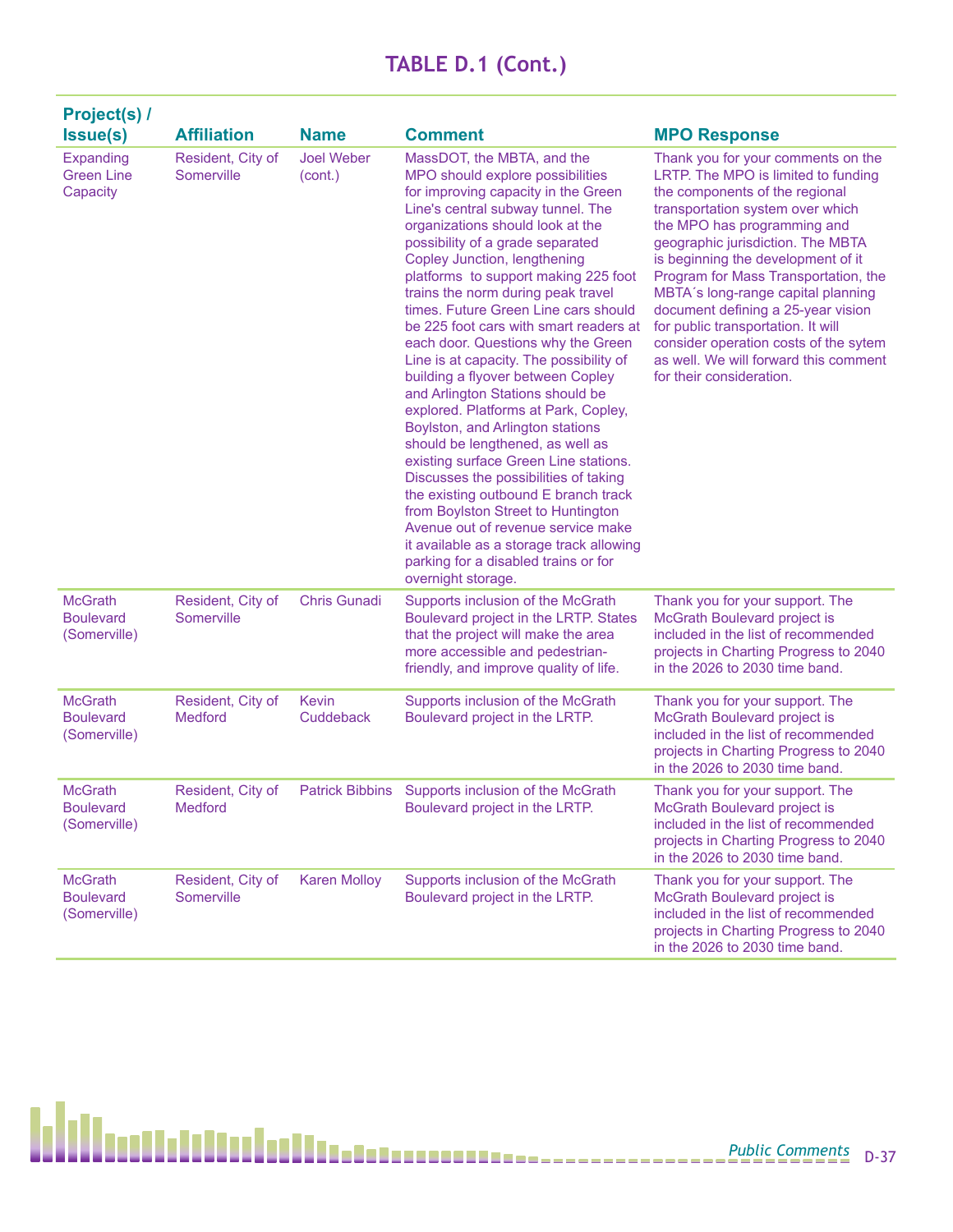| Project(s) /                                                                                                                          |                                         |                                  |                                                                                                                                                                                                                                                                                                                                                                                                                                                                                                                                                                                                                                                                                                                            |                                                                                                                                                                                                                                                                                                                                                                                                                                                                                                                                                                                                                                                                           |
|---------------------------------------------------------------------------------------------------------------------------------------|-----------------------------------------|----------------------------------|----------------------------------------------------------------------------------------------------------------------------------------------------------------------------------------------------------------------------------------------------------------------------------------------------------------------------------------------------------------------------------------------------------------------------------------------------------------------------------------------------------------------------------------------------------------------------------------------------------------------------------------------------------------------------------------------------------------------------|---------------------------------------------------------------------------------------------------------------------------------------------------------------------------------------------------------------------------------------------------------------------------------------------------------------------------------------------------------------------------------------------------------------------------------------------------------------------------------------------------------------------------------------------------------------------------------------------------------------------------------------------------------------------------|
| <b>Issue(s)</b>                                                                                                                       | <b>Affiliation</b>                      | <b>Name</b>                      | <b>Comment</b>                                                                                                                                                                                                                                                                                                                                                                                                                                                                                                                                                                                                                                                                                                             | <b>MPO Response</b>                                                                                                                                                                                                                                                                                                                                                                                                                                                                                                                                                                                                                                                       |
| Green Line,<br><b>Bruce Freeman</b><br>Rail Trail,<br><b>Montvale</b><br>Avenue<br>Reconstruction,<br>and McGrath<br><b>Boulevard</b> | Resident, City of<br><b>Medford</b>     | <b>Ken Krause</b>                | Supports inclusion of the Green<br>Line Extension, Phases I & II, in the<br>FFYs 2016-20 TIP. States that the<br>project will improve regional mobility,<br>air quality and transportation equity,<br>and generate an estimated \$4 billion<br>in related economic development<br>activity. Notes that Medford has<br>already seen a tremendous amount<br>of associated economic development<br>and is benefiting from the nearly<br>completed rail bridge reconstruction<br>over Harvard Street.<br>Supports funding to extend the Bruce<br>Freeman Rail Trail (Phases 2B and<br>2C) as part of the 200-mile Bay<br>Circuit Trail and Greenway.<br>Supports funding to reconstruct and<br>widen Montvale Avenue in Woburn | Thank you for your comments<br>expressing support for inclusion of<br>the Green Line Extension, Phases<br>1 & II in the FFYs 2016-20 TIP. This<br>project was approved for funding by<br>the Boston Region MPO in the FFYs<br>2016-20 TIP and included in the 2016<br>to 2025 time bands in the LRTP.<br>Thank you for your comments<br>expressing support for inclusion of<br>the Bruce Freeman Rail Trail, Phase<br>2B in Acton and Concord and Phase<br>2C in Concord in the FFYs 2016-20<br>TIP. Both phases were approved for<br>funding by the Boston Region MPO,<br>Phase 2C in FFY 2016 and Phase 2B<br>in FFY 2018 of the TIP.<br>The Reconstruction of Montvale |
|                                                                                                                                       |                                         |                                  | from the I-93 interchange to Central<br>Street, including new sidewalks and<br>wheelchair ramps.<br>Supports inclusion of the McGrath                                                                                                                                                                                                                                                                                                                                                                                                                                                                                                                                                                                      | Avenue in Woburn is in the FFYs<br>2016-20 TIP. This project was<br>approved for funding in FFY 2017 of<br>the TIP and the 2016-2020 time band                                                                                                                                                                                                                                                                                                                                                                                                                                                                                                                            |
|                                                                                                                                       |                                         |                                  | Boulevard project in the LRTP. States<br>that the project will improve conditions<br>for bicycling and walking, and provide<br>safer and more convenient access to<br>Union Square and Washington Street<br>Green Line stations.                                                                                                                                                                                                                                                                                                                                                                                                                                                                                           | of the LRTP.<br>The McGrath Boulevard project is<br>included in the list of recommended<br>projects in Charting Progress to 2040<br>in the 2026 to 2030 time band.                                                                                                                                                                                                                                                                                                                                                                                                                                                                                                        |
| <b>McGrath</b><br><b>Boulevard</b><br>and Bicycle<br>& Pedestrian<br>Projects                                                         | Friends of the<br><b>Community Path</b> | Lynn<br>Weissman &<br>Alan Moore | Supports inclusion of the McGrath<br>Boulevard project in the LRTP. States<br>that the project will make the area<br>more accessible and pedestrian-<br>friendly, and improve quality of life.                                                                                                                                                                                                                                                                                                                                                                                                                                                                                                                             | Thank you for your support. The<br>McGrath Boulevard project is<br>included in the list of recommended<br>projects in Charting Progress to 2040<br>in the 2026 to 2030 time band.                                                                                                                                                                                                                                                                                                                                                                                                                                                                                         |
|                                                                                                                                       |                                         |                                  | Urges the MPO to: (1) Continue<br>funding of multi-use paths (2) Shift<br>funding away from highway expansion<br>(3) Prioritize bicycle and pedestrian<br>projects when programming the Clean<br>Air and Mobility funds                                                                                                                                                                                                                                                                                                                                                                                                                                                                                                    | The MPO adopted an operations<br>and management approach to<br>programming projects and programs<br>in this LRTP committing a significant<br>amount of funding to programs.<br>One of the programs is the Bicycle<br><b>Network and Pedestrian Connections</b><br>program. This program will expand<br>the bicycle and pedestrian networks<br>to improve safe access to transit,<br>school, employment centers, and<br>shopping destinations. It could<br>include constructing new, off-road<br>bicycle or multiuse paths, improving<br>bicycle and pedestrian crossings, or<br>building new sidewalks.                                                                   |

Ы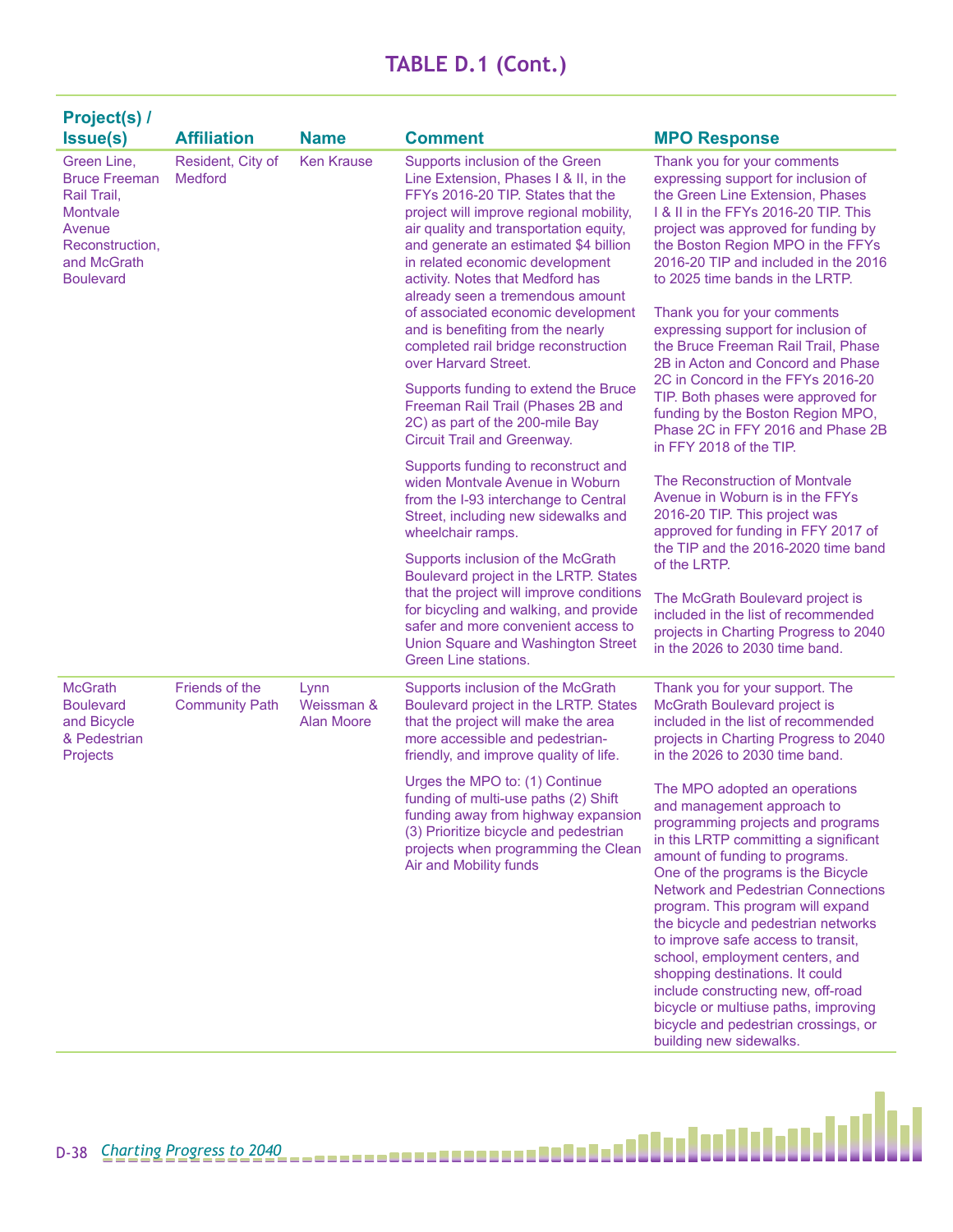| <b>Project(s) /</b><br><b>Issue(s)</b>                                                                                                               | <b>Affiliation</b>                                          | <b>Name</b>                                                                                                                                   | <b>Comment</b>                                                                                                                                                                                                                                                                                                                                                                                                                                                                                                                                                                                                                                                           | <b>MPO Response</b>                                                                                                                                                                                                                                                                                                                                                                                                                                                          |
|------------------------------------------------------------------------------------------------------------------------------------------------------|-------------------------------------------------------------|-----------------------------------------------------------------------------------------------------------------------------------------------|--------------------------------------------------------------------------------------------------------------------------------------------------------------------------------------------------------------------------------------------------------------------------------------------------------------------------------------------------------------------------------------------------------------------------------------------------------------------------------------------------------------------------------------------------------------------------------------------------------------------------------------------------------------------------|------------------------------------------------------------------------------------------------------------------------------------------------------------------------------------------------------------------------------------------------------------------------------------------------------------------------------------------------------------------------------------------------------------------------------------------------------------------------------|
| Green Line/<br><b>McGrath</b><br><b>Boulevard</b><br>(Somerville)                                                                                    | Resident, City of<br>Somerville                             | <b>Alan Moore</b>                                                                                                                             | Supports inclusion of the Green<br>Line to Route 16 and the McGrath<br>Boulevard projects in the LRTP. Other<br>necessary projects include continued<br>funding to support multi-use paths,<br>shifting funding away from highway<br>expansion, and prioritizing bicycle and<br>pedestrian projects with future Clean<br>Air/Mobility funds.                                                                                                                                                                                                                                                                                                                             | Thank you for your support. Funding<br>for the Green Line Phase 1 and 2<br>projects are programmed in the 2016<br>to 2025 time bands of the Charting<br>Progress to 2040 LRTP. The McGrath<br>Boulevard project is included in<br>the list of recommended projects<br>in Charting Progress to 2040 in the<br>2026 to 2030 time band.                                                                                                                                         |
|                                                                                                                                                      |                                                             |                                                                                                                                               |                                                                                                                                                                                                                                                                                                                                                                                                                                                                                                                                                                                                                                                                          | The MPO also adopted an operations<br>and management approach to<br>programming funds in the LRTP.<br>This provides funding for bicycle and<br>pedestrian projects and projects that<br>promote clean air and mobility.                                                                                                                                                                                                                                                      |
| Green Line/<br><b>McGrath</b><br><b>Boulevard</b>                                                                                                    | Members of the<br>Massachusetts<br><b>State Legislature</b> | Senator Jehlin,<br>Representative<br>Barber,<br>Representative<br>Garballey,<br>Representative<br>Provost.<br>Representative<br><b>Toomey</b> | Support the MPO's commitment<br>to both phases of the Green Line<br>Extension which is important to<br>their constituents. Also supports the<br>inclusion of the McGrath Boulevard<br>project in the 2026-2030 time band of<br>the LRTP.                                                                                                                                                                                                                                                                                                                                                                                                                                 | Thank you for your support. Funding<br>for the Green Line Phase 1 and 2<br>projects are programmed in the 2016<br>to 2025 time bands of the Charting<br>Progress to 2040 LRTP. The McGrath<br>Boulevard project is included in the<br>list of recommended projects in LRTP<br>in the 2026 to 2030 time band.                                                                                                                                                                 |
| <b>Green Line</b><br>Phase 1,<br>Community<br>Path, Green<br><b>Line Phase</b><br>2, Rutherford<br>Avenue, and<br><b>McGrath</b><br><b>Boulevard</b> | <b>STEP &amp; MVTF</b>                                      | <b>Wig Zamore</b>                                                                                                                             | Appreciates the work of the Boston<br>MPO and finds the meetings, staff<br>presentations, Board discussion,<br>and public outreach to be exemplary.<br>The certification documents<br>represent appropriate prioritization<br>of sustainable transit and complete<br>streets, with growing regional<br>walk and bike facility emphasis.<br>Applauds the MPO's decision to<br>fund community-based projects at<br>the expense of some larger highway<br>projects.<br>Grateful to see Green Line Phase 1<br>and Community Path supported by<br>the state. Also grateful to see Green<br>Line Phase 2, Rutherford Avenue,<br>and McGrath Boulevard supported by<br>the MPO. | The MPO appreciates Mr. Zamore's<br>support for its work, the content and<br>discourse of its meetings, and the<br>content of its certification documents.<br>The Green Line Phase 2 and the<br>Rutherford Avenue projects were<br>approved for funding in 2016-2020<br>and 2021-2025 time bands of the<br>LRTP, Charting Progress to 2040.<br>The McGrath Boulevard project is<br>included in the list of recommended<br>projects in LRTP in the 2026 to 2030<br>time band. |

Ъ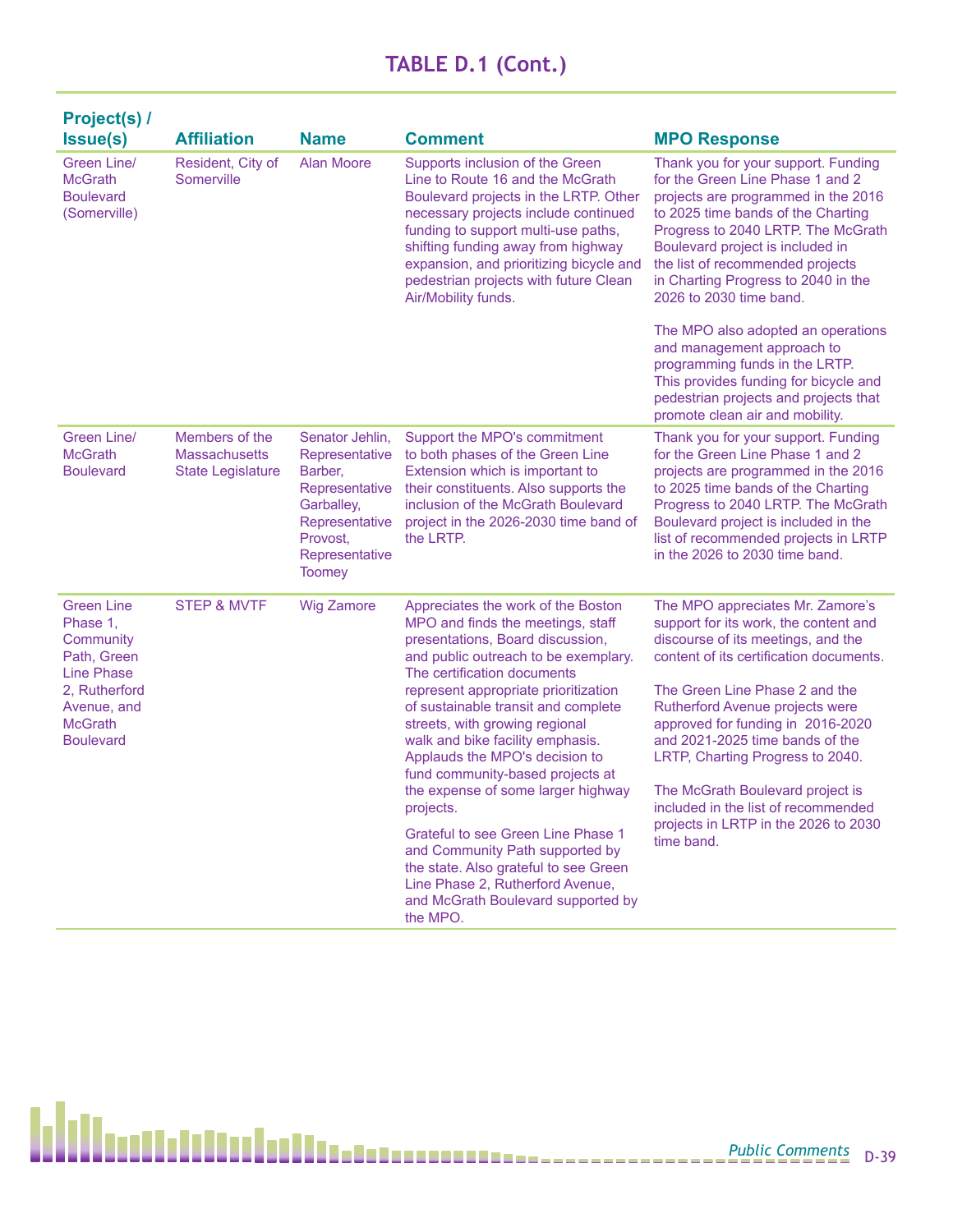| Project(s) /<br><b>Issue(s)</b> | <b>Affiliation</b>     | <b>Name</b>                  | <b>Comment</b>                                                                                                                                                                                                                                                                                                                                                                                                                                                                                                                                                                                                                                            | <b>MPO Response</b>                                                                                                                                                                                                                                                                                                                                                                                                                                                                                                                                                                                                                                                                                                                                                           |
|---------------------------------|------------------------|------------------------------|-----------------------------------------------------------------------------------------------------------------------------------------------------------------------------------------------------------------------------------------------------------------------------------------------------------------------------------------------------------------------------------------------------------------------------------------------------------------------------------------------------------------------------------------------------------------------------------------------------------------------------------------------------------|-------------------------------------------------------------------------------------------------------------------------------------------------------------------------------------------------------------------------------------------------------------------------------------------------------------------------------------------------------------------------------------------------------------------------------------------------------------------------------------------------------------------------------------------------------------------------------------------------------------------------------------------------------------------------------------------------------------------------------------------------------------------------------|
| <b>Air Quality</b>              | <b>STEP &amp; MVTF</b> | <b>Wig Zamore</b><br>(cont.) | Regarding environmental impacts<br>of transportation, hopes that the<br>MPO will soon be able to fully<br>recognize the serious impacts of<br>transportation air pollution and<br>noise on nearby residents, workers,<br>and students. Regarding climate,<br>states that it would be helpful to<br>include black carbon from diesel<br>in our climate pollutant inventories<br>and in transportation conformity.<br>With regard to equity, states that<br>it would be beneficial to more fully<br>use disaggregated TAZ level data to<br>really investigate the disparities in<br>transportation neighborhood facilities<br>and transportation exposures. | The MPO appreciates your comments<br>on the environmental impacts of<br>transportation on air quality and<br>noise. The MPO will consider<br>your suggestions for incorporating<br>black carbon from diesel fuel in<br>climate pollutant inventories and<br>transportation conformity analyses as<br>part of its air-quality-related planning<br>practices.<br>Regarding your comment on<br>using disaggregated TAZ level<br>data to investigate disparities in<br>transportation neighborhood facilities<br>and in transportation exposures.<br>The MPO will consider using link<br>data from the CTPS travel demand<br>model on a project by project basis.<br>For example, CTPS used link data to<br>inform a Health Impact Assessment<br>for the Grounding McGrath Study. |

Ы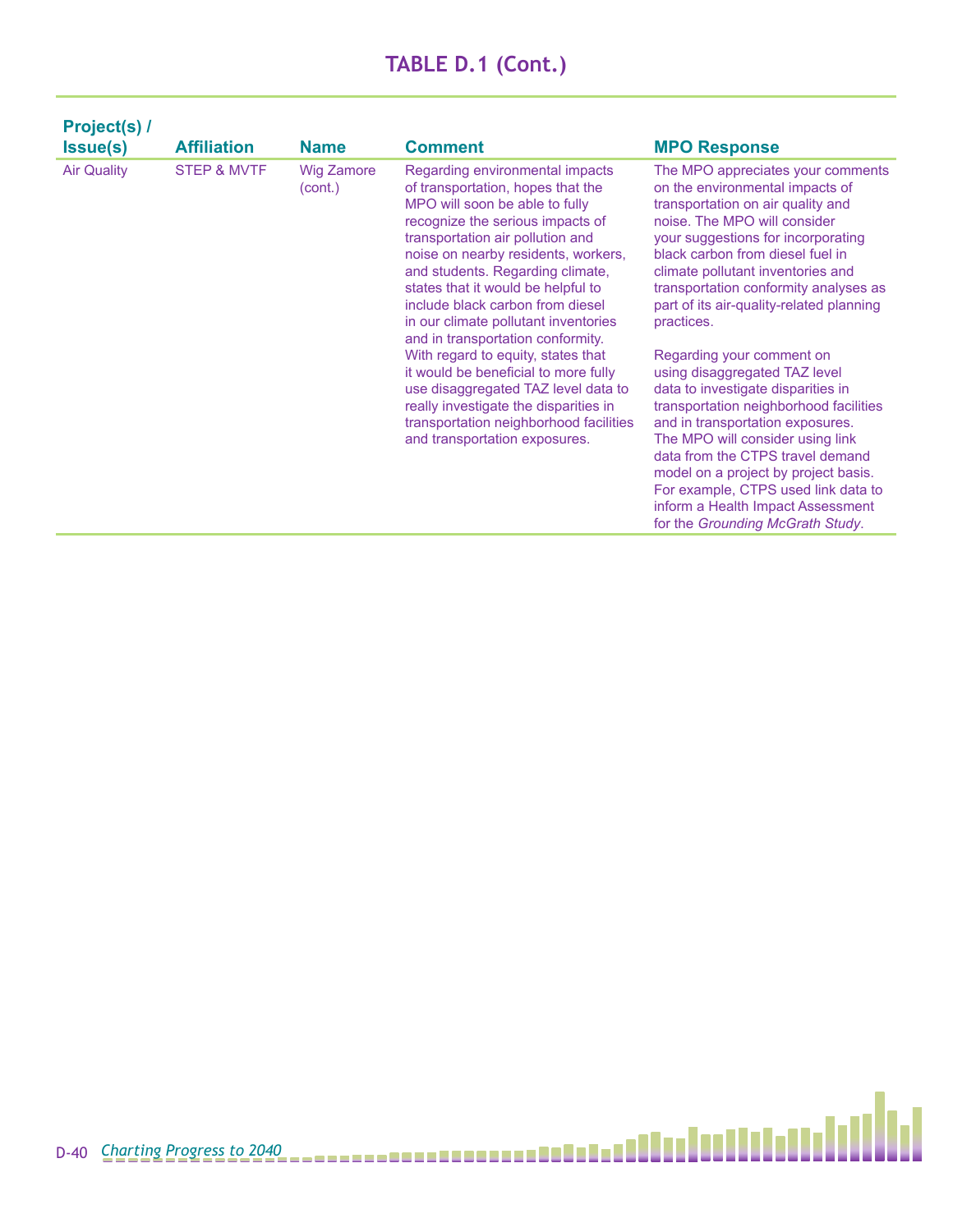| Project(s) /                         |                                             |                     |                                                                                                                                                                                                                                                                                                                                                                                                                                                                                                                                                                                                                                                                                                                                                                                                                                                                                                                                                                                                                                                                                                                                                           |                                                                                                                                                                                                                                                                                                                                                                                                                                                                                                                                                                                                                                                                                                                                                                                                                                                                                                                                                                                                                                                                 |
|--------------------------------------|---------------------------------------------|---------------------|-----------------------------------------------------------------------------------------------------------------------------------------------------------------------------------------------------------------------------------------------------------------------------------------------------------------------------------------------------------------------------------------------------------------------------------------------------------------------------------------------------------------------------------------------------------------------------------------------------------------------------------------------------------------------------------------------------------------------------------------------------------------------------------------------------------------------------------------------------------------------------------------------------------------------------------------------------------------------------------------------------------------------------------------------------------------------------------------------------------------------------------------------------------|-----------------------------------------------------------------------------------------------------------------------------------------------------------------------------------------------------------------------------------------------------------------------------------------------------------------------------------------------------------------------------------------------------------------------------------------------------------------------------------------------------------------------------------------------------------------------------------------------------------------------------------------------------------------------------------------------------------------------------------------------------------------------------------------------------------------------------------------------------------------------------------------------------------------------------------------------------------------------------------------------------------------------------------------------------------------|
| <b>Issue(s)</b>                      | <b>Affiliation</b>                          | <b>Name</b>         | <b>Comment</b>                                                                                                                                                                                                                                                                                                                                                                                                                                                                                                                                                                                                                                                                                                                                                                                                                                                                                                                                                                                                                                                                                                                                            | <b>MPO Response</b>                                                                                                                                                                                                                                                                                                                                                                                                                                                                                                                                                                                                                                                                                                                                                                                                                                                                                                                                                                                                                                             |
| <b>Green Line</b><br>and Air Quality | <b>Conservation Law</b><br>Foundation (CLF) | <b>Rafael Mares</b> | <b>Supports the Green Line Extension</b><br>project in the TIP.                                                                                                                                                                                                                                                                                                                                                                                                                                                                                                                                                                                                                                                                                                                                                                                                                                                                                                                                                                                                                                                                                           | Thank you for your comments on the<br>LRTP. The Massachusetts MPOs and                                                                                                                                                                                                                                                                                                                                                                                                                                                                                                                                                                                                                                                                                                                                                                                                                                                                                                                                                                                          |
| Conformity                           |                                             |                     | Requests that the MPO return to<br>its previous practice of conducting<br>a conformity analysis for ozone.<br>A recent court action affirmed the<br>requirement for the MPO to conduct<br>an ozone conformity analysis. CLF<br>understands that the MPO did not<br>plan to continue to abandon this<br>tool but did so on the advice of<br>US EPA. Normally after a region<br>achieves attainment, it moves into a<br>maintenance process. When the 2008<br>ozone standard was established.<br>the 1997 standard was revoked and<br>Eastern Massachusetts became<br>an "orphan area" where conformity<br>was not required. A court decision<br>determined that this revocation<br>violates the Clean Air Act.<br>Pursuant to this ruling, the MPO<br>would be required to conduct a<br>conformity determination, however,<br>EPA issued a new rule revoking<br>the entire 1997 air quality standard<br>which was presumably the agency's<br>basis for advising MassDOT and the<br>MPO that no conformity analysis was<br>required. This revocation is being<br>challenged again.<br>Since the MPO intends to conduct<br>a greenhouse gas analysis, adding | MassDOT will continue to meet the<br>requirements of air quality conformity<br>according to the Code of Federal<br>Regulations, and as evaluated<br>through inter-agency consultation.<br>In consideration of the comments<br>received, combined with<br>MassDOT's greenhouse gas (GHG)<br>reporting requirements for the<br><b>Commonwealth's Global Warming</b><br>Solutions Act (310 CMR 60.05),<br>MassDOT conducted a "conformity-<br>related" emissions analysis for ozone<br>precursors, consistent with the<br>1997 NAAQS standards (currently<br>superseded by the 2008 NAAQS).<br>This emissions analysis is for<br>informational purposes only (as it is<br>currently NOT federally required),<br>and is contained in a separate air<br>quality document (also includes<br>GHG emissions analysis) that was<br>completed at the end of August 2015<br>- the results are available to the<br><b>MPOs, the Massachusetts Executive</b><br>Office of Energy and Environmental<br>Affairs (and affiliate agencies), and all<br>other interested parties. |
|                                      |                                             |                     | the conformity analysis for ozone will<br>not be an arduous additional step.<br>This will allow the MPO to assure<br>its members and the public that the<br>proposed plan remains consistent<br>with the goal of protecting the region                                                                                                                                                                                                                                                                                                                                                                                                                                                                                                                                                                                                                                                                                                                                                                                                                                                                                                                    |                                                                                                                                                                                                                                                                                                                                                                                                                                                                                                                                                                                                                                                                                                                                                                                                                                                                                                                                                                                                                                                                 |
|                                      |                                             |                     | from serious public health threats<br>associated with ozone.                                                                                                                                                                                                                                                                                                                                                                                                                                                                                                                                                                                                                                                                                                                                                                                                                                                                                                                                                                                                                                                                                              |                                                                                                                                                                                                                                                                                                                                                                                                                                                                                                                                                                                                                                                                                                                                                                                                                                                                                                                                                                                                                                                                 |

h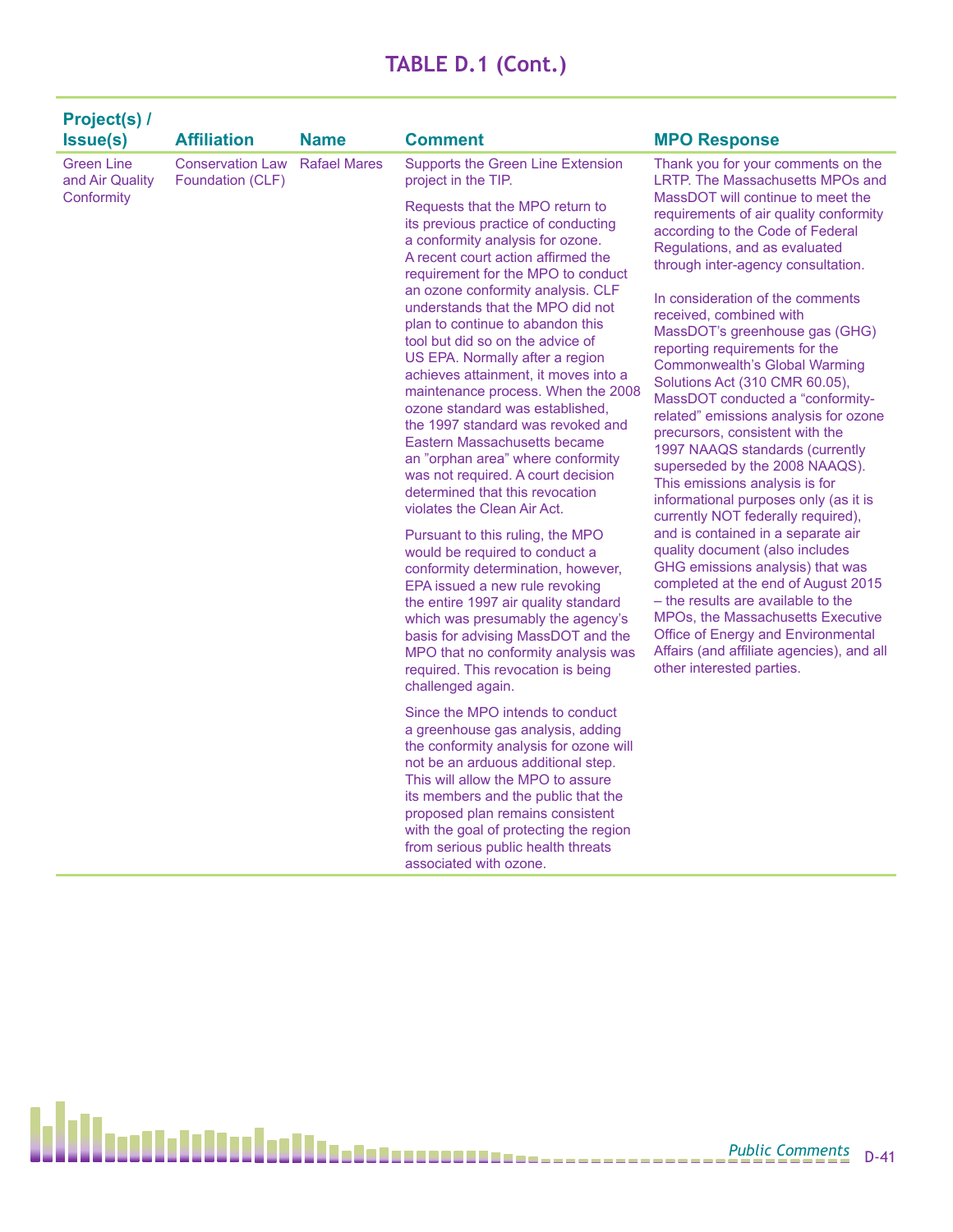| Project(s) /<br><b>Issue(s)</b>                                                               | <b>Affiliation</b>                                                      | <b>Name</b>        | <b>Comment</b>                                                                                                                                                                                                                                                                                                                                                                                                                                                                                                                                                                                                                                                                                                                                                                                                                                                                                                                           | <b>MPO Response</b>                                                                                                                                                                                                                                                                                                                                                                                                                                                                                                                                                                                                                                                                                                                                                                                                                                                                                                                                                                                                                                                                                                                                                                                                                                                                                                                                                                                                                                     |
|-----------------------------------------------------------------------------------------------|-------------------------------------------------------------------------|--------------------|------------------------------------------------------------------------------------------------------------------------------------------------------------------------------------------------------------------------------------------------------------------------------------------------------------------------------------------------------------------------------------------------------------------------------------------------------------------------------------------------------------------------------------------------------------------------------------------------------------------------------------------------------------------------------------------------------------------------------------------------------------------------------------------------------------------------------------------------------------------------------------------------------------------------------------------|---------------------------------------------------------------------------------------------------------------------------------------------------------------------------------------------------------------------------------------------------------------------------------------------------------------------------------------------------------------------------------------------------------------------------------------------------------------------------------------------------------------------------------------------------------------------------------------------------------------------------------------------------------------------------------------------------------------------------------------------------------------------------------------------------------------------------------------------------------------------------------------------------------------------------------------------------------------------------------------------------------------------------------------------------------------------------------------------------------------------------------------------------------------------------------------------------------------------------------------------------------------------------------------------------------------------------------------------------------------------------------------------------------------------------------------------------------|
| <b>Grand Junction</b><br>Multi-Use Path                                                       | Resident, City of<br>Cambridge                                          | Mark Jaquith       | Requests inclusion of the Grand<br>Junction Multi-Use Path in the<br>LRTP. States that connecting<br>East Somerville, North Point, East<br>Cambridge, Kendall Square, MIT/<br>Cambridgeport, and Allston Landing<br>to the existing Minuteman, Charles<br>River, and Harborwalk path systems<br>will make bicycle commuting a safer,<br>more accessible alternative for<br>thousands of individuals.                                                                                                                                                                                                                                                                                                                                                                                                                                                                                                                                     | Thank you for your comments<br>on the LRTP. The MPO adopted<br>an operations and management<br>approach to programming projects<br>and programs in this LRTP<br>committing a significant amount of<br>funding to programs. One of the<br>programs is the Bicycle Network and<br>Pedestrian Connections program.<br>This program will expand the bicycle<br>and pedestrian networks to improve<br>safe access to transit, school,<br>employment centers, and shopping<br>destinations. It could include<br>constructing new, off-road bicycle or<br>multiuse paths, improving bicycle and<br>pedestrian crossings, or building new<br>sidewalks.                                                                                                                                                                                                                                                                                                                                                                                                                                                                                                                                                                                                                                                                                                                                                                                                         |
| Planning<br>Process/<br>Evacuation<br>Planning/<br><b>Bicycle and</b><br>Pedestrian<br>Design | Framingham<br><b>Bicycle and</b><br>Pedestrian<br>Advisory<br>Committee | <b>Tom Branham</b> | The overall emphasis and<br>connotation of Boston as the core<br>demotes every other region to<br>insignificance. There is a need<br>to establish permanent regional<br>cooperative intergovernmental forums<br>(for example the MetroWest open<br>space forums). Having open lines<br>of communication could encourage<br>a plethora of new ideas. Serious<br>consideration should be held to<br>define new standards for a low speed<br>electric personal transportation<br>(wheelchairs, e-assist bikes,<br>Segway's, etc.). Global warming-<br>planning should be done to allow for<br>potential evacuation needs, including<br>the potential for temporary storage<br>of essential transit, rescue and repair<br>vehicles. Seeing more bike and<br>pedestrian awareness in design and<br>overall conceptual design is very<br>encouraging. Provided grammatical<br>and formatting notes and suggestions<br>throughout the document. | Thank you for your comments on the<br>LRTP. The MPO is limited to funding<br>and studying the components of the<br>regional transportation system over<br>which the MPO has programming and<br>geographic jurisdiction. Geographic<br>equity is considered in the selection<br>of projects and studies that are<br>funded by the MPO. The Boston MPO<br>regularly meets (and will continue<br>to do so) with MPO's bordering the<br>region to coordinate its planning<br>activities.<br>The MPO adopted an operations<br>and management approach to<br>programming projects and programs<br>in this LRTP committing a significant<br>amount of funding to programs. One<br>of the programs is the Complete<br>Streets program that includes<br>improvements to sidewalks and<br>bicycle facilities. Another is a Bicycle<br><b>Network and Pedestrian Connections</b><br>program that will expand the bicycle<br>and pedestrian network.<br>The MPO also adopted an objective<br>under its System Preservation goal<br>to prioritize projects that support<br>planned response capability to<br>existing or future extreme conditions<br>(sea level rise, flooding, and other<br>natural and security-related man-<br>made hazards). In addition, the<br>MPO has developed an all-hazards<br>planning application that shows the<br>region's transportation network in<br>relation to natural hazard zones. This<br>can be used in evacuation planning. |

i.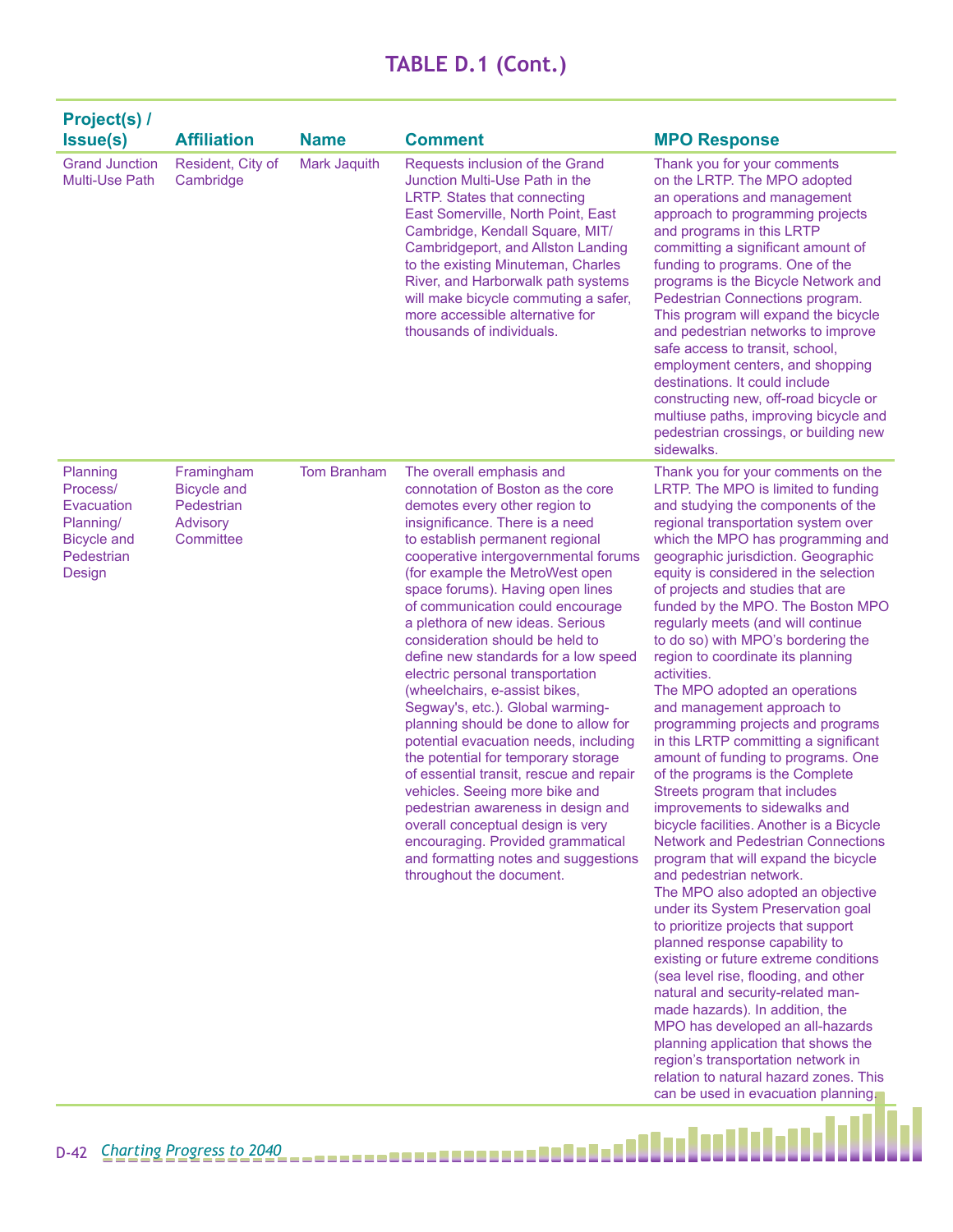|                                     | Project(s) /                    |                    |                                                                                                                                                                                                                     |                                                                                                                                                                                                                                                                                                                                                                                                                                                                                                     |                                                                                                                                                                                                                                                                                                                                                                                                                                                                                                                                                                                                         |
|-------------------------------------|---------------------------------|--------------------|---------------------------------------------------------------------------------------------------------------------------------------------------------------------------------------------------------------------|-----------------------------------------------------------------------------------------------------------------------------------------------------------------------------------------------------------------------------------------------------------------------------------------------------------------------------------------------------------------------------------------------------------------------------------------------------------------------------------------------------|---------------------------------------------------------------------------------------------------------------------------------------------------------------------------------------------------------------------------------------------------------------------------------------------------------------------------------------------------------------------------------------------------------------------------------------------------------------------------------------------------------------------------------------------------------------------------------------------------------|
|                                     | Issue(s)                        | <b>Affiliation</b> | <b>Name</b>                                                                                                                                                                                                         | <b>Comment</b>                                                                                                                                                                                                                                                                                                                                                                                                                                                                                      | <b>MPO Response</b>                                                                                                                                                                                                                                                                                                                                                                                                                                                                                                                                                                                     |
| Bicycle &<br>Pedestrian<br>Projects | Resident, Town of<br>Framingham | William<br>Hanson  | Delighted to see the commitment<br>to infrastructure improvements<br>benefitting pedestrian and bicyclists.<br>As a resident of Framingham,<br>supports projects in his community<br>such as the Bruce Freeman Rail | Thank you for your comments on the<br><b>LRTP. The Bruce Freeman Rail Trail</b><br>and the Cochituate Trail projects are<br>currently funded in the Transportation<br>Improvement Program.                                                                                                                                                                                                                                                                                                          |                                                                                                                                                                                                                                                                                                                                                                                                                                                                                                                                                                                                         |
|                                     |                                 |                    |                                                                                                                                                                                                                     | Trail and the Cochituate Trail. Also<br>supports additional pedestrian<br>crossings across Route 9.                                                                                                                                                                                                                                                                                                                                                                                                 | The MPO adopted an operations<br>and management approach to<br>programming projects and programs                                                                                                                                                                                                                                                                                                                                                                                                                                                                                                        |
|                                     |                                 |                    | States that it would be convenient<br>to be able to download the entire<br>document in one file and to create<br>full document automation with active<br>intra-document links.                                      | in this LRTP committing a significant<br>amount of funding to programs.<br>One of the programs is the Bicycle<br><b>Network and Pedestrian Connections</b><br>program. This program will expand<br>the bicycle and pedestrian networks<br>to improve safe access to transit,<br>school, employment centers, and<br>shopping destinations. It could<br>include constructing new, off-road<br>bicycle or multiuse paths, improving<br>bicycle and pedestrian crossings, or<br>building new sidewalks. |                                                                                                                                                                                                                                                                                                                                                                                                                                                                                                                                                                                                         |
|                                     |                                 |                    |                                                                                                                                                                                                                     |                                                                                                                                                                                                                                                                                                                                                                                                                                                                                                     | A PDF version of the full document<br>was added to the website. Individual<br>chapters are also provided to allow<br>for easier download.                                                                                                                                                                                                                                                                                                                                                                                                                                                               |
|                                     | <b>Bicycle Projects</b>         |                    | <b>David</b><br><b>Hutcheson</b>                                                                                                                                                                                    | The LRTP should strongly include<br>rail trails and bicycle and pedestrian<br>access. The Bruce Freeman Rail<br>Trail, Mass Central Rail Trail, Assabet<br>River Rail Trail, and Bay Colony Rail<br>Trail allow for good health.                                                                                                                                                                                                                                                                    | Thank you for your comments<br>expressing support for inclusion of<br>the Bruce Freeman Rail Trail, Phase<br>2B in Acton and Concord in the<br>FFYs 2016-20 TIP. This project was<br>approved for funding by the Boston<br>Region MPO in FFY 2018 of the TIP.<br>Phase 2C in Concord was approved<br>for funding by the Boston Region<br>MPO in FFY 2016 of the TIP.                                                                                                                                                                                                                                    |
|                                     |                                 |                    |                                                                                                                                                                                                                     |                                                                                                                                                                                                                                                                                                                                                                                                                                                                                                     | The MPO adopted an operations<br>and management approach to<br>programming projects and programs<br>in this LRTP committing a significant<br>amount of funding to programs.<br>One of the programs is the Bicycle<br><b>Network and Pedestrian Connections</b><br>program. This program will expand<br>the bicycle and pedestrian networks<br>to improve safe access to transit,<br>school, employment centers, and<br>shopping destinations. It could<br>include constructing new, off-road<br>bicycle or multiuse paths, improving<br>bicycle and pedestrian crossings, or<br>building new sidewalks. |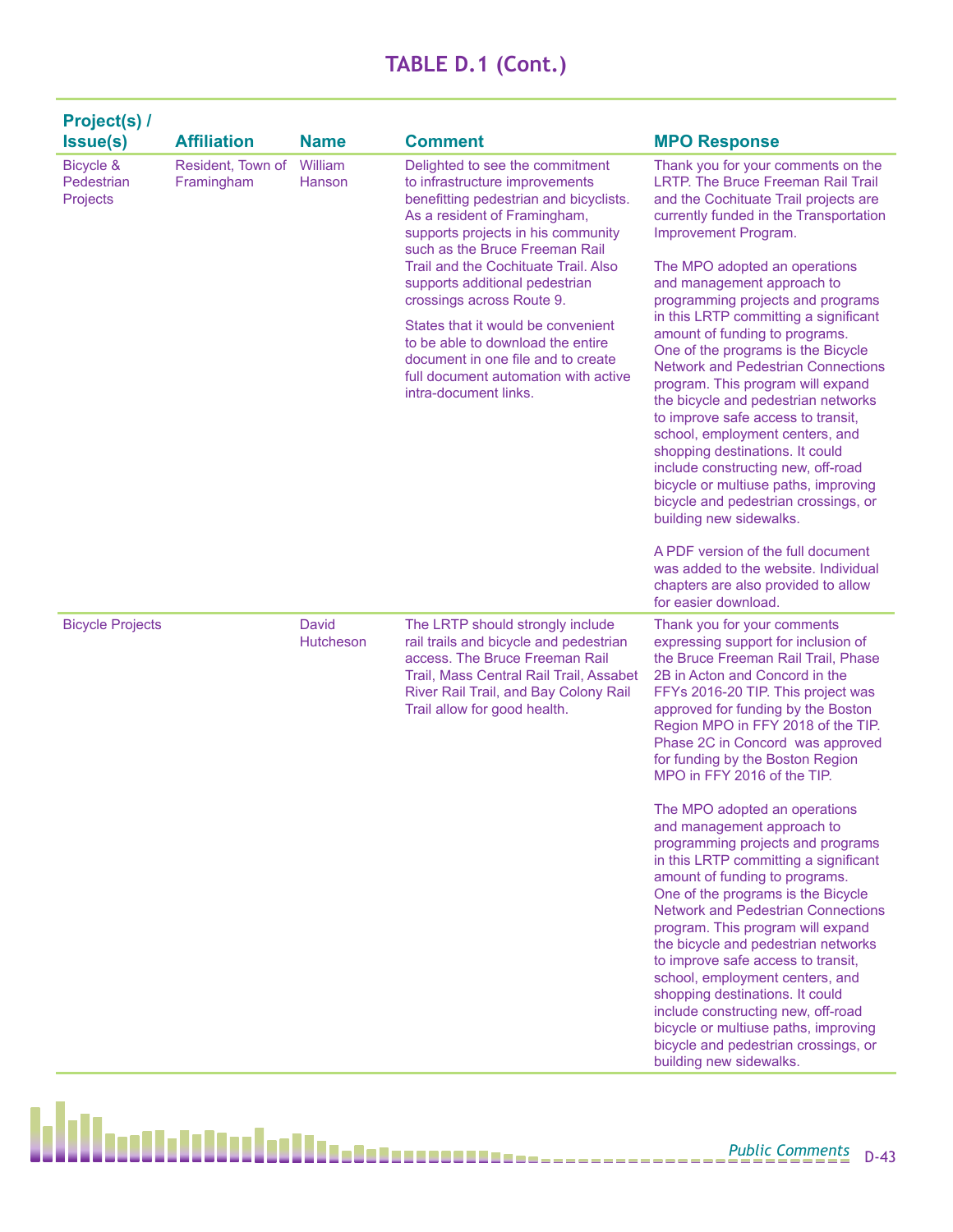| <b>Project(s) /</b>                                                              |                                                               |                                                                                                                                                                                                                                                                                                                                                        |                                                                                                                                                                                                                                                                                                                                                                                                                                                                                                                                                                                                                                                                                                                                                                                                                                                                                             |                                                                                                                                                                                                                                                                                                                                                                                                                                                                                                                                                                                                                                                                                                                                                                                                                                                                                                                                                                                                                                                                                                                                                                                                                                                                                                                                                                                                                                       |
|----------------------------------------------------------------------------------|---------------------------------------------------------------|--------------------------------------------------------------------------------------------------------------------------------------------------------------------------------------------------------------------------------------------------------------------------------------------------------------------------------------------------------|---------------------------------------------------------------------------------------------------------------------------------------------------------------------------------------------------------------------------------------------------------------------------------------------------------------------------------------------------------------------------------------------------------------------------------------------------------------------------------------------------------------------------------------------------------------------------------------------------------------------------------------------------------------------------------------------------------------------------------------------------------------------------------------------------------------------------------------------------------------------------------------------|---------------------------------------------------------------------------------------------------------------------------------------------------------------------------------------------------------------------------------------------------------------------------------------------------------------------------------------------------------------------------------------------------------------------------------------------------------------------------------------------------------------------------------------------------------------------------------------------------------------------------------------------------------------------------------------------------------------------------------------------------------------------------------------------------------------------------------------------------------------------------------------------------------------------------------------------------------------------------------------------------------------------------------------------------------------------------------------------------------------------------------------------------------------------------------------------------------------------------------------------------------------------------------------------------------------------------------------------------------------------------------------------------------------------------------------|
| <b>Issue(s)</b>                                                                  | <b>Affiliation</b>                                            | <b>Name</b>                                                                                                                                                                                                                                                                                                                                            | <b>Comment</b>                                                                                                                                                                                                                                                                                                                                                                                                                                                                                                                                                                                                                                                                                                                                                                                                                                                                              | <b>MPO Response</b>                                                                                                                                                                                                                                                                                                                                                                                                                                                                                                                                                                                                                                                                                                                                                                                                                                                                                                                                                                                                                                                                                                                                                                                                                                                                                                                                                                                                                   |
| Malden/<br>Revere/<br>Saugus Route 1<br>Transportation<br>Improvement<br>Project | <b>North Shore</b><br>Alliance for<br>Economic<br>Development | <b>Chief Elected</b><br>Officials from<br>Danvers,<br>Essex,<br>Georgetown,<br>Hamilton,<br>Ipswich,<br>Lynnfield,<br>Middleton,<br>Newbury,<br>Salem,<br>Salisbury,<br>Saugus,<br>Revere,<br>Swampscott,<br>Wenham,<br>Winthrop,<br>Gloucester,<br>Beverly,<br>Newburyport,<br>Rockport,<br>Peabody,<br>Marblehead,<br>Lynn,<br>Manchester,<br>Nahant | Concerned that the Route 1<br><b>Transportation Improvement Project</b><br>has been removed from the Draft<br>LRTP. Route 1 commuters have<br>been forced to contend with these<br>worsening and intolerable conditions<br>along Route 1 for too long. The<br>chief elected officials are requesting<br>that MassDOT and the MPO (1)<br>Reevaluate the Route 1 Improvement<br>project to identify "specific phases"<br>of the project that will address some<br>of the immediate traffic, safety and<br>environmental concerns that affect<br>communities all along the Route 1<br>North corridor and (2) Include an<br>identified and appropriate phase of<br>the Route 1 Improvement Project as<br>eligible for funding in the Final LRTP<br>and FFY2016-2019 TIP respectively.<br>By phasing the project and funding<br>a portion of the improvements, some<br>progress can be realized. | The MPO appreciates your comments<br>on the Route 1 Improvement Project<br>in Malden, Saugus and Revere in the<br>FFYs 2016-20 TIP and the Long-<br>Range Transportation Plan (LRTP),<br>Charting Progress to 2040. This<br>project was not approved for funding<br>by the Boston Region MPO in the<br>FFYs 2016-20 TIP or the LRTP.<br>Funding assumptions and scenario<br>planning played a significant role in<br>determining project recommendations<br>for the LRTP. Based on lower funding<br>growth assumptions over the next<br>25 years, there was between 21-to-<br>44 percent less funding available<br>for investments within each of the<br>five-year time bands of the LRTP.<br>In addition, the MPO's scenario-<br>planning process indicated that<br>an Operations and Management<br>approach that focused on lower-<br>cost intersection improvements and<br>Complete Streets solutions was more<br>effective at addressing a diverse set<br>of MPO goals than a High-Capital<br>Investment approach that allocated<br>a large portion of funding to major<br>infrastructure investments like the<br>Route 1 Improvement Project or<br>I-93/I-95 Interchange Reconstruction<br>in Woburn.<br>MPO staff developed an alternative<br>to the current LRTP that emphasized<br>an Operations and Management<br>approach by capping the share<br>of major infrastructure projects at<br>50 percent of available funding in |

each five-year time band. The MPO preferred the alternative to the current LRTP, and voted to use the alternative as the baseline for its discussion of the draft LRTP.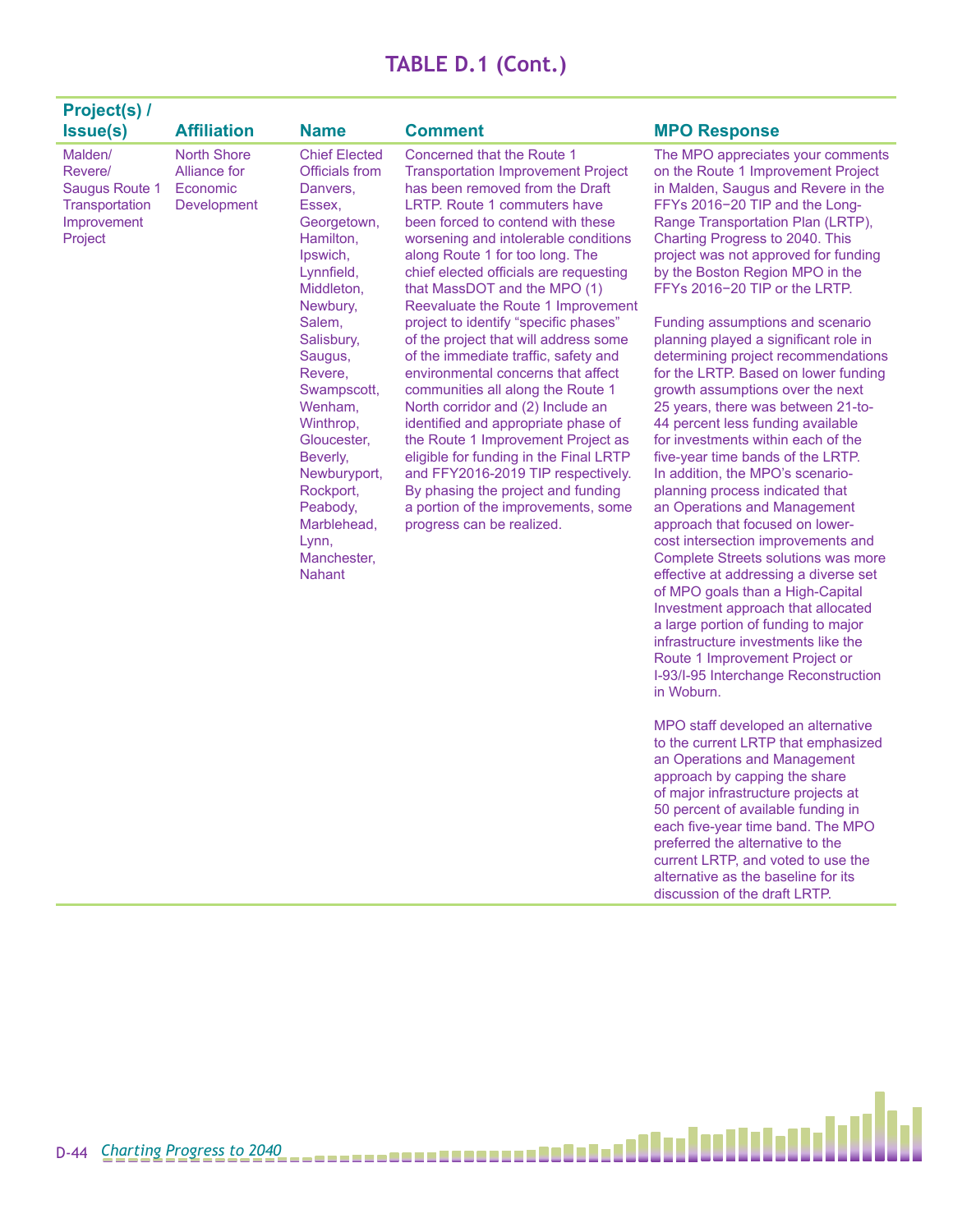| <b>Project(s) /</b>                                                          |                                                                          |                                                                                                                                                                                                                                                                                                                                                                                 |                                                                                                                                                                                                                                                                                                                                                                                                                                                                                                                                                                                                                                                                                                                                                                         |                                                                                                                                                                                                                                                                                                                                                                                                                                                                                                                                                                                                                                                                                                                                                                                                                                                                                                                                                                                                                                                                                                                                                                                                                                                                                                                                                                                                                                                                                                                                                    |
|------------------------------------------------------------------------------|--------------------------------------------------------------------------|---------------------------------------------------------------------------------------------------------------------------------------------------------------------------------------------------------------------------------------------------------------------------------------------------------------------------------------------------------------------------------|-------------------------------------------------------------------------------------------------------------------------------------------------------------------------------------------------------------------------------------------------------------------------------------------------------------------------------------------------------------------------------------------------------------------------------------------------------------------------------------------------------------------------------------------------------------------------------------------------------------------------------------------------------------------------------------------------------------------------------------------------------------------------|----------------------------------------------------------------------------------------------------------------------------------------------------------------------------------------------------------------------------------------------------------------------------------------------------------------------------------------------------------------------------------------------------------------------------------------------------------------------------------------------------------------------------------------------------------------------------------------------------------------------------------------------------------------------------------------------------------------------------------------------------------------------------------------------------------------------------------------------------------------------------------------------------------------------------------------------------------------------------------------------------------------------------------------------------------------------------------------------------------------------------------------------------------------------------------------------------------------------------------------------------------------------------------------------------------------------------------------------------------------------------------------------------------------------------------------------------------------------------------------------------------------------------------------------------|
| Issue(s)                                                                     | <b>Affiliation</b>                                                       | <b>Name</b>                                                                                                                                                                                                                                                                                                                                                                     | <b>Comment</b>                                                                                                                                                                                                                                                                                                                                                                                                                                                                                                                                                                                                                                                                                                                                                          | <b>MPO Response</b>                                                                                                                                                                                                                                                                                                                                                                                                                                                                                                                                                                                                                                                                                                                                                                                                                                                                                                                                                                                                                                                                                                                                                                                                                                                                                                                                                                                                                                                                                                                                |
| Malden/Revere/<br>Saugus Route 1<br>Transportation<br>Improvement<br>Project | <b>North Shore</b><br>Alliance for<br>Economic<br>Development<br>(cont.) | <b>Chief Elected</b><br><b>Officials from</b><br>Danvers,<br>Essex,<br>Georgetown,<br>Hamilton,<br>Ipswich,<br>Lynnfield,<br>Middleton,<br>Newbury,<br>Salem,<br>Salisbury,<br>Saugus,<br>Revere,<br>Swampscott,<br>Wenham,<br>Winthrop,<br>Gloucester,<br>Beverly,<br>Newburyport,<br>Rockport,<br>Peabody,<br>Marblehead,<br>Lynn,<br>Manchester,<br><b>Nahant</b><br>(cont.) | This stretch of highway creates<br>negative effects and disincentives<br>for private investment, job creation,<br>and economic development on the<br>North Shore. This is a ""highway<br>nightmare"" on a daily basis. Despite<br>exhaustive efforts and participation<br>by the Alliance, the Commonwealth<br>has not advanced this project. They<br>collectively request that MassDOT<br>and the Boston Region MPO revisit<br>the decision to remove the Route 1<br>Improvement project from the current<br>Draft LRTP and the FFY 2016-2019<br>TIP and to identify "specific phases"<br>of the project that will address some<br>of the immediate traffic, safety, and<br>environmental concerns that affect<br>communities all along the Route 1<br>North corridor. | Both the MPO and MassDOT<br>recognize the importance of the<br>Route 1 corridor for the North Shore.<br>This project will be considered in the<br>development of MassDOT's next five-<br>year Capital Investment Plan (CIP)<br>for the Commonwealth that will be<br>developed later this year.<br>Projects listed in the Bond Bill do not<br>secure construction funding until they<br>are added to the MassDOT Capital<br>Investment Plan (CIP). The bond bill<br>includes authorization for MassDOT<br>and other state agencies to issue<br>bonds for projects consistent with<br>priorities (projects listed in the LRTP,<br>TIP, and MassDOT CIP). The bond<br>bill also includes a set of earmarks<br>that MassDOT is authorized to<br>spend. However, the overall funding<br>is typically not enough to cover all of<br>MassDOT priorities and the identified<br>earmarks.<br>The upcoming MassDOT CIP process<br>will be the first to make investment<br>decisions that are informed by the<br>new prioritization system recomended<br>by the Project Selection Advisory<br>Council. As a clarification, the<br>Council has no role in actual project<br>selection. MassDOT itself will apply<br>the criteria recommended by the<br>Council to the universe of potential<br>projects considered for inclusion in<br>the CIP. A favorable evaluation under<br>MassDOT's new project selection<br>criteria would be a necessary first<br>step in determining whether the<br>Commonwealth should allocate<br>resources to design this project. |

H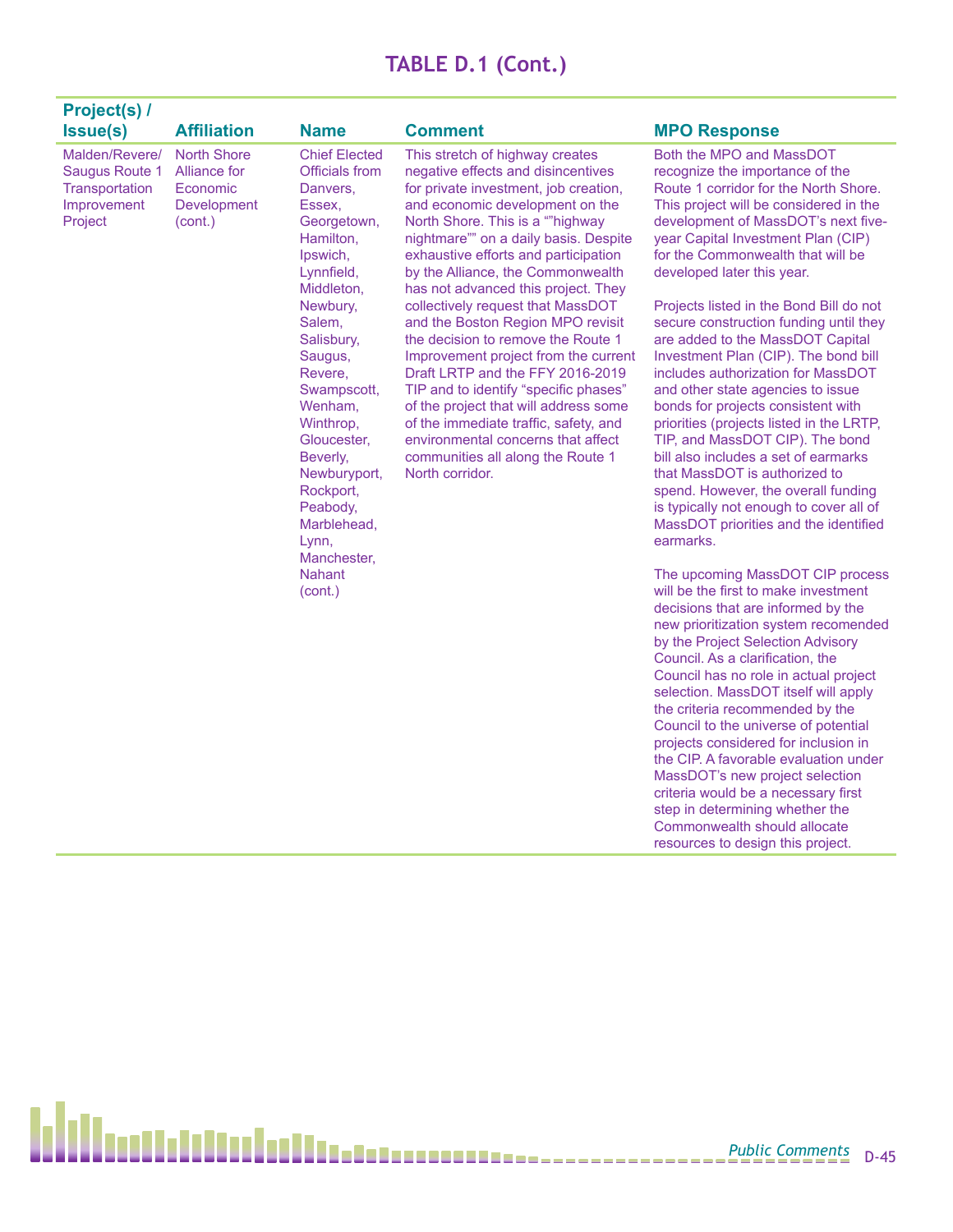| Project(s) /                                                                 |                                                               |                                                                                                                                                           |                                                                                                                                                                                                                                                                                                                                                                                                                                                                                                                                                                                                                                                                                                                                                                                                                                                                                                                                                                                                                                                                                                                                                                                          |                                                                                                                                                                                                                                                                                                                                                                                                                                                                                                                                                                                                                                                                                                                                                                                                                                                                                                                                                                                                                                                                                                                                                                                                                                                                                                                                                          |
|------------------------------------------------------------------------------|---------------------------------------------------------------|-----------------------------------------------------------------------------------------------------------------------------------------------------------|------------------------------------------------------------------------------------------------------------------------------------------------------------------------------------------------------------------------------------------------------------------------------------------------------------------------------------------------------------------------------------------------------------------------------------------------------------------------------------------------------------------------------------------------------------------------------------------------------------------------------------------------------------------------------------------------------------------------------------------------------------------------------------------------------------------------------------------------------------------------------------------------------------------------------------------------------------------------------------------------------------------------------------------------------------------------------------------------------------------------------------------------------------------------------------------|----------------------------------------------------------------------------------------------------------------------------------------------------------------------------------------------------------------------------------------------------------------------------------------------------------------------------------------------------------------------------------------------------------------------------------------------------------------------------------------------------------------------------------------------------------------------------------------------------------------------------------------------------------------------------------------------------------------------------------------------------------------------------------------------------------------------------------------------------------------------------------------------------------------------------------------------------------------------------------------------------------------------------------------------------------------------------------------------------------------------------------------------------------------------------------------------------------------------------------------------------------------------------------------------------------------------------------------------------------|
| <b>Issue(s)</b>                                                              | <b>Affiliation</b>                                            | <b>Name</b>                                                                                                                                               | <b>Comment</b>                                                                                                                                                                                                                                                                                                                                                                                                                                                                                                                                                                                                                                                                                                                                                                                                                                                                                                                                                                                                                                                                                                                                                                           | <b>MPO Response</b>                                                                                                                                                                                                                                                                                                                                                                                                                                                                                                                                                                                                                                                                                                                                                                                                                                                                                                                                                                                                                                                                                                                                                                                                                                                                                                                                      |
| Malden/Revere/<br>Saugus Route 1<br>Transportation<br>Improvement<br>Project | Cities of Malden,<br>and Revere, and<br><b>Town of Saugus</b> | Gary<br>Christenson,<br>Mayor of<br>Malden<br>Daniel Rizzo,<br>Mayor of<br><b>Revere</b><br><b>Scott</b><br>Crabtree.<br><b>Town Manager</b><br>of Saugus | Dismayed to learn that the<br>Malden/Revere/Saugus Route 1<br><b>Transportation Improvement project</b><br>is not included in the TIP and<br><b>LRTP.</b> Communities are negatively<br>impacted in terms of commute time<br>and wasted economic opportunity;<br>constitutes an incredible waste of<br>energy, time, and human potential.<br>The three communities propose a<br>three-phase plan over a multi-year<br>period (plan attached to comment<br>letter). The project segments have<br>within them certain actions that could<br>be approached sequentially over a<br>defined time period.<br>There was a \$10 million authorization<br>in the 2013 Bond Bill but was not<br>prioritized in the 2015-2018 TIP. The<br>Commonwealth must take steps that<br>can aid the hundreds of thousands<br>of long suffering Route 1 commuters<br>and hundreds of businesses forced to<br>contend these deplorable conditions.<br>They ask that the Project Selection<br><b>Advisory Committee meet with</b><br>the chief executives of the three<br>communities to discuss a path to<br>resolving the issue. Would like this to<br>happen before the final 2016-2020<br>STIP is approved. | The MPO appreciates your comments<br>on the Route 1 Improvement Project<br>in Malden, Saugus and Revere in the<br>FFYs 2016-20 TIP and the Long-<br>Range Transportation Plan (LRTP),<br>Charting Progress to 2040. This<br>project was not approved for funding<br>by the Boston Region MPO in the<br>FFYs 2016-20 TIP or the LRTP.<br>Funding assumptions and scenario<br>planning played a significant role in<br>determining project recommendations<br>for the LRTP. Based on lower funding<br>growth assumptions over the next<br>25 years, there was between 21-to-<br>44 percent less funding available<br>for investments within each of the<br>five-year time bands of the LRTP.<br>In addition, the MPO's scenario-<br>planning process indicated that<br>an Operations and Management<br>approach that focused on lower-<br>cost intersection improvements and<br>Complete Streets solutions was more<br>effective at addressing a diverse set<br>of MPO goals than a High-Capital<br>Investment approach that allocated<br>a large portion of funding to major<br>infrastructure investments like the<br>Route 1 Improvement Project or<br>I-93/I-95 Interchange Reconstruction<br>in Woburn.<br>MPO staff developed an alternative<br>to the current LRTP that emphasized<br>an Operations and Management<br>approach by capping the share |

approach by capping the share of major infrastructure projects at 50 percent of available funding in each five-year time band. The MPO preferred the alternative to the current LRTP, and voted to use the alternative as the baseline for its discussion of the draft LRTP.

Both the MPO and MassDOT recognize the importance of the Route 1 corridor for the North Shore. This project will be considered in the development of MassDOT's next fiveyear Capital Investment Plan (CIP) for the Commonwealth that will be developed later this year.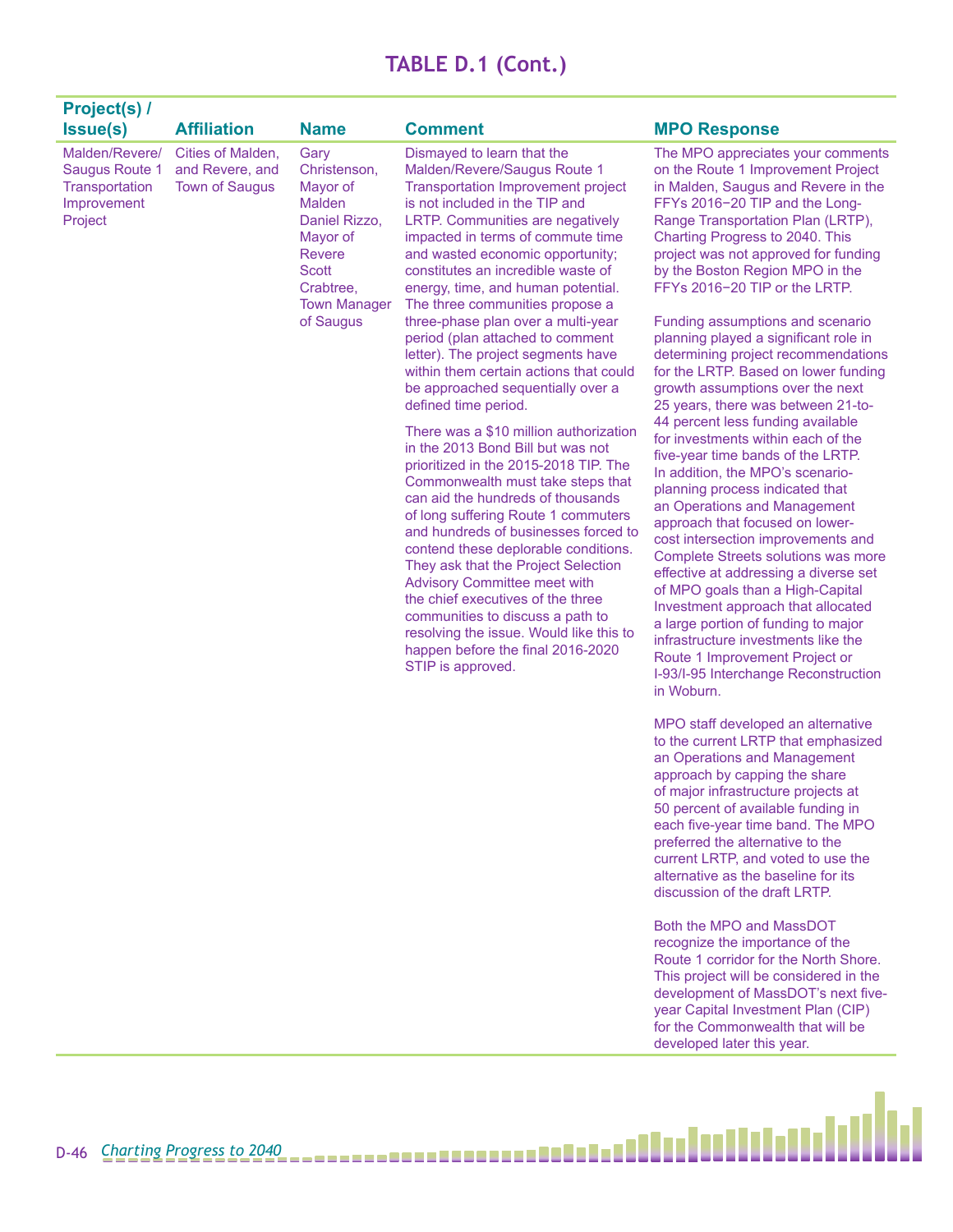| Project(s) /                                                                                     |                                                               |                                                                                                                                                                             |                                                                                                                                                                                                                                                                                                                                                                                                                                                                     |                                                                                                                                                                                                                                                                                                                                                                                                                                                                                                                                                                                                                                                                |
|--------------------------------------------------------------------------------------------------|---------------------------------------------------------------|-----------------------------------------------------------------------------------------------------------------------------------------------------------------------------|---------------------------------------------------------------------------------------------------------------------------------------------------------------------------------------------------------------------------------------------------------------------------------------------------------------------------------------------------------------------------------------------------------------------------------------------------------------------|----------------------------------------------------------------------------------------------------------------------------------------------------------------------------------------------------------------------------------------------------------------------------------------------------------------------------------------------------------------------------------------------------------------------------------------------------------------------------------------------------------------------------------------------------------------------------------------------------------------------------------------------------------------|
| <b>Issue(s)</b>                                                                                  | <b>Affiliation</b>                                            | <b>Name</b>                                                                                                                                                                 | <b>Comment</b>                                                                                                                                                                                                                                                                                                                                                                                                                                                      | <b>MPO Response</b>                                                                                                                                                                                                                                                                                                                                                                                                                                                                                                                                                                                                                                            |
| Malden/Revere/<br>Saugus Route 1<br><b>Transportation</b><br>Improvement<br>Project              | Cities of Malden.<br>and Revere, and<br><b>Town of Saugus</b> | Gary<br>Christenson,<br>Mayor of<br><b>Malden</b><br>Daniel Rizzo,<br>Mayor of<br><b>Revere</b><br><b>Scott</b><br>Crabtree.<br><b>Town Manager</b><br>of Saugus<br>(cont.) |                                                                                                                                                                                                                                                                                                                                                                                                                                                                     | Projects listed in the Bond Bill do not<br>secure construction funding until they<br>are added to the CIP. The bond bill<br>includes authorization for MassDOT<br>and other state agencies to issue<br>bonds for projects consistent with<br>priorities (projects listed in the LRTP,<br>TIP, and MassDOT CIP). The bond<br>bill also includes a set of earmarks<br>that MassDOT is authorized to<br>spend. However, the overall funding<br>is typically not enough to cover all of<br>MassDOT priorities and the identified<br>earmarks.                                                                                                                      |
|                                                                                                  |                                                               |                                                                                                                                                                             |                                                                                                                                                                                                                                                                                                                                                                                                                                                                     | The upcoming MassDOT CIP process<br>will be the first to make investment<br>decisions that are informed by the<br>new prioritization system recomended<br>by the Project Selection Advisory<br>Council. As a clarification, the<br>Council has no role in actual project<br>selection. MassDOT itself will apply<br>the criteria recommended by the<br>Council to the universe of potential<br>projects considered for inclusion in<br>the CIP. A favorable evaluation under<br>MassDOT's new project selection<br>criteria would be a necessary first<br>step in determining whether the<br>Commonwealth should allocate<br>resources to design this project. |
| Route<br>4/225(Bedford<br>Street) and<br><b>Hartwell</b><br><b>Avenue Project</b><br>(Lexington) | Town of<br>Lexington,<br><b>Planning Board</b>                | Aaron Henry,<br>Planning<br><b>Director</b>                                                                                                                                 | Supports inclusion of the Route<br>4/225(Bedford Street) and Hartwell<br>Avenue Project in the LRTP. This<br>corridor is a significant link in the<br>regional transportation and economic<br>development network. The Town<br>supports and recognizes that the<br>existing transportation infrastructure<br>needs to be upgraded to support<br>future development. Inclusion of<br>this project is an important step to<br>improve conditions along this corridor. | Thank you for your support. The<br>Route 4/225 (Bedford Street) and<br>Hartwell Avenue Project is included<br>in the list of recommended projects<br>in Charting Progress to 2040 in the<br>2021 to 2025 time band.                                                                                                                                                                                                                                                                                                                                                                                                                                            |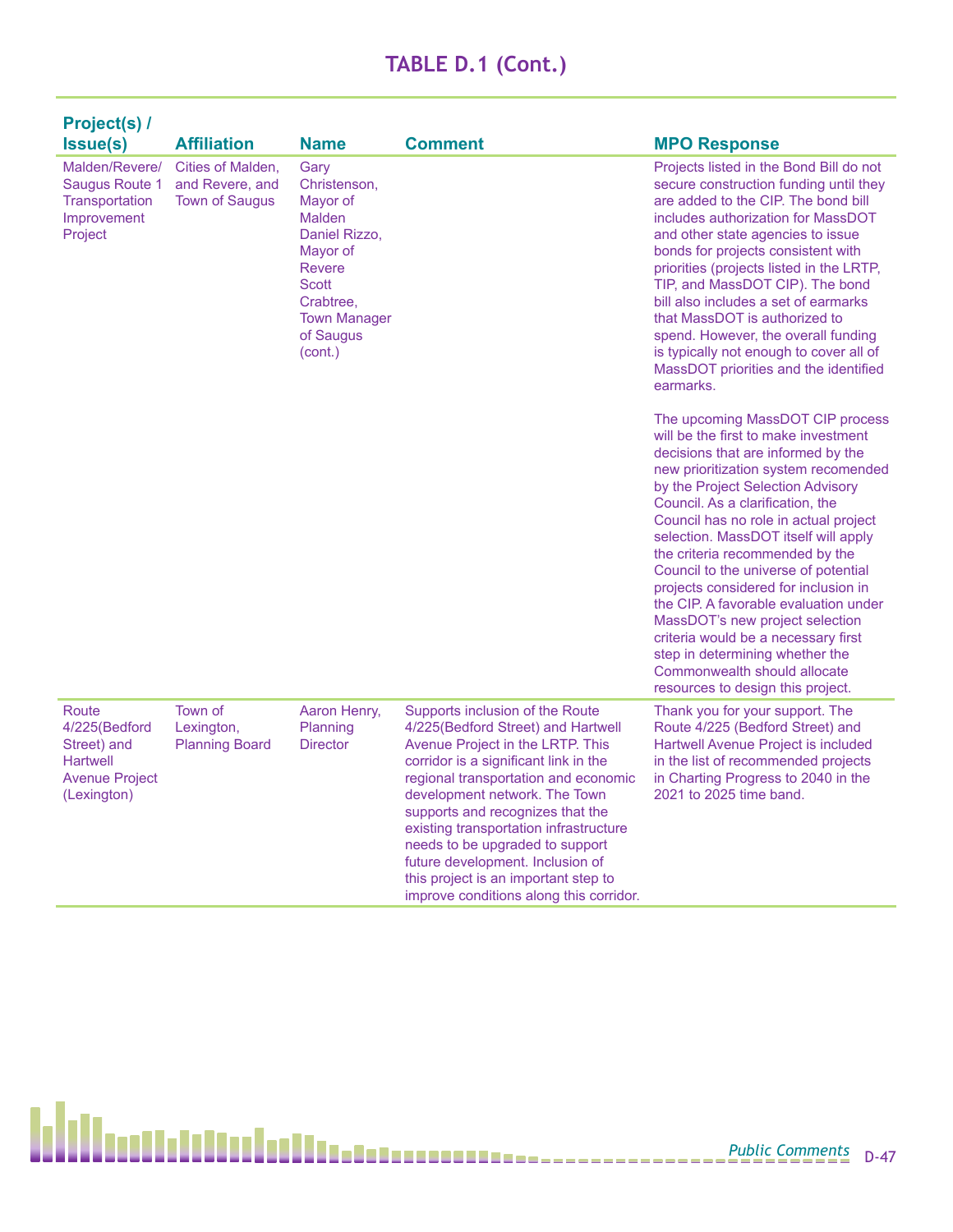| Project(s) /          |                                |                    |                                                                                                                        |                                                                                                                                                                                                                                                                                                                                                                                                                                                                                                                                                                                                                                                                                                                                                                                                                                                                                                                                                                                         |
|-----------------------|--------------------------------|--------------------|------------------------------------------------------------------------------------------------------------------------|-----------------------------------------------------------------------------------------------------------------------------------------------------------------------------------------------------------------------------------------------------------------------------------------------------------------------------------------------------------------------------------------------------------------------------------------------------------------------------------------------------------------------------------------------------------------------------------------------------------------------------------------------------------------------------------------------------------------------------------------------------------------------------------------------------------------------------------------------------------------------------------------------------------------------------------------------------------------------------------------|
| <b>Issue(s)</b>       | <b>Affiliation</b>             | <b>Name</b>        | <b>Comment</b>                                                                                                         | <b>MPO Response</b>                                                                                                                                                                                                                                                                                                                                                                                                                                                                                                                                                                                                                                                                                                                                                                                                                                                                                                                                                                     |
| <b>Climate Change</b> | Resident, City of<br>Cambridge | John<br>MacDougall | Concerned about MassDOT's slow<br>progress in meeting the requirements<br>of the 2008 Global Warming Solutions<br>Act. | Thank you for your comments on<br>the LRTP. The MPO has adopted a<br>goal of reducing greenhouse gases<br>generated in the Boston region by all<br>transportation modes as outlined in<br>the Global Warming Solutions Act.<br>This goal is used as a criterion in the<br>selection of projects and programs in<br>its LRTP and TIP.<br>MassDOT is continuing to implement<br>and revisit projects and programs in<br>its GreenDOT Implementation Plan.<br>The MPO works with MassDOT to<br>implement projects and programs<br>within its jurisdiction. As part of<br>MassDOT's greenhouse gas (GHG)<br>reporting requirements for the<br><b>Commonwealth's Global Warming</b><br>Solutions Act (310 CMR 60.05),<br>MassDOT conducted a statewide<br>greenhouse gas emissions analysis<br>considering all projects included in<br>the 13 MPOs in the Commonwealth.<br>The report was completed at the end<br>of August 2015 and the results are<br>available to all interested parties. |
|                       |                                |                    |                                                                                                                        |                                                                                                                                                                                                                                                                                                                                                                                                                                                                                                                                                                                                                                                                                                                                                                                                                                                                                                                                                                                         |

H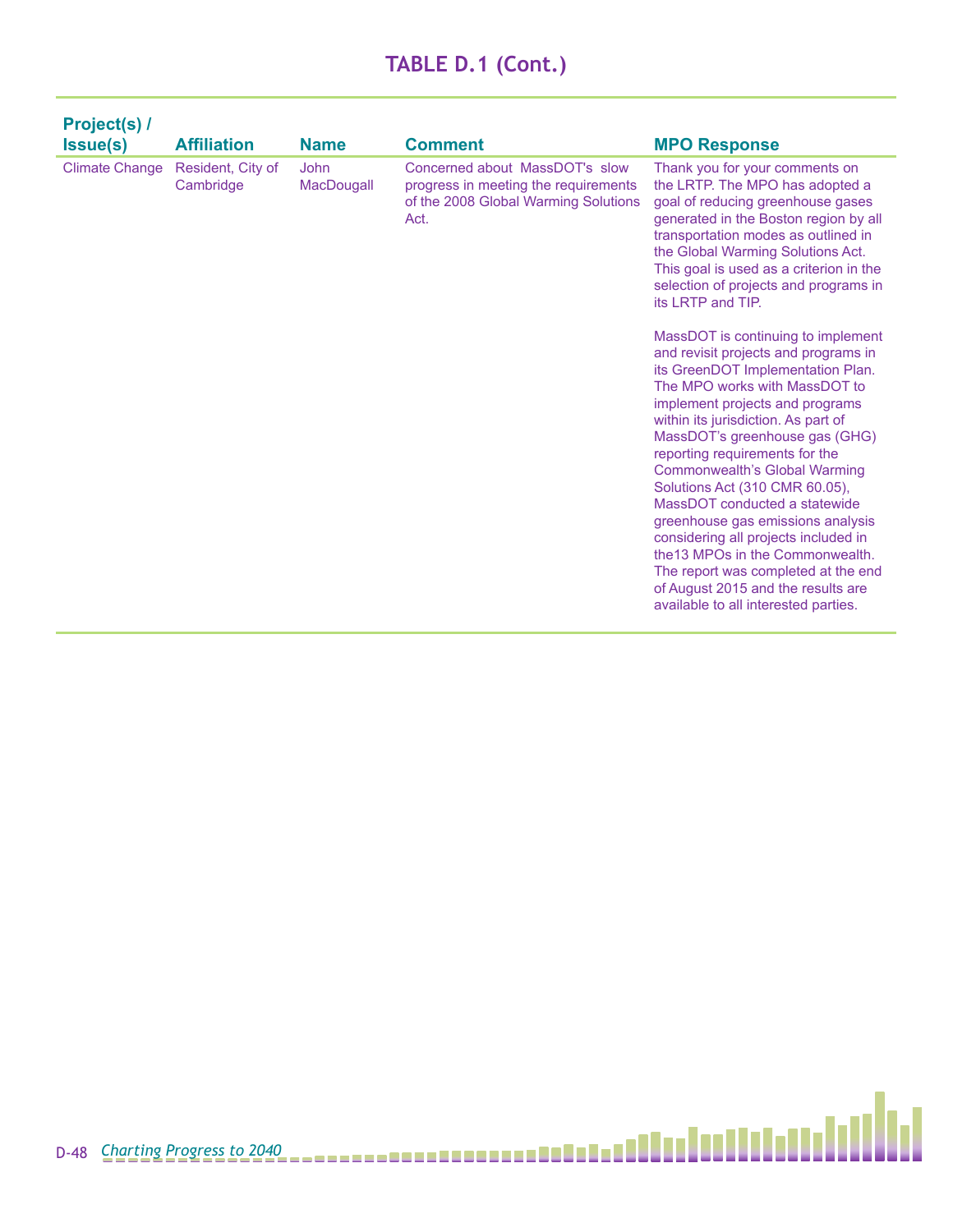| Project(s) /                     |                                                            |              |                                                                                                                                                                                                                                                                                                                                                                                                                                                                                                                                                                                                                                                                                                                                            |                                                                                                                                                                                                                                                                                                                                                                                                                                                                                                                                                                                                                                                                                                                                                                    |
|----------------------------------|------------------------------------------------------------|--------------|--------------------------------------------------------------------------------------------------------------------------------------------------------------------------------------------------------------------------------------------------------------------------------------------------------------------------------------------------------------------------------------------------------------------------------------------------------------------------------------------------------------------------------------------------------------------------------------------------------------------------------------------------------------------------------------------------------------------------------------------|--------------------------------------------------------------------------------------------------------------------------------------------------------------------------------------------------------------------------------------------------------------------------------------------------------------------------------------------------------------------------------------------------------------------------------------------------------------------------------------------------------------------------------------------------------------------------------------------------------------------------------------------------------------------------------------------------------------------------------------------------------------------|
| <b>Issue(s)</b>                  | <b>Affiliation</b>                                         | <b>Name</b>  | <b>Comment</b>                                                                                                                                                                                                                                                                                                                                                                                                                                                                                                                                                                                                                                                                                                                             | <b>MPO Response</b>                                                                                                                                                                                                                                                                                                                                                                                                                                                                                                                                                                                                                                                                                                                                                |
| Canton<br>Interchange<br>Project | <b>Three Rivers</b><br><b>Interlocal Council</b><br>(TRIC) | Sarah Raposa | Between 2007 and 2015, TRIC has<br>been consistent in supporting the full<br>completion of the Canton Interchange<br>project to alleviate public safety<br>and traffic congestion issues at this<br>location. It is a continuing detriment<br>to quality of life and viability and<br>prosperity of business interests that<br>depend on a functional roadway<br>system capable of handling employee<br>commutes, truck deliveries, and<br>customer access. Full completion<br>has been promised repeatedly<br>over the years. Information on this<br>project has been sparse and this<br>jeopardizes good faith efforts between<br>communities and private developers.<br>Complete funding must be found to<br>move this project forward. | The MPO appreciates your comments<br>on the Reconstruction of the I-95/I-93<br>Interchange in Canton in the FFYs<br>2016-20 TIP and the Long-Range<br>Transportation Plan (LRTP), Charting<br>Progress to 2040. This project was<br>not approved for funding by the<br>Boston Region MPO in the FFYs<br>2016-20 TIP or the LRTP.<br>In developing MassDOT's Capital<br><b>Investment Plan, MassDOT</b><br>announced that it no longer could<br>afford to fund the Canton Interchange<br>project with non-federal aid. The<br>project was then under consideration<br>for federal funding; however, the<br>MPO did not include funding for the<br>project.                                                                                                          |
|                                  |                                                            |              |                                                                                                                                                                                                                                                                                                                                                                                                                                                                                                                                                                                                                                                                                                                                            | Funding assumptions and scenario<br>planning played a significant role in<br>determining project recommendations<br>for the LRTP. Based on lower funding<br>growth assumptions over the next<br>25 years, there was between 21-to-<br>44 percent less funding available<br>for investments within each of the<br>five-year time bands of the LRTP.<br>In addition, the MPO's scenario-<br>planning process indicated that<br>an Operations and Management<br>approach that focused on lower-<br>cost intersection improvements and<br>Complete Streets solutions was more<br>effective at addressing a diverse set<br>of MPO goals than a High-Capital<br>Investment approach that allocated<br>a large portion of funding to major<br>infrastructure investments. |
|                                  |                                                            |              |                                                                                                                                                                                                                                                                                                                                                                                                                                                                                                                                                                                                                                                                                                                                            | MPO staff developed an alternative<br>to the current LRTP that emphasized<br>an Operations and Management<br>approach by capping the share<br>of major infrastructure projects at<br>50 percent of available funding in                                                                                                                                                                                                                                                                                                                                                                                                                                                                                                                                            |

each five-year time band. The MPO preferred the alternative to the current LRTP, and voted to use the alternative as the baseline for its discussion of the draft LRTP.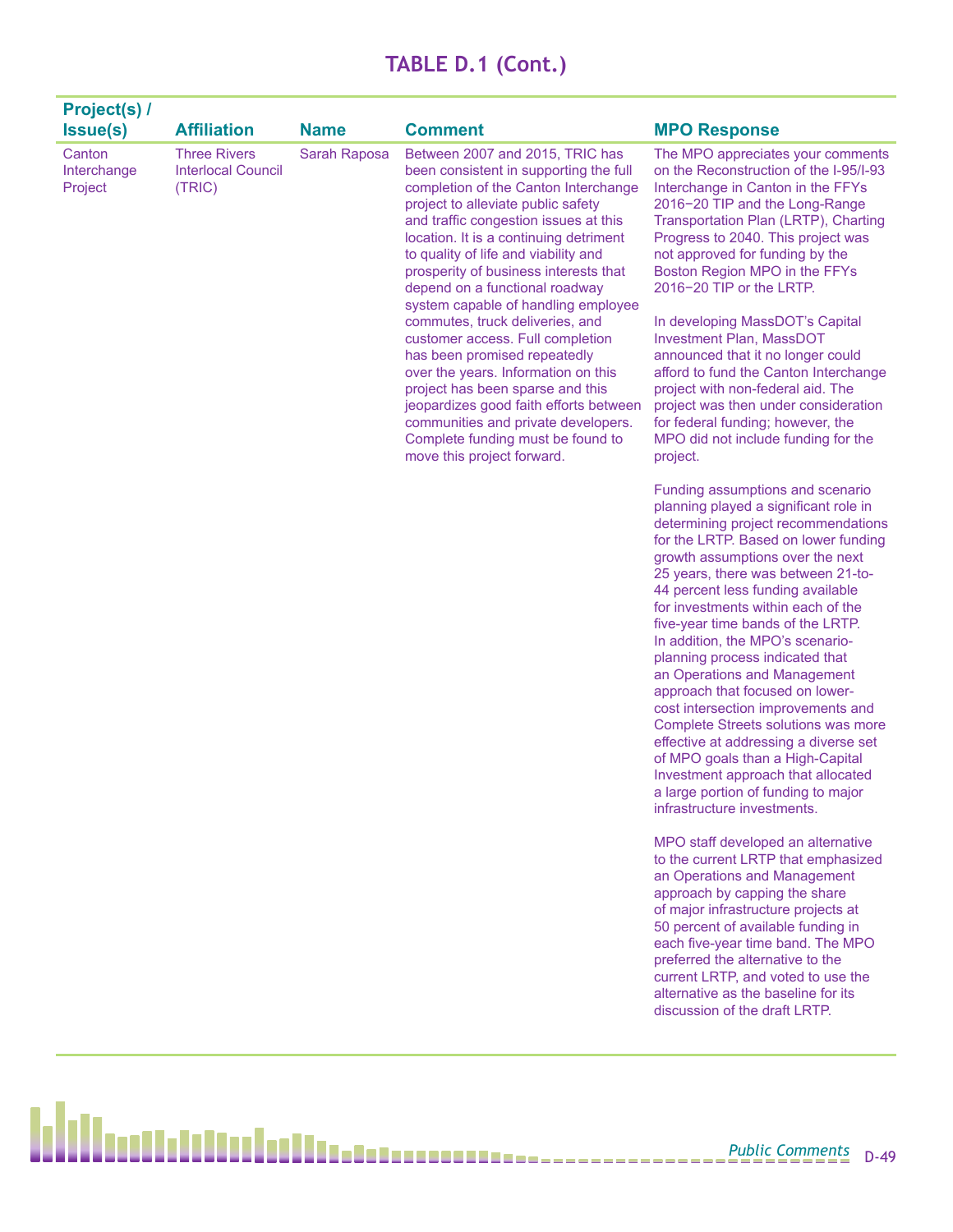|        |                                  | needed. Alternative options must be<br>available and if the interchange is<br>not remedied, the economy of the<br>subregion will be threatened.<br>Requests that a small portion of<br>funding be dedicated to continuing<br>to advance the interchange project<br>and studies should be pursued to<br>identify feasible alternatives for public<br>transportation to serve the subregion. | planning process indicated that<br><b>Operations and Management (C</b><br>approach that focused on lower<br>cost intersection improvements<br>complete street solutions was m<br>effective at addressing a diverse<br>of MPO goals than a High-Capit<br>Investment approach that alloca<br>a large portion of funding to maj<br>infrastructure investments. |
|--------|----------------------------------|--------------------------------------------------------------------------------------------------------------------------------------------------------------------------------------------------------------------------------------------------------------------------------------------------------------------------------------------------------------------------------------------|-------------------------------------------------------------------------------------------------------------------------------------------------------------------------------------------------------------------------------------------------------------------------------------------------------------------------------------------------------------|
|        |                                  |                                                                                                                                                                                                                                                                                                                                                                                            |                                                                                                                                                                                                                                                                                                                                                             |
| $D-50$ | <b>Charting Progress to 2040</b> |                                                                                                                                                                                                                                                                                                                                                                                            |                                                                                                                                                                                                                                                                                                                                                             |

۸

| <b>Project(s) /</b><br><b>Issue(s)</b>                                                                             | <b>Affiliation</b>                                         | <b>Name</b>                      | <b>Comment</b>                                                                                                                                                                                                                                                                                                                                                                                                                                                                                                                                                                                                                                                                                                                                                                                                                                                                                                                                                                                                                                                                                                                                          | <b>MPO Response</b>                                                                                                                                                                                                                                                                                                                                                                                                                                                                                                                                                                                                                                                                                                                                                                                                                                                                                                                                                                                                                                                              |
|--------------------------------------------------------------------------------------------------------------------|------------------------------------------------------------|----------------------------------|---------------------------------------------------------------------------------------------------------------------------------------------------------------------------------------------------------------------------------------------------------------------------------------------------------------------------------------------------------------------------------------------------------------------------------------------------------------------------------------------------------------------------------------------------------------------------------------------------------------------------------------------------------------------------------------------------------------------------------------------------------------------------------------------------------------------------------------------------------------------------------------------------------------------------------------------------------------------------------------------------------------------------------------------------------------------------------------------------------------------------------------------------------|----------------------------------------------------------------------------------------------------------------------------------------------------------------------------------------------------------------------------------------------------------------------------------------------------------------------------------------------------------------------------------------------------------------------------------------------------------------------------------------------------------------------------------------------------------------------------------------------------------------------------------------------------------------------------------------------------------------------------------------------------------------------------------------------------------------------------------------------------------------------------------------------------------------------------------------------------------------------------------------------------------------------------------------------------------------------------------|
| Canton<br>Interchange<br>Project                                                                                   | <b>Three Rivers</b><br><b>Interlocal Council</b><br>(TRIC) | Sarah Raposa<br>(cont.)          |                                                                                                                                                                                                                                                                                                                                                                                                                                                                                                                                                                                                                                                                                                                                                                                                                                                                                                                                                                                                                                                                                                                                                         | Upon the MPO endorsement of<br>the FFYs 2016-20 TIP and LRTP,<br>MassDOT announced that one<br>component of the larger interchange<br>project, ramp construction on I-95<br>Northbound and improvements on<br>Dedham Street/Canton Street in<br>Canton, Norwood, and Westwood,<br>would be funded with federal aid in<br>FFY 2015 because funding became<br>available due to changes to a project<br>in a different MPO region. The MPO<br>approved this action in Amendment<br>Five to the FFYs 2015-18 TIP on<br>September 3, 2015.                                                                                                                                                                                                                                                                                                                                                                                                                                                                                                                                            |
| $I-93/I-95$<br>Interchange<br>in Woburn,<br>Reading,<br>Stoneham,<br>and Wakefield/<br>Increased<br><b>Transit</b> | North Suburban<br><b>Planning Council</b>                  | <b>Kristin</b><br><b>Kassner</b> | Supports the MPO's decision to shift<br>the majority of funding away from<br>larger projects to fund smaller local<br>projects. They also feel that some<br>portion of the I-93/I-95 Interchange<br>in Woburn, Reading, Stoneham, and<br>Wakefield (or at least some feasible<br>transit improvements in the area)<br>should be funded. This interchange<br>is central to vehicular circulation<br>in the region. There are significant<br>safety problems and it is a high crash<br>location. The safety and congestion<br>issues are highly concerning.<br>The significant amount of drivers<br>in the subregion is a result of a<br>lack of public transportation. Many<br>communities are providing alternative<br>transportation options but more is<br>needed. Alternative options must be<br>available and if the interchange is<br>not remedied, the economy of the<br>subregion will be threatened.<br>Requests that a small portion of<br>funding be dedicated to continuing<br>to advance the interchange project<br>and studies should be pursued to<br>identify feasible alternatives for public<br>transportation to serve the subregion. | Thank you for your comments<br>requesting funding for the 1-95/1-93<br>Interchange in Woburn, Reading,<br>Stoneham, and Wakefield the Long-<br>Range Transportation Plan (LRTP),<br>Charting Progress to 2040. This<br>project was not approved for funding<br>by the Boston Region MPO in the<br>LRTP.<br>Funding assumptions and scenario<br>planning played a significant role in<br>determining project recommendations<br>for the LRTP. Based on lower funding<br>growth assumptions over the next<br>25 years, there was between 21 to<br>44 percent less funding available<br>for investments within each of the<br>five-year time bands of the LRTP.<br>In addition, the MPO's scenario<br>planning process indicated that an<br>Operations and Management (O&M)<br>approach that focused on lower-<br>cost intersection improvements and<br>complete street solutions was more<br>effective at addressing a diverse set<br>of MPO goals than a High-Capital<br>Investment approach that allocated<br>a large portion of funding to major<br>infrastructure investments. |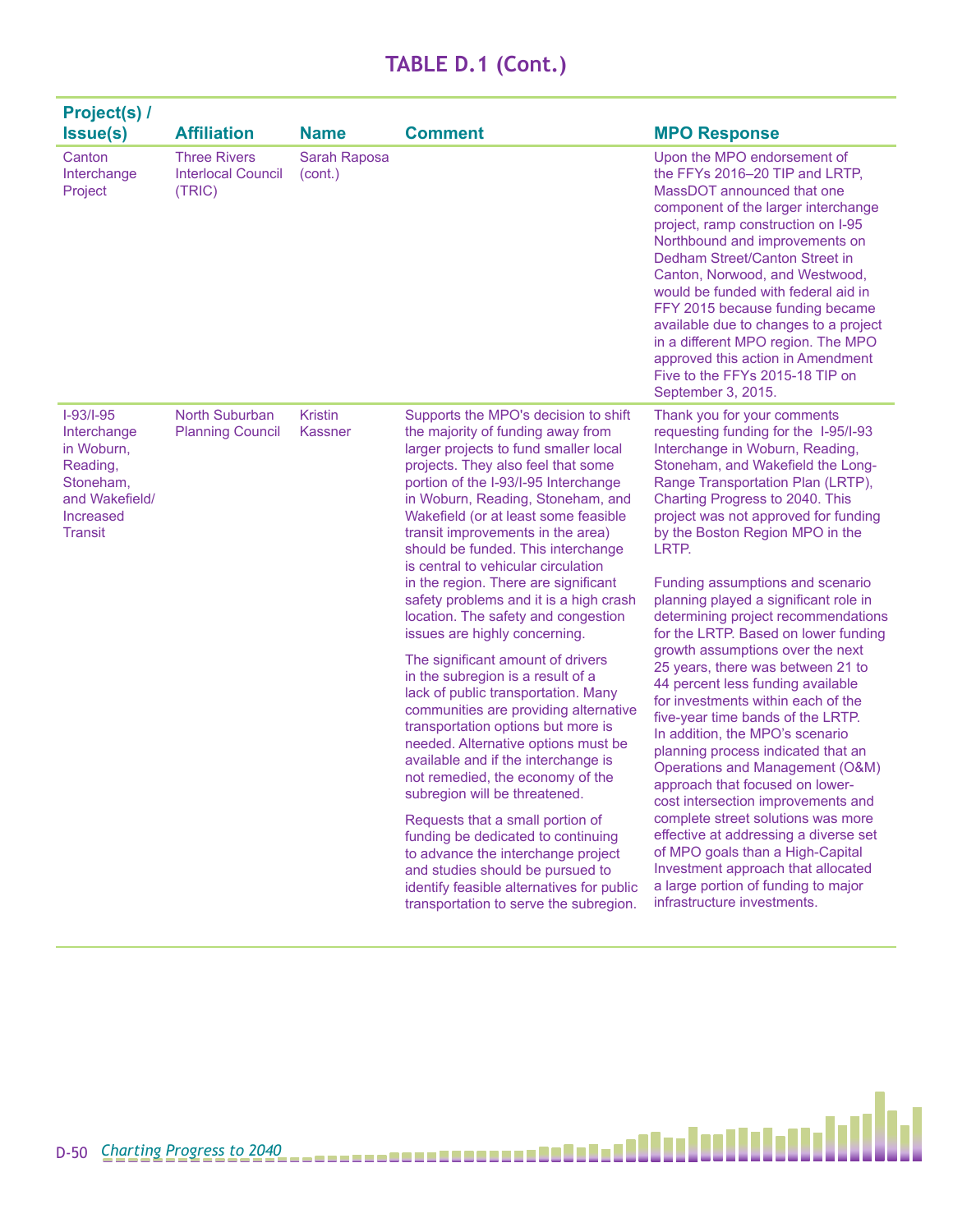| <b>Project(s) /</b><br><b>Issue(s)</b>                                                                             | <b>Affiliation</b>                        | <b>Name</b>                              | <b>Comment</b>                                                                                                                                                                                                                                                                                                                                                                                                                                                                                                                                                                                                                                         | <b>MPO Response</b>                                                                                                                                                                                                                                                                                                                                                                                                                                                                                                                                                                                                                                                                                                                                                               |
|--------------------------------------------------------------------------------------------------------------------|-------------------------------------------|------------------------------------------|--------------------------------------------------------------------------------------------------------------------------------------------------------------------------------------------------------------------------------------------------------------------------------------------------------------------------------------------------------------------------------------------------------------------------------------------------------------------------------------------------------------------------------------------------------------------------------------------------------------------------------------------------------|-----------------------------------------------------------------------------------------------------------------------------------------------------------------------------------------------------------------------------------------------------------------------------------------------------------------------------------------------------------------------------------------------------------------------------------------------------------------------------------------------------------------------------------------------------------------------------------------------------------------------------------------------------------------------------------------------------------------------------------------------------------------------------------|
| $I-93/I-95$<br>Interchange<br>in Woburn,<br>Reading,<br>Stoneham,<br>and Wakefield/<br>Increased<br><b>Transit</b> | North Suburban<br><b>Planning Council</b> | <b>Kristin</b><br>Kassner<br>(cont.)     |                                                                                                                                                                                                                                                                                                                                                                                                                                                                                                                                                                                                                                                        | These factors guided MPO staff in<br>its development of an alternative<br>that assumed that no more than<br>50 percent of available funding in<br>each five-year time band would be<br>allocated to major infrastructure<br>projects. Based on the MPO's<br>preference for lower-cost investment<br>strategies, the MPO voted to use this<br>alternative as the baseline for their<br>discussion on the draft LRTP.                                                                                                                                                                                                                                                                                                                                                               |
|                                                                                                                    |                                           |                                          |                                                                                                                                                                                                                                                                                                                                                                                                                                                                                                                                                                                                                                                        | In addition, the MPO, through the<br>O&M programs, voted to include<br>a new program-the Community<br>Transportation/Parking/Clean Air<br>and Mobility program. This provides<br>funding for a combination of projects,<br>including transit services developed<br>at a local level that support first-<br>mile/last-mile connections to<br>existing transit services and other<br>destinations, funding to construct<br>additional parking at transit stations<br>that now are at capacity, or at<br>identified new parking locations,<br>and funding to projects (such as<br>bike share projects or shuttle bus<br>services) to improve mobility and air<br>quality and promote mode shift.                                                                                     |
| <b>Climate Change</b>                                                                                              | <b>Massachusetts</b><br>Sierra Club       | <b>Cathy Ann</b><br>Buckley,<br>Chairman | The statement in Chapter 8 that<br>addresses global warming should<br>read "The largest threat the MPO and<br>humanity face is the need to reduce<br>GHG emissions that contribute to<br>climate change, which if unchecked,<br>will impair our transportation system<br>and way of life on an unparalleled<br>scale." This statement should appear<br>at the beginning of Chapter 8, and<br>Chapter 8 should be Chapter 1 of<br>the LRTP because many worthwhile<br>things are included in this chapter.<br>Many of the people that approved the<br>list of projects in the LRTP either did<br>not read or do not believe what is in<br>this chapter. | Thank you for your comments on<br>the LRTP. The MPO has adopted a<br>goal of reducing greenhouse gases<br>generated in the Boston region by all<br>transportation modes as outlined in<br>the Global Warming Solutions Act.<br>This goal is used as a criterion in the<br>selection of projects and programs<br>in its LRTP and TIP. The MPO will<br>report the greenhouse gas emissions<br>associated with the implementation of<br>the LRTP and TIP to MassDOT.<br>As part of its studies, the MPO<br>published two white papers to<br>educate the MPO about the effects<br>of climate change. The first, Carbon<br>Dioxide, Climate Change, and the<br>Boston Region MPO in 2008 and<br>a second, an update published in<br>2012. These are available on the<br>MPO's website. |

h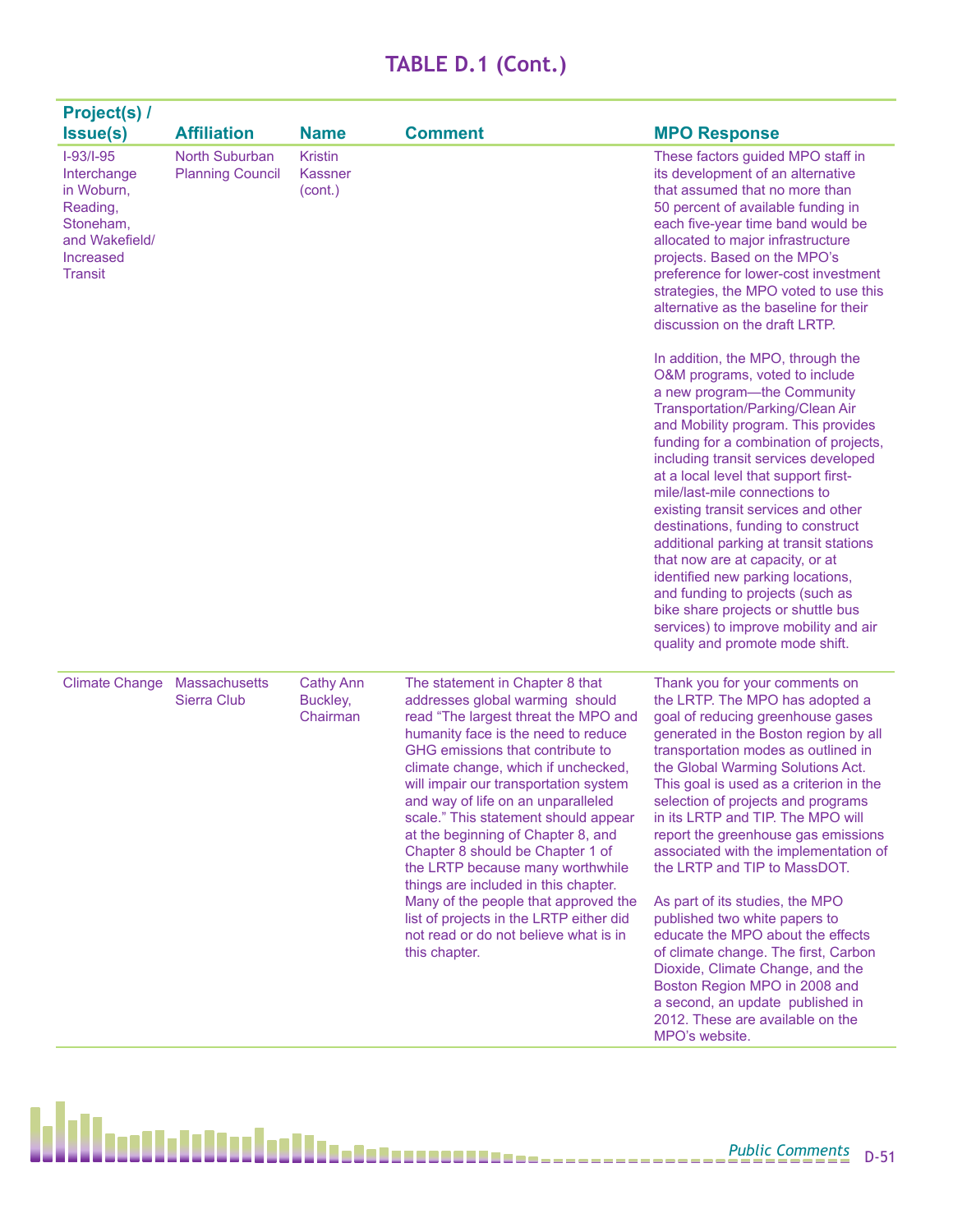| Project(s) /<br>Issue(s) | <b>Affiliation</b>           | <b>Name</b>                                         | <b>Comment</b>                                                                                                                                                                                                                                                                                                                                                                                                                                                                                                                                                                                                                                                                                                                                                                                        | <b>MPO Response</b>                                                                                                                                                                                                                                                                                                                                                                                                                                                         |
|--------------------------|------------------------------|-----------------------------------------------------|-------------------------------------------------------------------------------------------------------------------------------------------------------------------------------------------------------------------------------------------------------------------------------------------------------------------------------------------------------------------------------------------------------------------------------------------------------------------------------------------------------------------------------------------------------------------------------------------------------------------------------------------------------------------------------------------------------------------------------------------------------------------------------------------------------|-----------------------------------------------------------------------------------------------------------------------------------------------------------------------------------------------------------------------------------------------------------------------------------------------------------------------------------------------------------------------------------------------------------------------------------------------------------------------------|
| <b>Climate Change</b>    | Massachusetts<br>Sierra Club | <b>Cathy Ann</b><br>Buckley,<br>Chairman<br>(cont.) | The climate impacts that we are<br>experiencing today are based on<br>the carbon dioxide emissions from<br>the last 100 years. By 2040, the<br>emissions of 1915 to 1940 will fall out<br>and be replaced by the emissions<br>we generate now through 2040. To<br>include significant funds to deal with<br>what we are inviting by our inaction<br>on climate would be intelligent<br>and courageous. To ignore them<br>is politically expedient. With each<br>passing year of inaction we become<br>less able to change this trajectory.<br>The LRTP states that the project mix<br>is expected to show a neutral shift<br>toward meeting the GHG reduction<br>goal. What would someone reading<br>this plan in 2040 think? Perhaps -<br>"what were we thinking, we still had a<br>chance in 2015." | Staff is currently working on a study -<br><b>Greenhouse Gas Reduction Strategy</b><br>Alternatives: Cost-Effectiveness<br>Analysis. The purpose of the study<br>is to research various transportation<br>strategies that support the reduction<br>of GHG emissions in order to identify<br>transportation investments that are<br>the most cost-effective in reducing<br>GHG emissions because the MPO<br>must make funding decisions<br>recognizing financial constraint. |
|                          |                              |                                                     | Please educate people to the real<br>and present threat of climate change.<br>Publicize that a gallon of gasoline<br>creates twenty pounds of carbon<br>dioxide. Tell us why Massachusetts<br>has made idling illegal. Educate us<br>as to why raising transit fares is bad<br>for our financially neediest residents<br>today and for all of us tomorrow, that<br>a healthy transit system is good for<br>motorists, too. Please lead.                                                                                                                                                                                                                                                                                                                                                               |                                                                                                                                                                                                                                                                                                                                                                                                                                                                             |
|                          |                              |                                                     | Those who study climate know<br>that we are approaching - at an<br>accelerating rate - a point of no<br>return. Accumulating evidence<br>indicates that this may well be the last<br>Plan where we still have a chance to<br>make a positive impact.                                                                                                                                                                                                                                                                                                                                                                                                                                                                                                                                                  |                                                                                                                                                                                                                                                                                                                                                                                                                                                                             |

Ы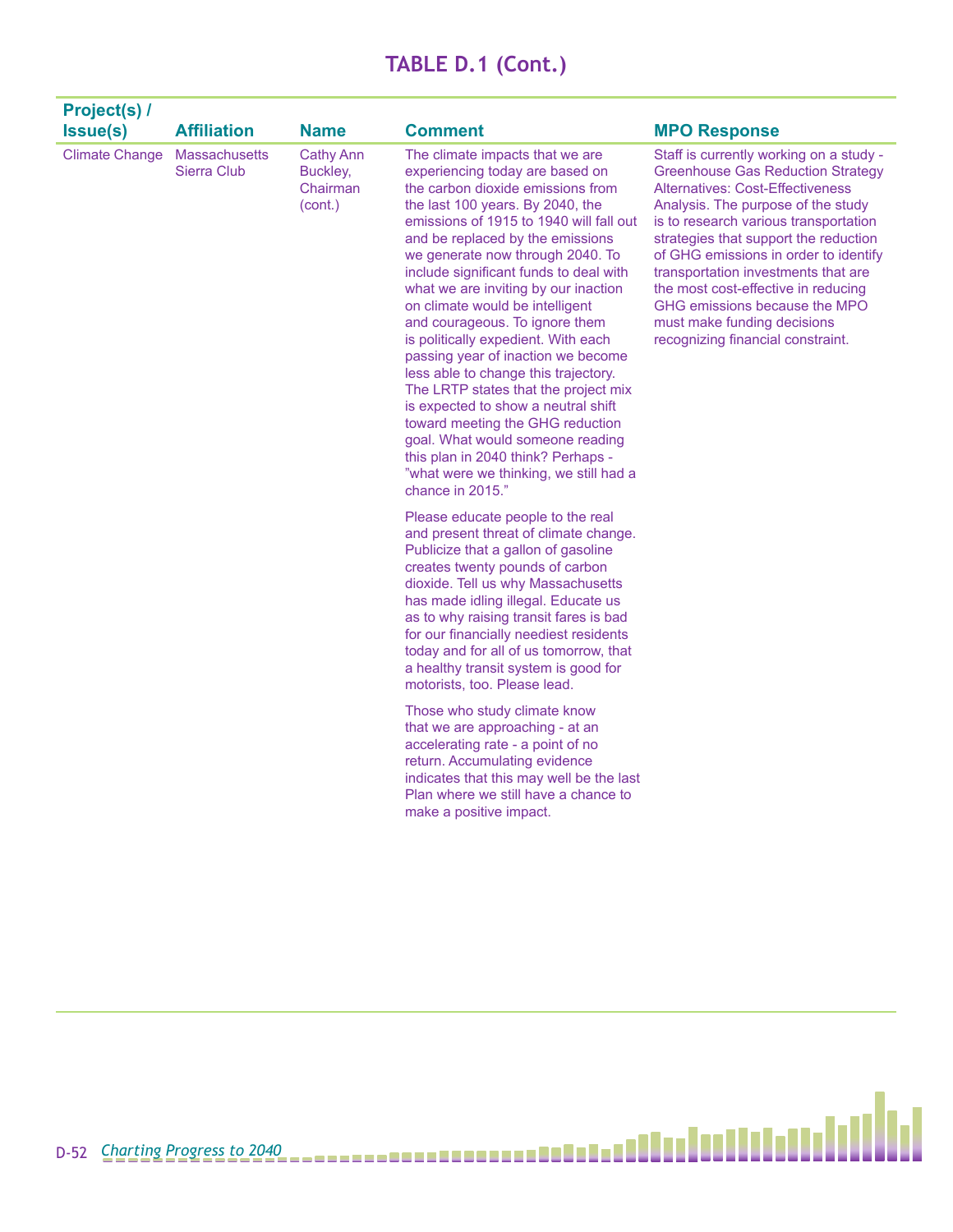| Project(s) /<br><b>Issue(s)</b>                                    | <b>Affiliation</b>                                    | <b>Name</b>          | <b>Comment</b>                                                                                                                                                                                                                                                                                                                                                                                                                                                                                                                                                                                                                                                                                                                                                                                                                                                                                                                                                                                                                                                                                                                                                                                                                                                                                                                                                                                                                                                                                                                                                                                                                                                                                                                                                                                                                                                                                                                                       | <b>MPO Response</b>                                                                                                                                                                                                                                                                                                                                                                                                                                                                                                                                                                                                                                                                                                                                                                                                                                      |
|--------------------------------------------------------------------|-------------------------------------------------------|----------------------|------------------------------------------------------------------------------------------------------------------------------------------------------------------------------------------------------------------------------------------------------------------------------------------------------------------------------------------------------------------------------------------------------------------------------------------------------------------------------------------------------------------------------------------------------------------------------------------------------------------------------------------------------------------------------------------------------------------------------------------------------------------------------------------------------------------------------------------------------------------------------------------------------------------------------------------------------------------------------------------------------------------------------------------------------------------------------------------------------------------------------------------------------------------------------------------------------------------------------------------------------------------------------------------------------------------------------------------------------------------------------------------------------------------------------------------------------------------------------------------------------------------------------------------------------------------------------------------------------------------------------------------------------------------------------------------------------------------------------------------------------------------------------------------------------------------------------------------------------------------------------------------------------------------------------------------------------|----------------------------------------------------------------------------------------------------------------------------------------------------------------------------------------------------------------------------------------------------------------------------------------------------------------------------------------------------------------------------------------------------------------------------------------------------------------------------------------------------------------------------------------------------------------------------------------------------------------------------------------------------------------------------------------------------------------------------------------------------------------------------------------------------------------------------------------------------------|
| Planning<br>Process/<br>Alewife/Fresh<br>Pond area in<br>Cambridge | <b>The Fresh</b><br><b>Pond Residents</b><br>Alliance | <b>Arthur Strang</b> | The Alliance is confounded by the<br>complexity, multilayer, independent<br>government offices, each of<br>which has a distinct responsibility<br>quasi-insulated from the other by<br>the structure of management of<br>transportation in Massachusetts. An<br>attempt to list all the management<br>layers includes all the municipalities<br>of the Commonwealth (309),<br>the requirements of the federal<br>government as expressed through the<br>Boston MPO, MassDOT, the MBTA,<br>the DCR, and multiple Secretaries,<br>and the Governor.<br>The Alliance does not see this<br>complex multilayer of management<br>as responsible or responsive to the<br>commuter. Each day, the commuter<br>tests the maximum capacity of our<br>roads and our transit systems. We<br>find this daily test inimical to urban<br>neighborhoods and unresponsive to<br>the demands of the urban commuter.<br>Good, skilled, knowledgeable, and<br>dedicated people are operating the<br>commuter system each day. However,<br>there efforts are hindered by the lack<br>of money for maintenance, the lack<br>of clear management from the top<br>as to the best way forward, and the<br>diffusion of transportation authority<br>throughout the government. A clarity<br>of strategy and a redirection of<br>intent is required for mobility in the<br>neighborhoods of rising density in<br>Urban Metropolitan Boston.<br>Specific comments are in regard<br>to the Alewife/Fresh Pond area in<br>Cambridge. Development is adding to<br>congestion and the Red Line is near<br>capacity. The roads are full, especially<br>during commuting hours and it is<br>unlikely that more lane miles will be<br>built in Urban Metropolitan Boston<br>and Complete Streets will reduce<br>vehicle lane miles. Commuting hours<br>are lengthening, speeds are falling<br>and commuters will rise dramatically<br>by 2040, over 14% according to the<br>Boston MPO. | Thank you for your comments on the<br>LRTP. The MPO is limited to funding<br>the components of the regional<br>transportation system over which<br>the MPO has programming and<br>geographic jurisdiction which includes<br>federal-aid eligible routes.<br>The MPO conducted a study in<br>the Alewife Brook Parkway area.<br>Phase 1 was the Route 2/Route 16<br>(Alewife Brook Parkway) Eastbound:<br><b>Traffic Patterns and Alewife Station</b><br>Garage Survey which identified travel<br>patterns through the study area.<br>The second phase was the Alewife<br><b>Station: Improvements to Feeder</b><br>Bus Routes, Bus Access and Egress,<br>and Route 2/Route 16 Intersection<br>which recommended improvements<br>to MBTA feeder bus service to<br>Alewife Station. MassDOT used this<br>information to make improvements in<br>this area. |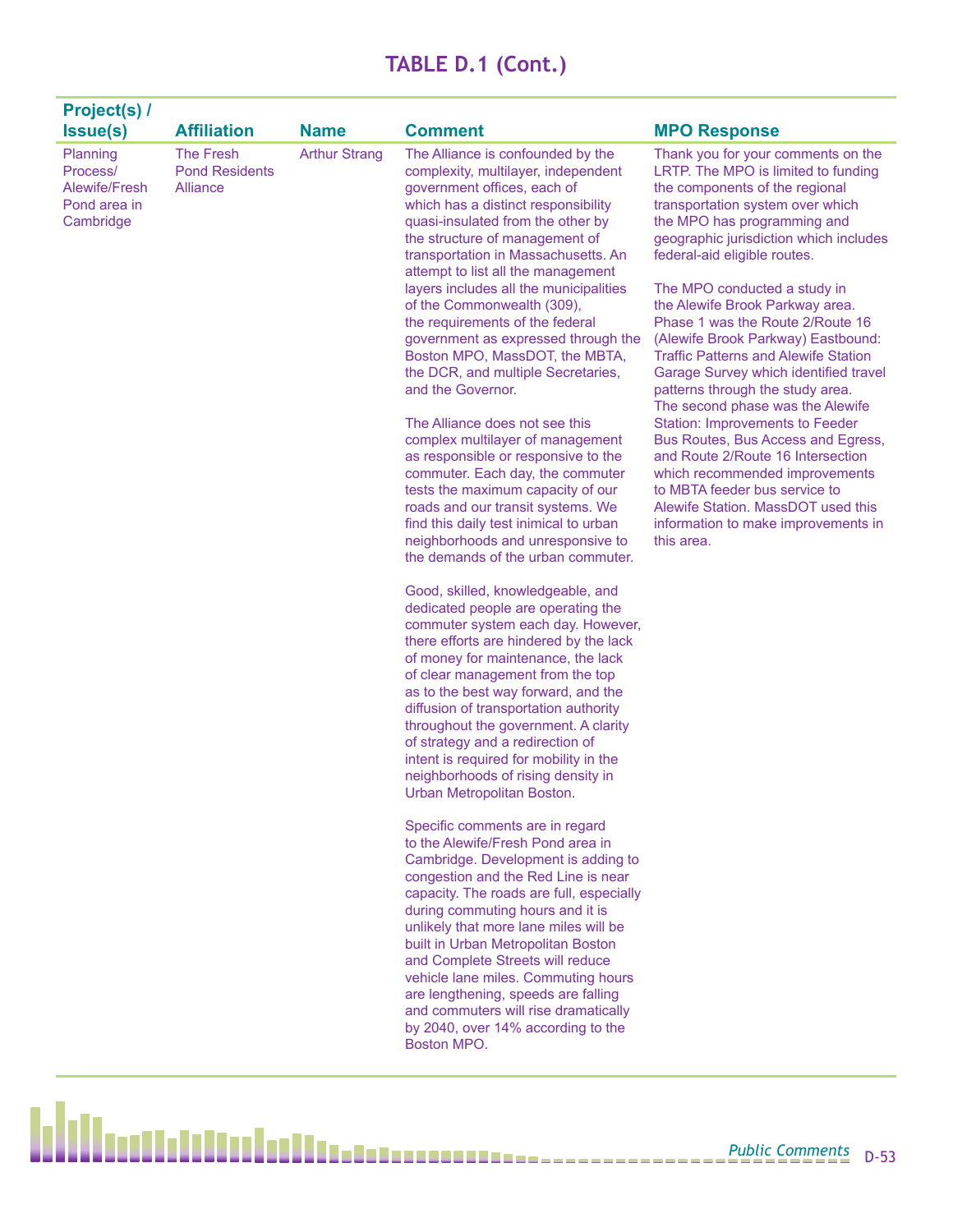| <b>Project(s) /</b><br><b>Issue(s)</b>     | <b>Affiliation</b>                                    | <b>Name</b>                     | <b>Comment</b>                                                                                                                                                                                                                                                                                                                                                                                                                                                                                                                                                                                                                                                                                                                                                                                                                                                                                                                                                                                                                                                                                                                                                                                                                                                                                                                                                                                                                                                                                                                                                                                                                                                                                                  | <b>MPO Response</b>                                                                                                                                                                                                                                                                                                                                                                                                                                                                                                                                                                                                                                                                                                                                                                                                                                                                     |
|--------------------------------------------|-------------------------------------------------------|---------------------------------|-----------------------------------------------------------------------------------------------------------------------------------------------------------------------------------------------------------------------------------------------------------------------------------------------------------------------------------------------------------------------------------------------------------------------------------------------------------------------------------------------------------------------------------------------------------------------------------------------------------------------------------------------------------------------------------------------------------------------------------------------------------------------------------------------------------------------------------------------------------------------------------------------------------------------------------------------------------------------------------------------------------------------------------------------------------------------------------------------------------------------------------------------------------------------------------------------------------------------------------------------------------------------------------------------------------------------------------------------------------------------------------------------------------------------------------------------------------------------------------------------------------------------------------------------------------------------------------------------------------------------------------------------------------------------------------------------------------------|-----------------------------------------------------------------------------------------------------------------------------------------------------------------------------------------------------------------------------------------------------------------------------------------------------------------------------------------------------------------------------------------------------------------------------------------------------------------------------------------------------------------------------------------------------------------------------------------------------------------------------------------------------------------------------------------------------------------------------------------------------------------------------------------------------------------------------------------------------------------------------------------|
| Alewife/Fresh<br>Pond area in<br>Cambridge | <b>The Fresh</b><br><b>Pond Residents</b><br>Alliance | <b>Arthur Strang</b><br>(cont.) | These conditions are likely to be<br>more severe in many parts of Urban<br>Metropolitan Boston-such as<br>Cambridge, Watertown, Belmont,<br>Arlington, Newton, Brookline, Boston,<br>and many others. Transportation<br>funding is tight, and perhaps more<br>important, uncertain. Walking is<br>low cost and enables high density<br>transit. It is inexpensive to make<br>public paths-direct, attractive,<br>safe-especially for development<br>close to transit hubs. Alewife is one<br>example, Kendall Square is another.<br>Road capacity and commuting<br>speeds can increase by raising the<br>density of commuters per vehicle<br>rather than by increasing the number<br>of vehicles through an intersection.<br>Buses, including private, TMA, and<br>public, are inexpensive. Preference<br>for buses, some carrying over 60<br>commuters at crush capacity, can<br>increase the number of commuters<br>over the roads. The strategic<br>statement of Charting Progress<br>2040 should be walk, bike, bus, rail.<br>The strategy requires well planned<br>investment in paths that are direct,<br>safe, and attractive, and significantly<br>better management of the operations<br>of buses, subway, and rail, and better<br>management and more money for<br>maintenance of transit.<br>A clear strategy is critical for the rising<br>development around transit centers,<br>for the technology growth centers<br>in Urban Metropolitan, and for older<br>close-in neighborhoods for which<br>more attractive and safer walking<br>paths can make transportation<br>more neighborhood friendly. Some<br>communities will need more proactive<br>guidance and support to implement<br>strategy. | The MPO acknowledges that the<br>roadways and transit services are at<br>capacity in many areas of the region.<br>Funding assumptions and scenario<br>planning played a significant role in<br>determining project recommendations<br>for the LRTP. Based on lower funding<br>growth assumptions over the next<br>25 years, there was between 21 to<br>44 percent less funding available<br>for investments within each of the<br>five-year time bands of the LRTP.<br>In addition, the MPO's scenario<br>planning process indicated that an<br>Operations and Management (O&M)<br>approach that focused on lower-<br>cost intersection improvements and<br>complete street solutions was more<br>effective at addressing a diverse set<br>of MPO goals than a High-Capital<br>Investment approach that allocated<br>a large portion of funding to major<br>infrastructure investments. |

Ы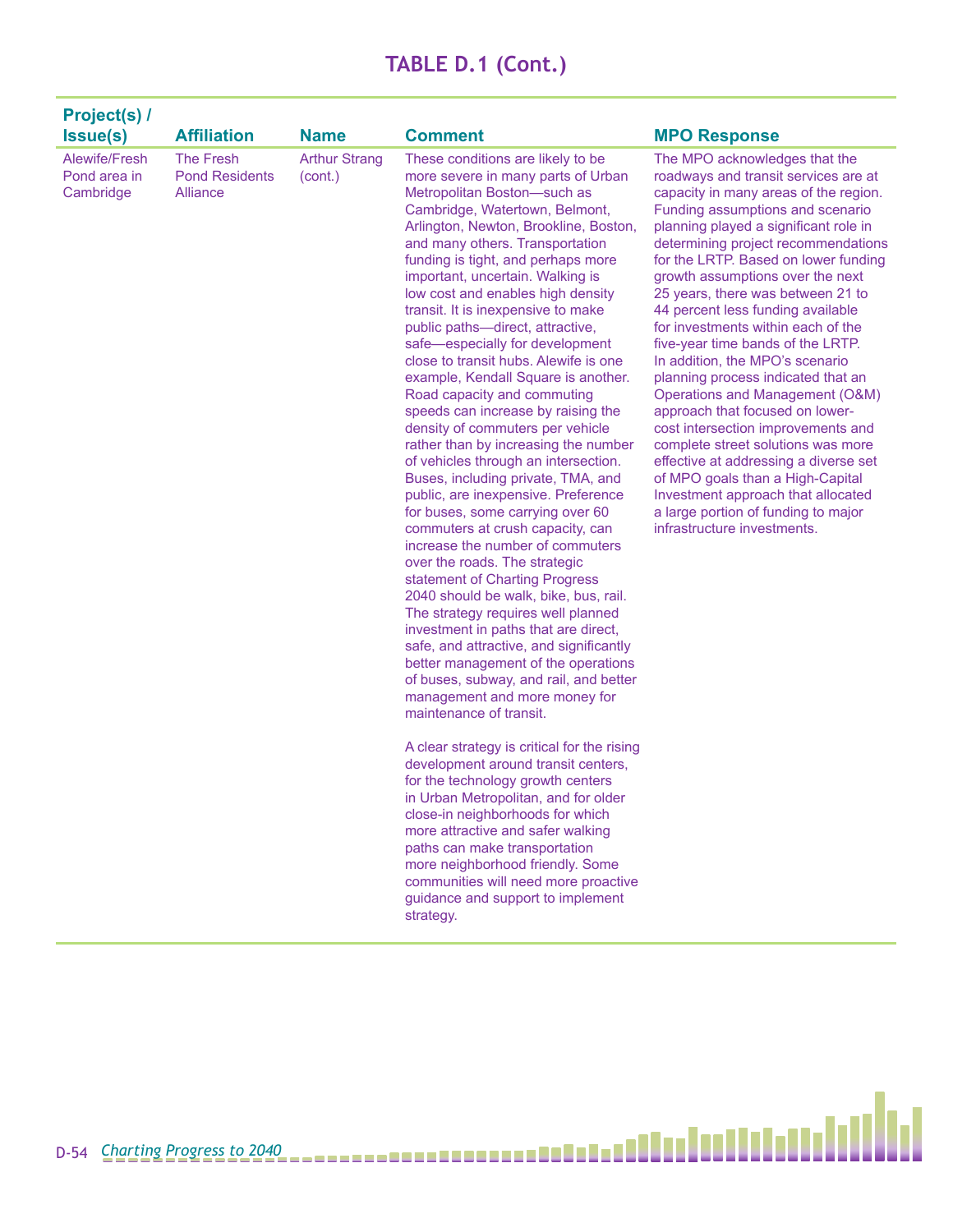| Project(s) /<br><b>Issue(s)</b>                                    | <b>Affiliation</b>                                    | <b>Name</b>                     | <b>Comment</b>                                                                                                                                                                                                                                                                                                                                                                                                                                                                                                                                                                                                                                                                                                                                                                                                                                                                                                                                                                                                                                                                                                                                                                                                                                                                                                                                                                                                                                                                                                                                                                                                                                                                                                                                                                         | <b>MPO Response</b>                                                                                                                                                                                                                                                                                                                                                                                                                                                                                                                                                                                                                                                                                                                                                                                                                                                                                                                                                                                                                                                                                                                                                                              |
|--------------------------------------------------------------------|-------------------------------------------------------|---------------------------------|----------------------------------------------------------------------------------------------------------------------------------------------------------------------------------------------------------------------------------------------------------------------------------------------------------------------------------------------------------------------------------------------------------------------------------------------------------------------------------------------------------------------------------------------------------------------------------------------------------------------------------------------------------------------------------------------------------------------------------------------------------------------------------------------------------------------------------------------------------------------------------------------------------------------------------------------------------------------------------------------------------------------------------------------------------------------------------------------------------------------------------------------------------------------------------------------------------------------------------------------------------------------------------------------------------------------------------------------------------------------------------------------------------------------------------------------------------------------------------------------------------------------------------------------------------------------------------------------------------------------------------------------------------------------------------------------------------------------------------------------------------------------------------------|--------------------------------------------------------------------------------------------------------------------------------------------------------------------------------------------------------------------------------------------------------------------------------------------------------------------------------------------------------------------------------------------------------------------------------------------------------------------------------------------------------------------------------------------------------------------------------------------------------------------------------------------------------------------------------------------------------------------------------------------------------------------------------------------------------------------------------------------------------------------------------------------------------------------------------------------------------------------------------------------------------------------------------------------------------------------------------------------------------------------------------------------------------------------------------------------------|
| Planning<br>Process/<br>Alewife/Fresh<br>Pond area in<br>Cambridge | The Fresh<br><b>Pond Residents</b><br><b>Alliance</b> | <b>Arthur Strang</b><br>(cont.) | Given fixed, even declining lane<br>space, the only way to accommodate<br>more commuters at a speed and<br>volume relevant to a thriving<br>economy is to increase the 'density'<br>of commuters, not the density<br>of vehicles and cars. To do this,<br>government at all levels must act to<br>make transit more attractive. Buses<br>both public and private increase<br>density of commuters. Compared<br>with all other modes of transportation,<br>except walk and bike, the bus is both<br>inexpensive and faster to install.<br>UberPool, Via, Bridj, and other yet to<br>be invented apps attempt more dense<br>utilization of existing capacity-more<br>commuters, whether per vehicle or<br>per traffic lane.<br>Preference on the road for buses<br>and faster bus service can attract<br>riders. Would like to see a strategy<br>within the severe budget constraints<br>for this in the LRTP. The MPO's<br><b>Operations and Management strategy</b><br>is a good beginning but needs to<br>go further. A more neighborhood-<br>centric strategy is needed for urban<br>mobility in the future. They do not<br>doubt that infrastructure need to<br>be improved but the urban future<br>should be a combination of walk,<br>bike, bus, applications, transit, rail,<br>and "walk the last mile". Alewife could<br>be an example of this approach<br>using walking and transit capacity,<br>including enhanced bus service.<br>Improved access to the Alewife T will<br>be relevant only if the capacity of the<br>Red Line is increased.<br>We need to ensure that commuters,<br>other residents, and arriving workers<br>will be able to walk to a wide variety<br>of modern connections, including<br>home, work, school, and, on the way,<br>daycare and the market. | As part of the O&M approach, and<br>in addition to the Complete Streets<br>and Intersection Improvement<br>Programs, a Bicycle Network and<br>Pedestrian Connections program<br>was established. This program will<br>expand the bicycle and pedestrian<br>networks to improve safe access to<br>transit, school, employment centers,<br>and shopping destinations. It could<br>include constructing new, off-road<br>bicycle or multiuse paths, improving<br>bicycle and pedestrian crossings, or<br>building new sidewalks.<br>Another new investment program was<br>also established-the Community<br>Transportation/ Parking/Clean<br>Air and Mobility program. This<br>provides funding for a combination<br>of projects, including transit services<br>developed at a local level that support<br>first-mile/last-mile connections to<br>existing transit services and other<br>destinations, funding to construct<br>additional parking at transit stations<br>that now are at capacity, or at<br>identified new parking locations,<br>and funding to projects (such as<br>bike share projects or shuttle bus<br>services) to improve mobility and air<br>quality and promote mode shift. |